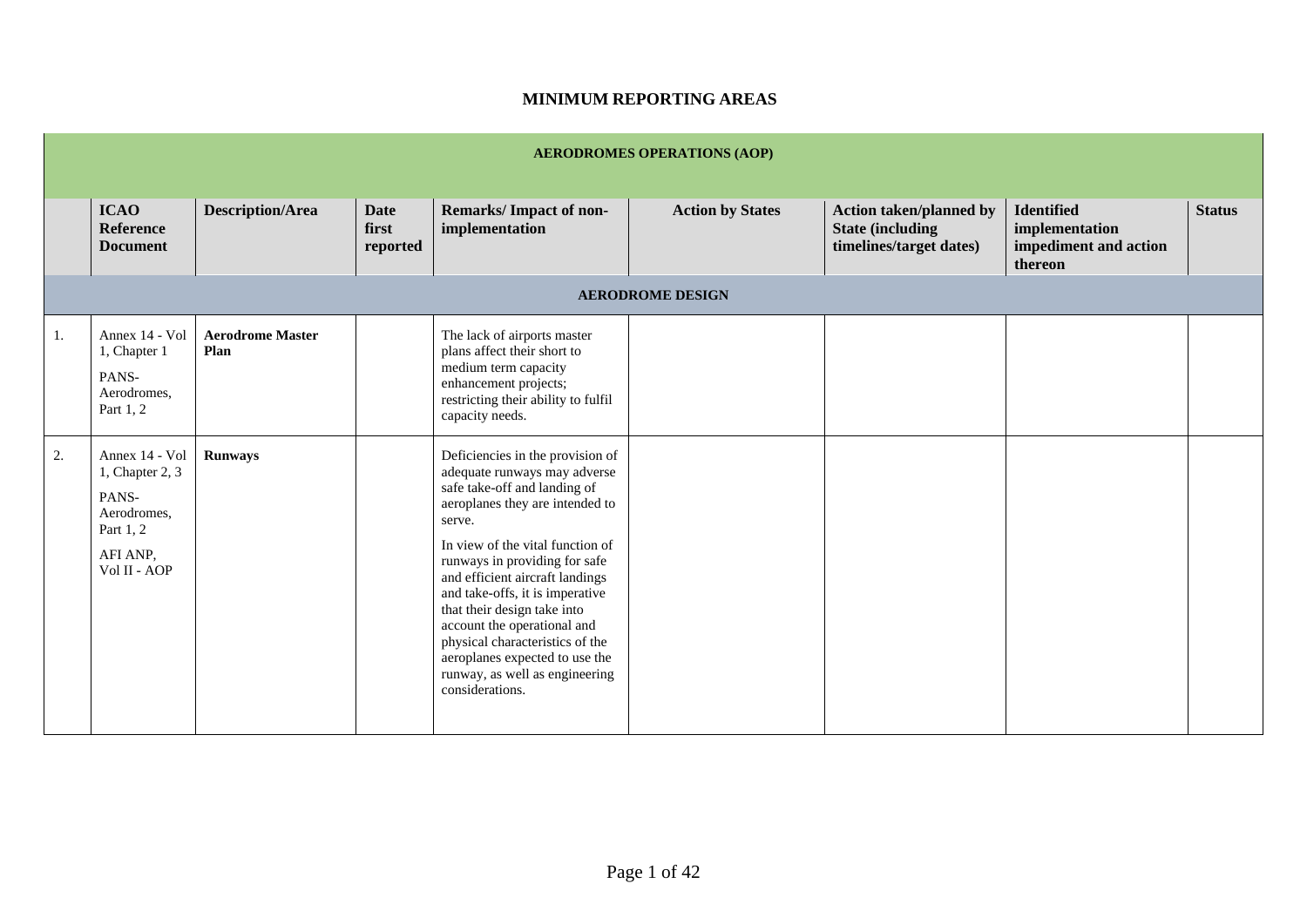|    | <b>AERODROMES OPERATIONS (AOP)</b>                                                                       |                         |                                  |                                                                                                                                                                                                                                              |                         |                                                                                       |                                                                         |               |  |  |
|----|----------------------------------------------------------------------------------------------------------|-------------------------|----------------------------------|----------------------------------------------------------------------------------------------------------------------------------------------------------------------------------------------------------------------------------------------|-------------------------|---------------------------------------------------------------------------------------|-------------------------------------------------------------------------|---------------|--|--|
|    | <b>ICAO</b><br><b>Reference</b><br><b>Document</b>                                                       | <b>Description/Area</b> | <b>Date</b><br>first<br>reported | <b>Remarks/Impact of non-</b><br>implementation                                                                                                                                                                                              | <b>Action by States</b> | <b>Action taken/planned by</b><br><b>State (including)</b><br>timelines/target dates) | <b>Identified</b><br>implementation<br>impediment and action<br>thereon | <b>Status</b> |  |  |
| 3. | Annex 14 - Vol<br>1, Chapter 2, 3<br>PANS-<br>Aerodromes,<br>Part 1, 2                                   | <b>Taxiways</b>         |                                  | Improperly designed taxiway<br>system will affect the smooth<br>and continuous flow of aircraft<br>ground traffic, with low level<br>of safety and efficiency, as well<br>as minimum optimization of<br>the aerodrome utilization.           |                         |                                                                                       |                                                                         |               |  |  |
| 4. | Annex 14 - Vol<br>1, Chapter 2, 3<br>PANS-<br>Aerodromes,<br>Part 1, 2                                   | <b>Aprons</b>           |                                  | Inappropriate apron design and<br>safety procedures for aircraft<br>manoeuvring will decrease the<br>efficiency for aircraft<br>movements and dispensing<br>apron services.                                                                  |                         |                                                                                       |                                                                         |               |  |  |
| 5. | Annex 14 - Vol<br>1, Chapter 2, 5,<br>6, 7<br>PANS-<br>Aerodromes,<br>Part 1<br>AFI ANP,<br>Vol II - AOP | <b>Visual Aids</b>      |                                  | Lack of appropriate visual aids<br>affects the safety and<br>operational efficiency of<br>aircraft and vehicle<br>movements. These aids are<br>essential to ensure that the cues<br>that they provide are available<br>in all circumstances. |                         |                                                                                       |                                                                         |               |  |  |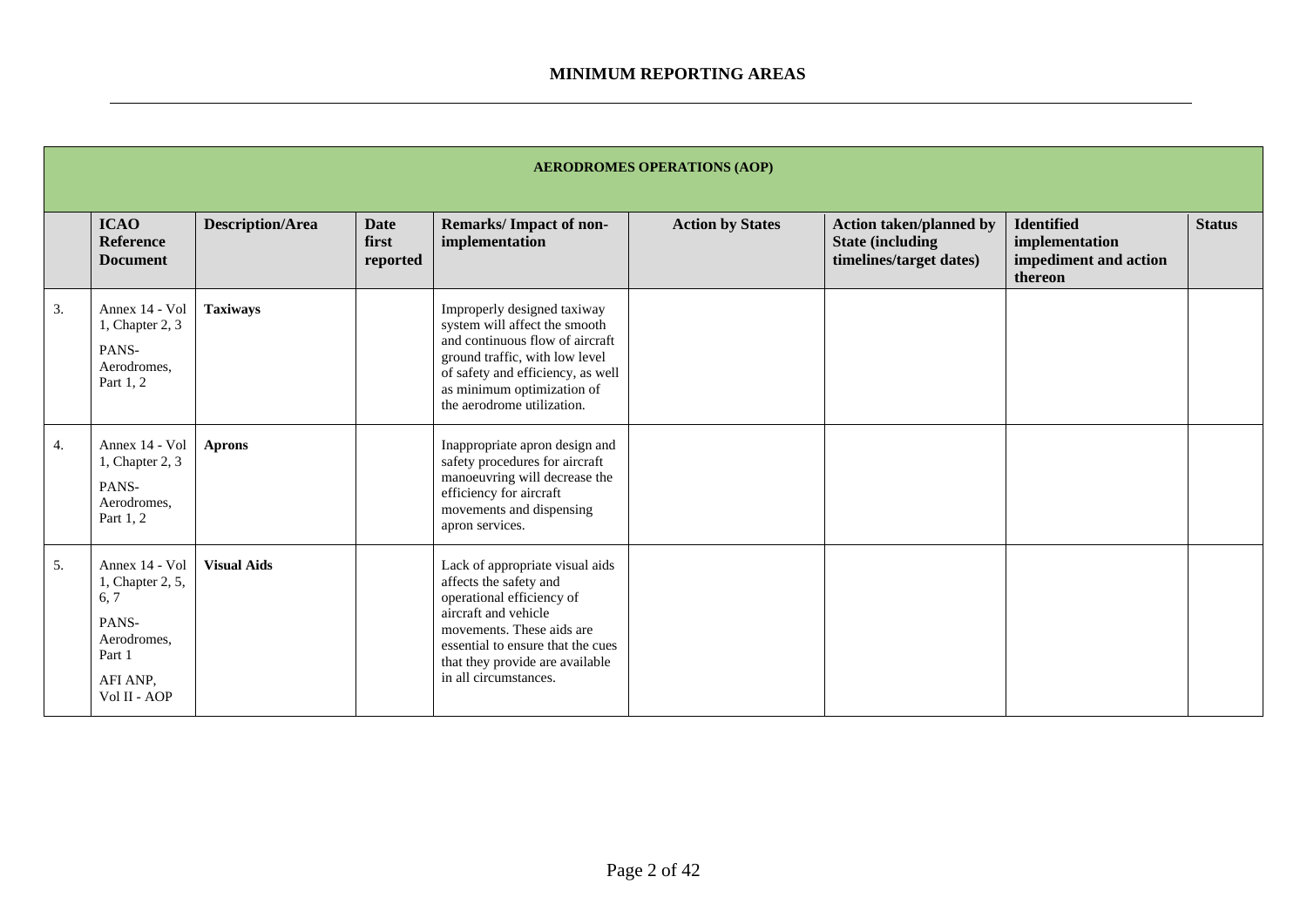|    | <b>AERODROMES OPERATIONS (AOP)</b>                                                           |                              |                                  |                                                                                                                                                                                                                                                                                                                           |                         |                                                                                       |                                                                         |               |  |  |
|----|----------------------------------------------------------------------------------------------|------------------------------|----------------------------------|---------------------------------------------------------------------------------------------------------------------------------------------------------------------------------------------------------------------------------------------------------------------------------------------------------------------------|-------------------------|---------------------------------------------------------------------------------------|-------------------------------------------------------------------------|---------------|--|--|
|    | <b>ICAO</b><br><b>Reference</b><br><b>Document</b>                                           | <b>Description/Area</b>      | <b>Date</b><br>first<br>reported | Remarks/Impact of non-<br>implementation                                                                                                                                                                                                                                                                                  | <b>Action by States</b> | <b>Action taken/planned by</b><br><b>State (including)</b><br>timelines/target dates) | <b>Identified</b><br>implementation<br>impediment and action<br>thereon | <b>Status</b> |  |  |
| 6. | Annex 10 - Vol<br>1, Chapter 3                                                               | <b>Radio Navigation Aids</b> |                                  | Radio Navigation Aids<br>contribute to the safety and<br>operational efficiency of<br>aircrafts. Lack of maintenance<br>of zones surrounding these aids<br>and the presence of obstacles<br>will affect the cues that they<br>provide with negative impacts<br>on aeroplanes take-off and<br>landing.                     |                         |                                                                                       |                                                                         |               |  |  |
| 7. | Annex 14 - Vol<br>1, Chapter 8<br>PANS-<br>Aerodromes,<br>Part 1<br>AFI ANP,<br>Vol II - AOP | <b>Electrical Systems</b>    |                                  | Lack of appropriate electrical<br>systems affects air navigation<br>facilities and the safety and<br>operational efficiency of<br>aircraft and vehicle<br>movements. The design and<br>good maintenance of these aids<br>is essential to ensure that the<br>cues that they provide are<br>available in all circumstances. |                         |                                                                                       |                                                                         |               |  |  |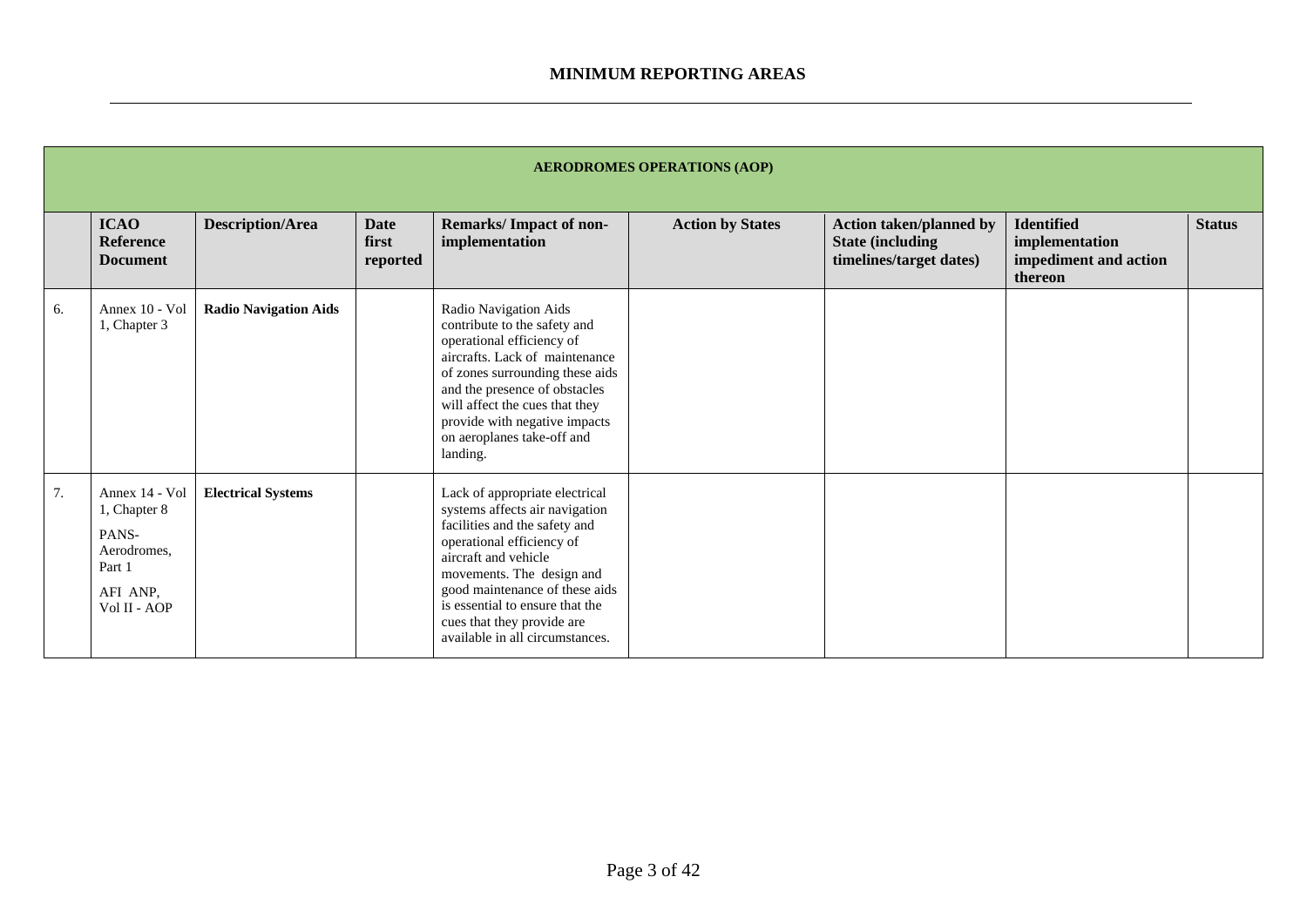|     | <b>AERODROMES OPERATIONS (AOP)</b>                                                                |                         |                                  |                                                                                                                                                                                                                                                                                                                                    |                             |                                                                                      |                                                                         |               |  |  |  |
|-----|---------------------------------------------------------------------------------------------------|-------------------------|----------------------------------|------------------------------------------------------------------------------------------------------------------------------------------------------------------------------------------------------------------------------------------------------------------------------------------------------------------------------------|-----------------------------|--------------------------------------------------------------------------------------|-------------------------------------------------------------------------|---------------|--|--|--|
|     | <b>ICAO</b><br><b>Reference</b><br><b>Document</b>                                                | <b>Description/Area</b> | <b>Date</b><br>first<br>reported | <b>Remarks/Impact of non-</b><br>implementation                                                                                                                                                                                                                                                                                    | <b>Action by States</b>     | <b>Action taken/planned by</b><br><b>State (including</b><br>timelines/target dates) | <b>Identified</b><br>implementation<br>impediment and action<br>thereon | <b>Status</b> |  |  |  |
| 8.  | Annex 14 - Vol<br>1, Chapter 1                                                                    | <b>Terminals</b>        |                                  | The lack of integration of<br>international civil aviation<br>security measures in the<br>architectural and infrastructure<br>designs and construction of<br>new facilities and alterations to<br>existing facilities at an<br>aerodrome would negatively<br>affect optimization of<br>implementation of security<br>requirements. |                             |                                                                                      |                                                                         |               |  |  |  |
| 9.  | Annex 14 - Vol<br>1, Chapter 9<br>PANS-<br>Aerodromes,<br>Part 1                                  | Fencing                 |                                  | Lack of fences on an<br>aerodrome could lead to the<br>entrance to the movement area<br>of animals large enough to be a<br>hazard to aircraft.                                                                                                                                                                                     |                             |                                                                                      |                                                                         |               |  |  |  |
|     |                                                                                                   |                         |                                  |                                                                                                                                                                                                                                                                                                                                    | <b>AERODROME OPERATIONS</b> |                                                                                      |                                                                         |               |  |  |  |
| 10. | Annex 14 - Vol<br>1, Chapter 2<br>PANS-<br>Aerodromes,<br>Part 1, 2<br>AFI ANP, Vol<br>$II - AOP$ | <b>Aerodrome Data</b>   |                                  | The lack of determination and<br>reporting of aerodrome related<br>aeronautical data in accordance<br>with the accuracy and integrity<br>classification shall negatively<br>affect the needs of the end<br>users of aeronautical data, and<br>hence the safety of operations.                                                      |                             |                                                                                      |                                                                         |               |  |  |  |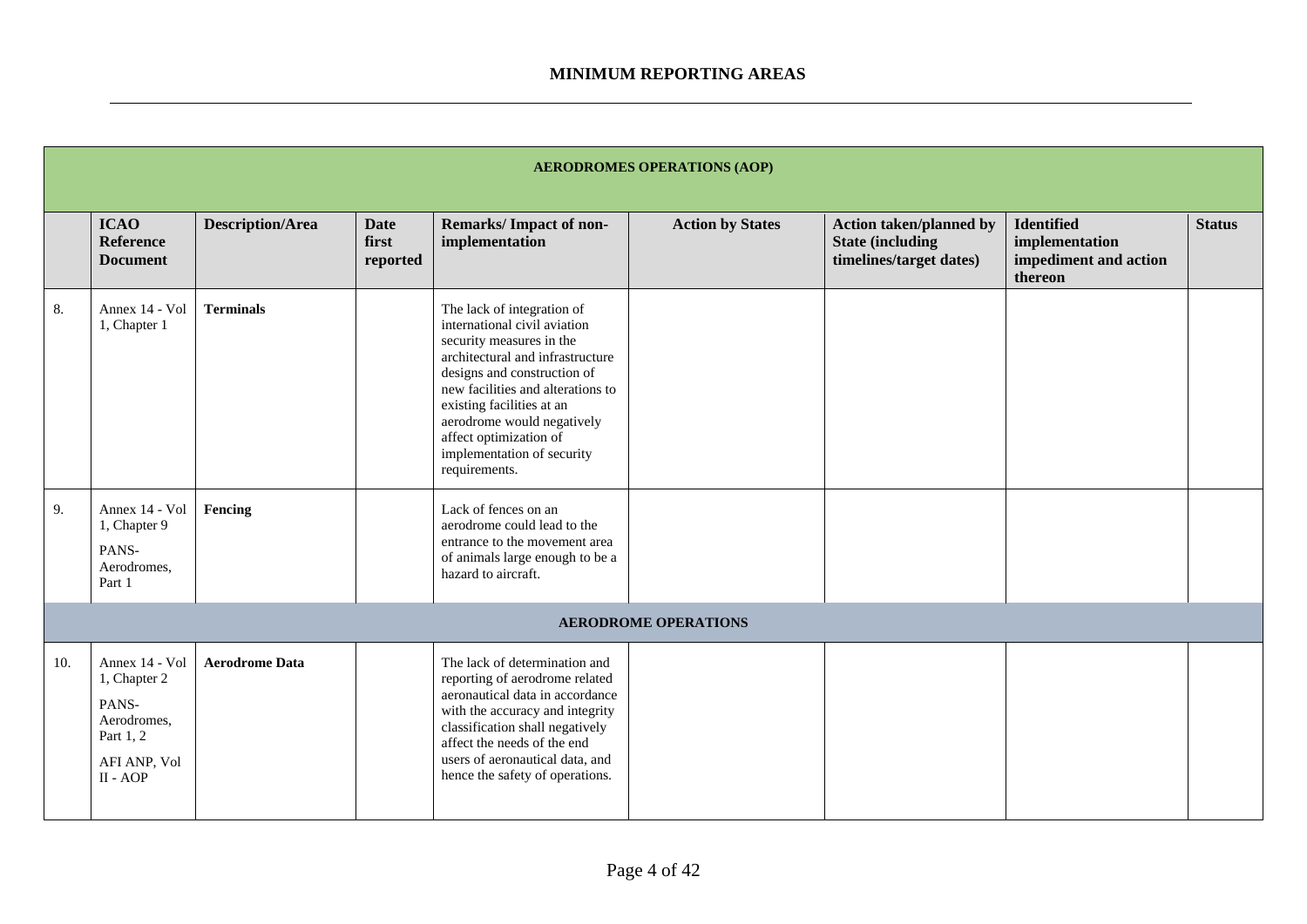|     | <b>AERODROMES OPERATIONS (AOP)</b>                                                                |                                    |                                  |                                                                                                                                                                                                                                                                                                                                                    |                         |                                                                                      |                                                                         |               |  |  |
|-----|---------------------------------------------------------------------------------------------------|------------------------------------|----------------------------------|----------------------------------------------------------------------------------------------------------------------------------------------------------------------------------------------------------------------------------------------------------------------------------------------------------------------------------------------------|-------------------------|--------------------------------------------------------------------------------------|-------------------------------------------------------------------------|---------------|--|--|
|     | <b>ICAO</b><br><b>Reference</b><br><b>Document</b>                                                | <b>Description/Area</b>            | <b>Date</b><br>first<br>reported | <b>Remarks/Impact of non-</b><br>implementation                                                                                                                                                                                                                                                                                                    | <b>Action by States</b> | <b>Action taken/planned by</b><br><b>State (including</b><br>timelines/target dates) | <b>Identified</b><br>implementation<br>impediment and action<br>thereon | <b>Status</b> |  |  |
| 11. | Annex 14 - Vol<br>1, Chapter 9<br>PANS-<br>Aerodromes,<br>Part 1                                  | <b>Emergency planning</b>          |                                  | Lack of adequate and effective<br>emergency planning can<br>seriously affect the<br>management of an emergency,<br>particularly in respect of saving<br>lives and maintaining aircraft<br>operations.                                                                                                                                              |                         |                                                                                      |                                                                         |               |  |  |
| 12. | Annex 14 - Vol<br>1, Chapter 2, 9<br>PANS-<br>Aerodromes,<br>Part 1<br>AFI ANP.<br>Vol $II - AOP$ | <b>Rescue and Firefighting</b>     |                                  | Lack of adequate and effective<br>rescue and firefighting service<br>can endanger an aircraft<br>involved in an emergency<br>operation, including affecting<br>capabilities to save lives in the<br>event of an aircraft accident or<br>incident occurring at, or in the<br>immediate vicinity of an<br>aerodrome                                  |                         |                                                                                      |                                                                         |               |  |  |
| 13. | Annex 14 - Vol<br>1, Chapter 2, 9<br>PANS-<br>Aerodromes,<br>Part 1                               | <b>Disable Aircraft</b><br>Removal |                                  | Lack of adequate and effective<br>disabled aircraft removal plans<br>can interfere with normal<br>activity of an aerodrome by<br>reducing the aerodrome<br>capacity whenever there is an<br>incident including but not<br>limited to runway and taxiway<br>closures which would reduce<br>arrivals, departures and restrict<br>aircraft movements. |                         |                                                                                      |                                                                         |               |  |  |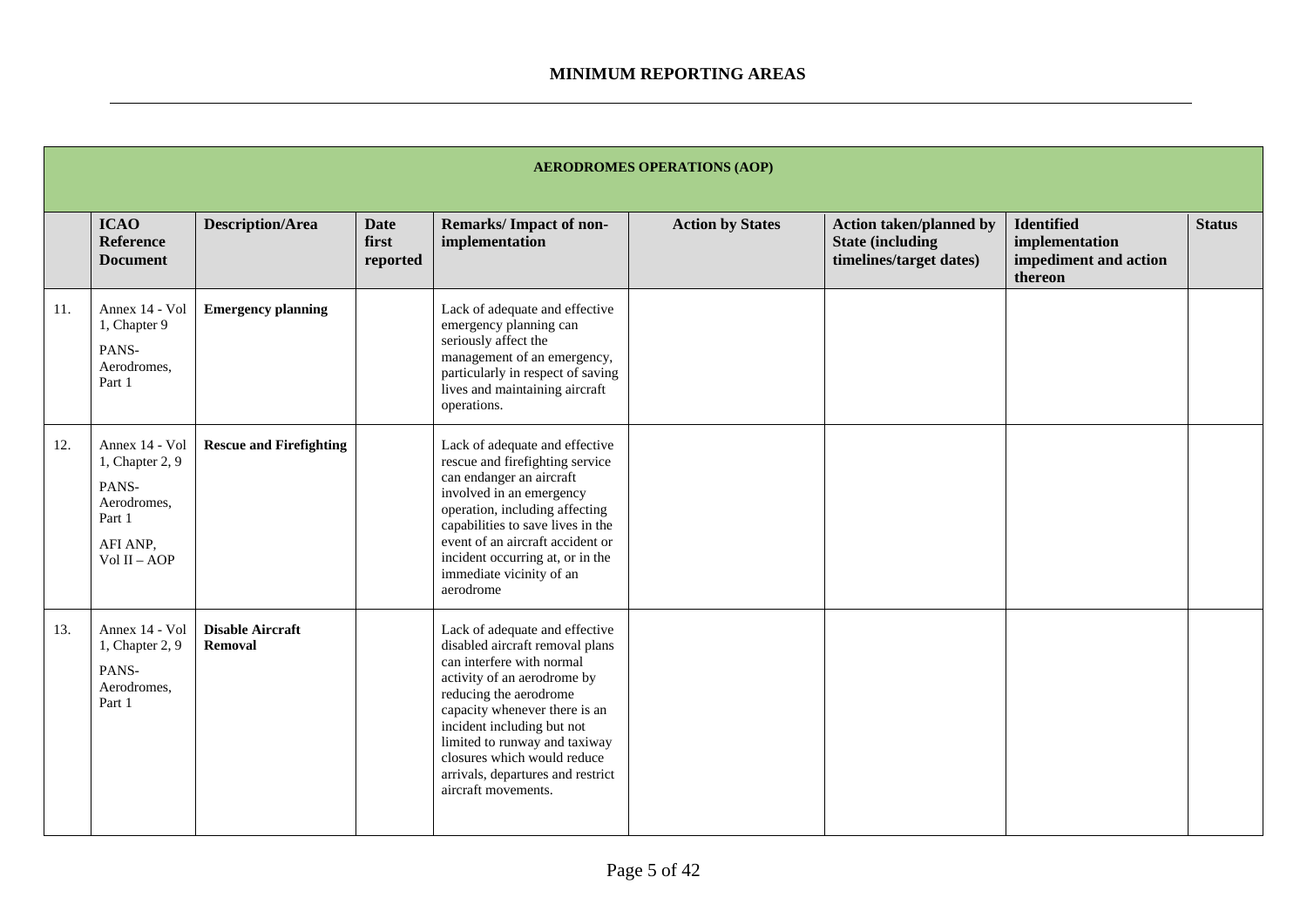|     | <b>AERODROMES OPERATIONS (AOP)</b>                                  |                                              |                                  |                                                                                                                                                                                                                                           |                         |                                                                                       |                                                                         |               |  |  |
|-----|---------------------------------------------------------------------|----------------------------------------------|----------------------------------|-------------------------------------------------------------------------------------------------------------------------------------------------------------------------------------------------------------------------------------------|-------------------------|---------------------------------------------------------------------------------------|-------------------------------------------------------------------------|---------------|--|--|
|     | <b>ICAO</b><br>Reference<br><b>Document</b>                         | <b>Description/Area</b>                      | <b>Date</b><br>first<br>reported | <b>Remarks/Impact of non-</b><br>implementation                                                                                                                                                                                           | <b>Action by States</b> | <b>Action taken/planned by</b><br><b>State (including)</b><br>timelines/target dates) | <b>Identified</b><br>implementation<br>impediment and action<br>thereon | <b>Status</b> |  |  |
| 14. | Annex 14 - Vol<br>1, Chapter 9<br>PANS-<br>Aerodromes,<br>Part 1    | <b>Wildlife Strike Hazard</b><br>Reduction   |                                  | Lack of measures (successful<br>bird/wildlife control<br>programme) on an airport and<br>in its vicinity to minimize the<br>likelihood of collisions<br>between wildlife and aircraft<br>will increase the risk to aircraft<br>operations |                         |                                                                                       |                                                                         |               |  |  |
| 15. | Annex 14 - Vol<br>1, Chapter 2, 9<br>PANS-<br>Aerodromes,<br>Part 1 | <b>Operational Area</b><br><b>Management</b> |                                  | Lack of appropriate airport<br>operational services will affect<br>the safety and efficiency of<br>aircrafts operations.                                                                                                                  |                         |                                                                                       |                                                                         |               |  |  |
| 16. | Annex 14 - Vol<br>1, Chapter 9                                      | <b>Ground Servicing of</b><br>Aircraft       |                                  | Lack of adequate Ground<br>Servicing of Aircraft will affect<br>the safety and efficiency of<br>aircrafts operations.                                                                                                                     |                         |                                                                                       |                                                                         |               |  |  |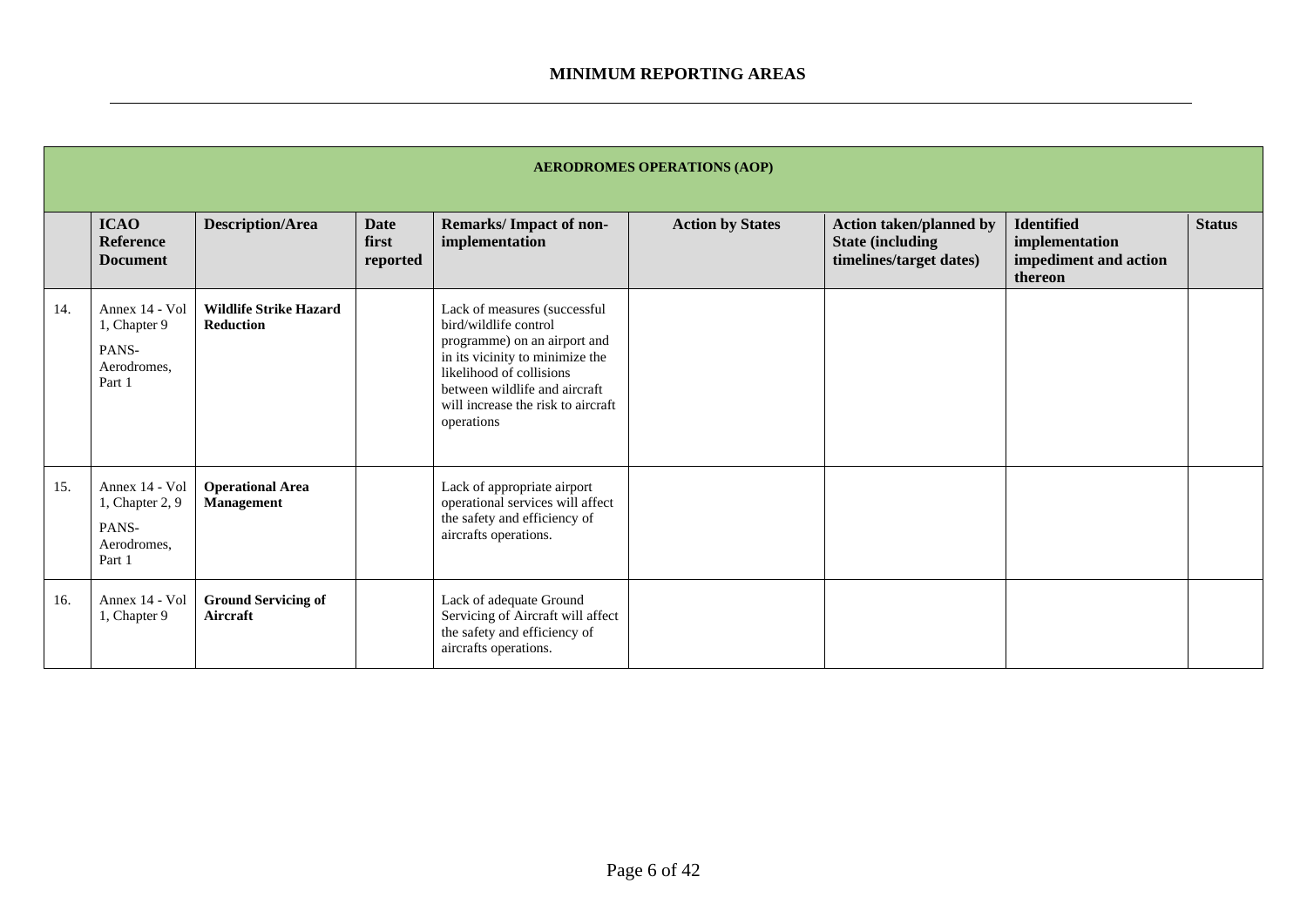|     | <b>AERODROMES OPERATIONS (AOP)</b>                                  |                                 |                                  |                                                                                                                                                                                                                                                                                                                                                                                                                                                                                                                                                                                                                    |                         |                                                                                       |                                                                         |               |  |  |
|-----|---------------------------------------------------------------------|---------------------------------|----------------------------------|--------------------------------------------------------------------------------------------------------------------------------------------------------------------------------------------------------------------------------------------------------------------------------------------------------------------------------------------------------------------------------------------------------------------------------------------------------------------------------------------------------------------------------------------------------------------------------------------------------------------|-------------------------|---------------------------------------------------------------------------------------|-------------------------------------------------------------------------|---------------|--|--|
|     | <b>ICAO</b><br><b>Reference</b><br><b>Document</b>                  | <b>Description/Area</b>         | <b>Date</b><br>first<br>reported | <b>Remarks/Impact of non-</b><br>implementation                                                                                                                                                                                                                                                                                                                                                                                                                                                                                                                                                                    | <b>Action by States</b> | <b>Action taken/planned by</b><br><b>State (including)</b><br>timelines/target dates) | <b>Identified</b><br>implementation<br>impediment and action<br>thereon | <b>Status</b> |  |  |
| 17. | Annex 14 - Vol<br>1, Chapter 4, 6<br>PANS-<br>Aerodromes,<br>Part 1 | <b>Control of obstacles</b>     |                                  | Lack of define airspace free<br>from obstacles around<br>aerodromes will prevent the<br>intended aeroplane operations<br>at the aerodromes to be<br>conducted safely, leading to the<br>aerodromes from becoming<br>unusable by the growth of<br>obstacles around the<br>aerodromes. Objects which<br>penetrate the obstacle<br>limitation surfaces may in<br>certain circumstances cause an<br>increase in the obstacle<br>clearance altitude/height for an<br>instrument approach procedure<br>or any associated visual<br>circling procedure or have<br>other operational impact on<br>flight procedure design. |                         |                                                                                       |                                                                         |               |  |  |
| 18. | Annex 14 - Vol<br>1, Chapter 10<br>PANS-<br>Aerodromes,<br>Part 1   | <b>Aerodrome</b><br>Maintenance |                                  | The lack of effective<br>aerodrome maintenance<br>programmes can impair the<br>safety, regularity and efficiency<br>of air navigation.                                                                                                                                                                                                                                                                                                                                                                                                                                                                             |                         |                                                                                       |                                                                         |               |  |  |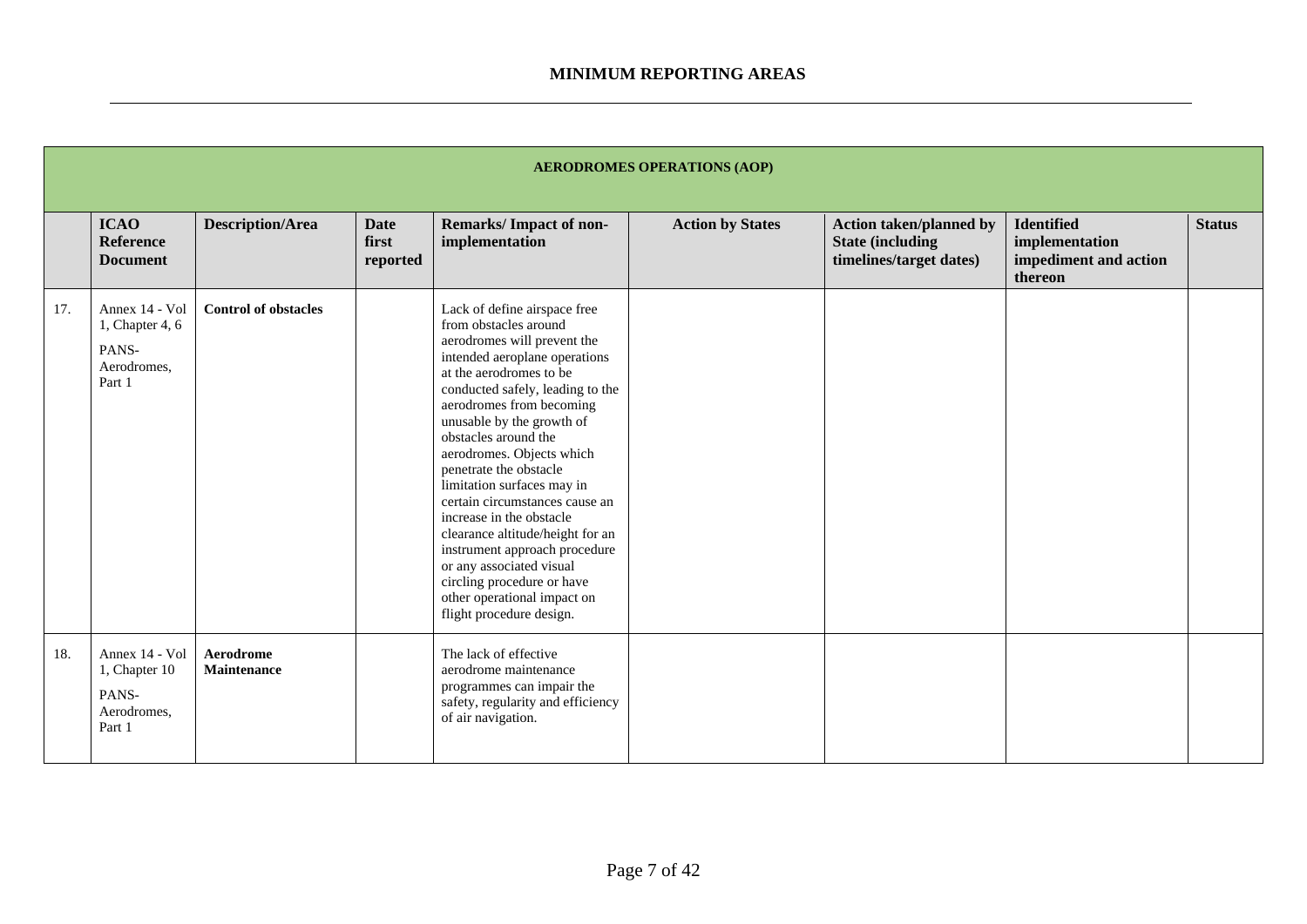|     | <b>AERODROMES OPERATIONS (AOP)</b>                                           |                                                             |                                  |                                                                                                                                                                                                                                                                                         |                         |                                                                                      |                                                                         |               |  |  |
|-----|------------------------------------------------------------------------------|-------------------------------------------------------------|----------------------------------|-----------------------------------------------------------------------------------------------------------------------------------------------------------------------------------------------------------------------------------------------------------------------------------------|-------------------------|--------------------------------------------------------------------------------------|-------------------------------------------------------------------------|---------------|--|--|
|     | <b>ICAO</b><br>Reference<br><b>Document</b>                                  | <b>Description/Area</b>                                     | <b>Date</b><br>first<br>reported | Remarks/Impact of non-<br>implementation                                                                                                                                                                                                                                                | <b>Action by States</b> | <b>Action taken/planned by</b><br><b>State (including</b><br>timelines/target dates) | <b>Identified</b><br>implementation<br>impediment and action<br>thereon | <b>Status</b> |  |  |
| 19. | Annex 14 - Vol<br>1, Chapter 1<br>PANS-<br>Aerodromes,<br>Part 1             | <b>Safety Management</b>                                    |                                  | <b>Inadequate SMS</b><br>implementation will affect the<br>proactively mitigate safety<br>risks before they result in<br>aviation accidents/incidents,<br>and negatively impact<br>operational efficiencies.                                                                            |                         |                                                                                      |                                                                         |               |  |  |
|     | <b>AERODROME CERTIFICATION</b>                                               |                                                             |                                  |                                                                                                                                                                                                                                                                                         |                         |                                                                                      |                                                                         |               |  |  |
| 20. | Annex 14 - Vol<br>1, Chapter 1 to<br>10<br>PANS-<br>Aerodromes.<br>Part 1, 2 | <b>Aerodrome</b><br><b>Certification</b>                    |                                  | Lack of certification of an<br>aerodrome signifies to aircraft<br>operators and other<br>organizations operating on the<br>aerodrome that, the aerodrome<br>does not meet the specifications<br>regarding the facility and its<br>operation.                                            |                         |                                                                                      |                                                                         |               |  |  |
| 21. | PANS-<br>Aerodromes.<br>Part 1                                               | Safety assessments and<br><b>Aerodrome</b><br>Compatibility |                                  | Inadequate safety assessments<br>and aerodrome compatibility<br>assurance will impair safe<br>aeroplane operations with<br>regard to aerodrome<br>infrastructure and operations,<br>when an aerodrome<br>accommodates an aeroplane<br>that exceeds its certificated<br>characteristics. |                         |                                                                                      |                                                                         |               |  |  |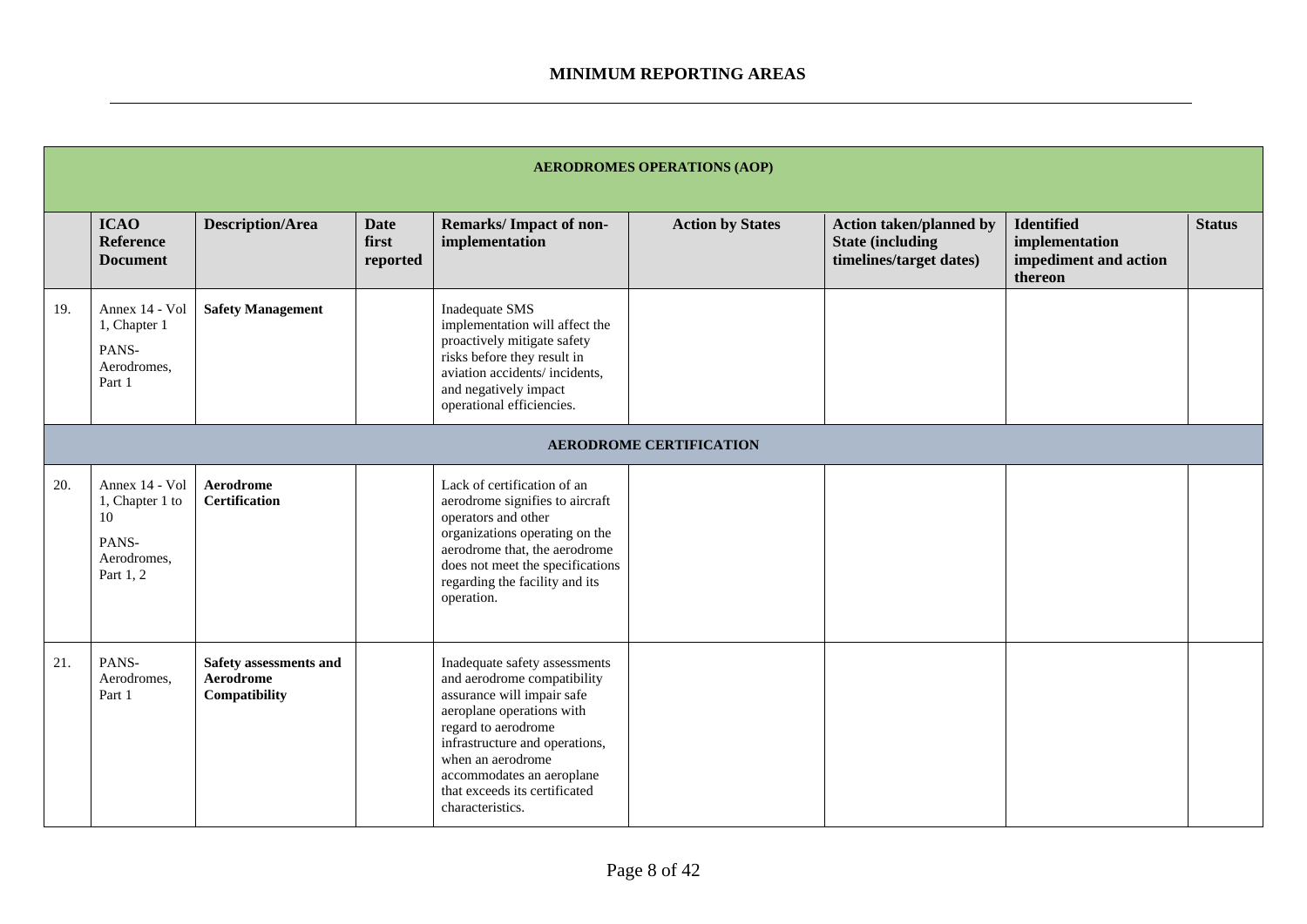|     | <b>AIR TRAFFIC MANAGEMENT (ATM)</b>                                  |                                                                   |                        |                                                                                                                                                                                                               |                                                               |                                                                                       |                                                                         |               |  |  |  |
|-----|----------------------------------------------------------------------|-------------------------------------------------------------------|------------------------|---------------------------------------------------------------------------------------------------------------------------------------------------------------------------------------------------------------|---------------------------------------------------------------|---------------------------------------------------------------------------------------|-------------------------------------------------------------------------|---------------|--|--|--|
|     | <b>ICAO</b><br>Reference<br><b>Document</b>                          | <b>Description/Area</b>                                           | Date first<br>reported | Remarks/Impact of non-<br>implementation                                                                                                                                                                      | <b>Action by States</b>                                       | <b>Action taken/planned by</b><br><b>State (including)</b><br>timelines/target dates) | <b>Identified</b><br>implementation<br>impediment and action<br>thereon | <b>Status</b> |  |  |  |
|     | <b>CLASSIFICATION OF AIRSPACES [Annex 11, 2.6]</b>                   |                                                                   |                        |                                                                                                                                                                                                               |                                                               |                                                                                       |                                                                         |               |  |  |  |
| 22. | [Annex 11]<br>Para 2.6<br>[AFI/7 Rec.<br>$5/21$ ]                    | <b>Designation of Airspace</b>                                    |                        | Use of non-standard naming<br>of ATS airspace may lead to<br>misunderstanding of the type<br>of ATS available which in<br>turn leads to inefficiency in<br>traffic management and<br>impacts on flight safety |                                                               |                                                                                       |                                                                         |               |  |  |  |
|     |                                                                      |                                                                   |                        |                                                                                                                                                                                                               | PERFORMANCE-BASED NAVIGATION [Annex 11, 2.7] [A37 Resolution] |                                                                                       |                                                                         |               |  |  |  |
| 23. | [Annex 11,<br>Para 2.71<br>AFI/7 Rec. 6/9<br>APIRG 18<br>CONC. 18/09 | <b>Implementation PBN</b><br><b>National Plan</b>                 |                        | Lack of implementation of a<br>national PBN plan will lead<br>to inability to achieve targets<br>set as part of the Global PBN<br>implementation goals and<br>thus impact on efficient<br>traffic management  |                                                               |                                                                                       |                                                                         |               |  |  |  |
| 24. | [A37<br>Resolution]<br>[AFI/7 Conc.<br>$5/7$ ]                       | <b>Implementation of PBN</b><br><b>RNAV</b> and <b>RNP</b> routes |                        | Insufficient number of<br>RNAV/RNP routes impacts<br>on efficient traffic<br>management, flight safety and<br>environment                                                                                     |                                                               |                                                                                       |                                                                         |               |  |  |  |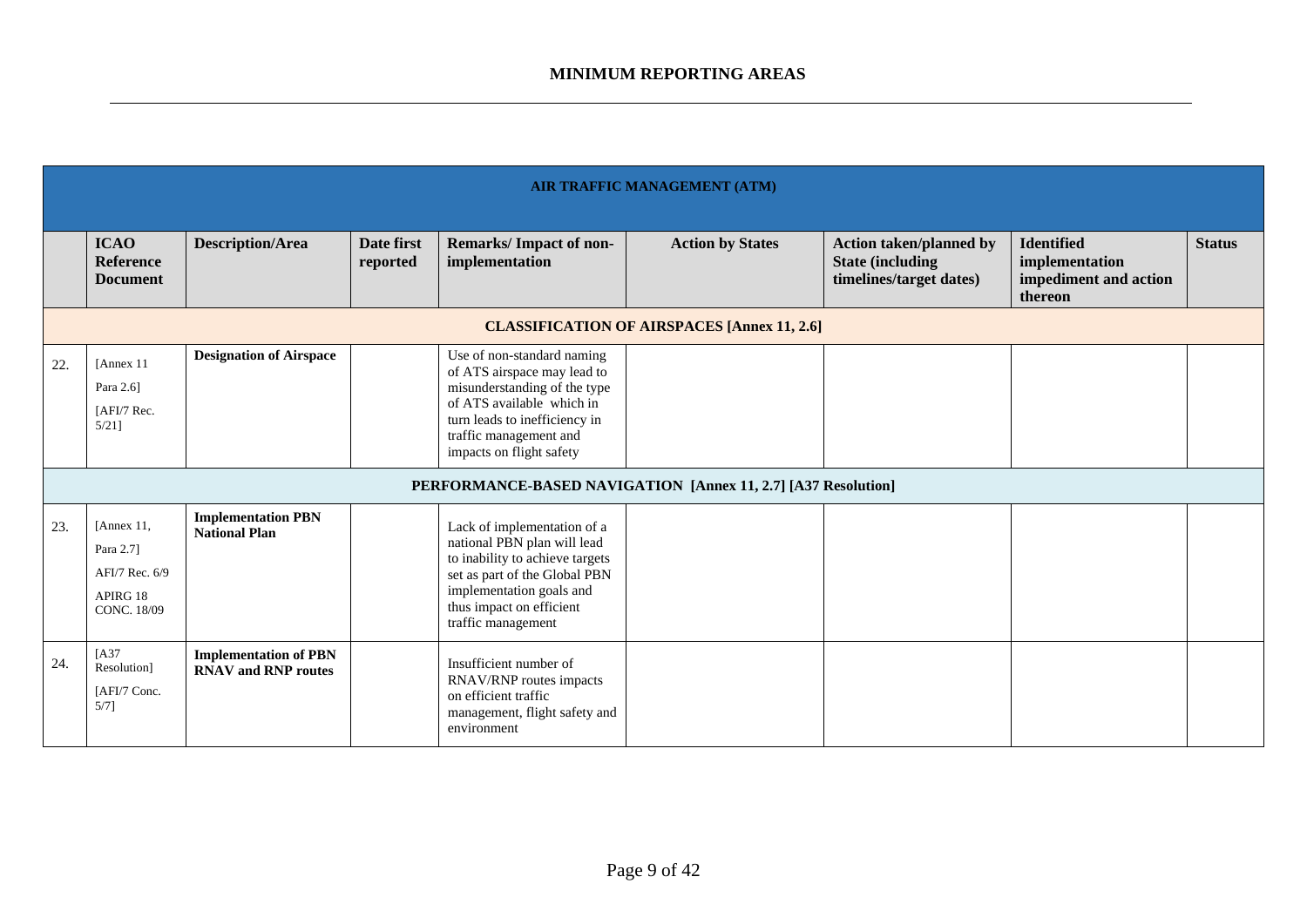|     | <b>AIR TRAFFIC MANAGEMENT (ATM)</b>                |                                                                                        |                        |                                                                                                                                                            |                         |                                                                                       |                                                                         |               |  |  |
|-----|----------------------------------------------------|----------------------------------------------------------------------------------------|------------------------|------------------------------------------------------------------------------------------------------------------------------------------------------------|-------------------------|---------------------------------------------------------------------------------------|-------------------------------------------------------------------------|---------------|--|--|
|     | <b>ICAO</b><br><b>Reference</b><br><b>Document</b> | <b>Description/Area</b>                                                                | Date first<br>reported | Remarks/Impact of non-<br>implementation                                                                                                                   | <b>Action by States</b> | <b>Action taken/planned by</b><br><b>State (including)</b><br>timelines/target dates) | <b>Identified</b><br>implementation<br>impediment and action<br>thereon | <b>Status</b> |  |  |
| 25. | [A37<br>Resolution]                                | <b>Implementation of PBN</b><br>approach procedures<br>with vertical guidance<br>(APV) |                        | Insufficient implementation<br>of RNP approaches<br>with/without vertical<br>guidance                                                                      |                         |                                                                                       |                                                                         |               |  |  |
| 26. | [A37<br>Resolution]                                | <b>Implementation of PBN</b><br>approach procedures<br>with vertical guidance<br>(APV) |                        | Inefficient implementation of<br>RNAV/RNP terminal routes<br>(CCO/CDO) impacts on<br>environment and fuel saving                                           |                         |                                                                                       |                                                                         |               |  |  |
| 27. | <b>AFI ASBU</b><br>Plan/<br>APIRG/19               | <b>Implementation of</b><br><b>ASBU Block BO-APTA</b>                                  |                        | Lack of Optimization of<br>Approach Procedures<br>including vertical guidance<br>impacts on flight safety                                                  |                         |                                                                                       |                                                                         |               |  |  |
| 28. | <b>AFI ASBU</b><br>Plan/<br>APIRG/19               | <b>Implementation of</b><br><b>ASBU Block BO-FRTO</b>                                  |                        | Lack of Improved Operations<br>through Enhanced En-Route<br>Trajectories leads to<br>inefficiency in traffic<br>management and impacts on<br>flight safety |                         |                                                                                       |                                                                         |               |  |  |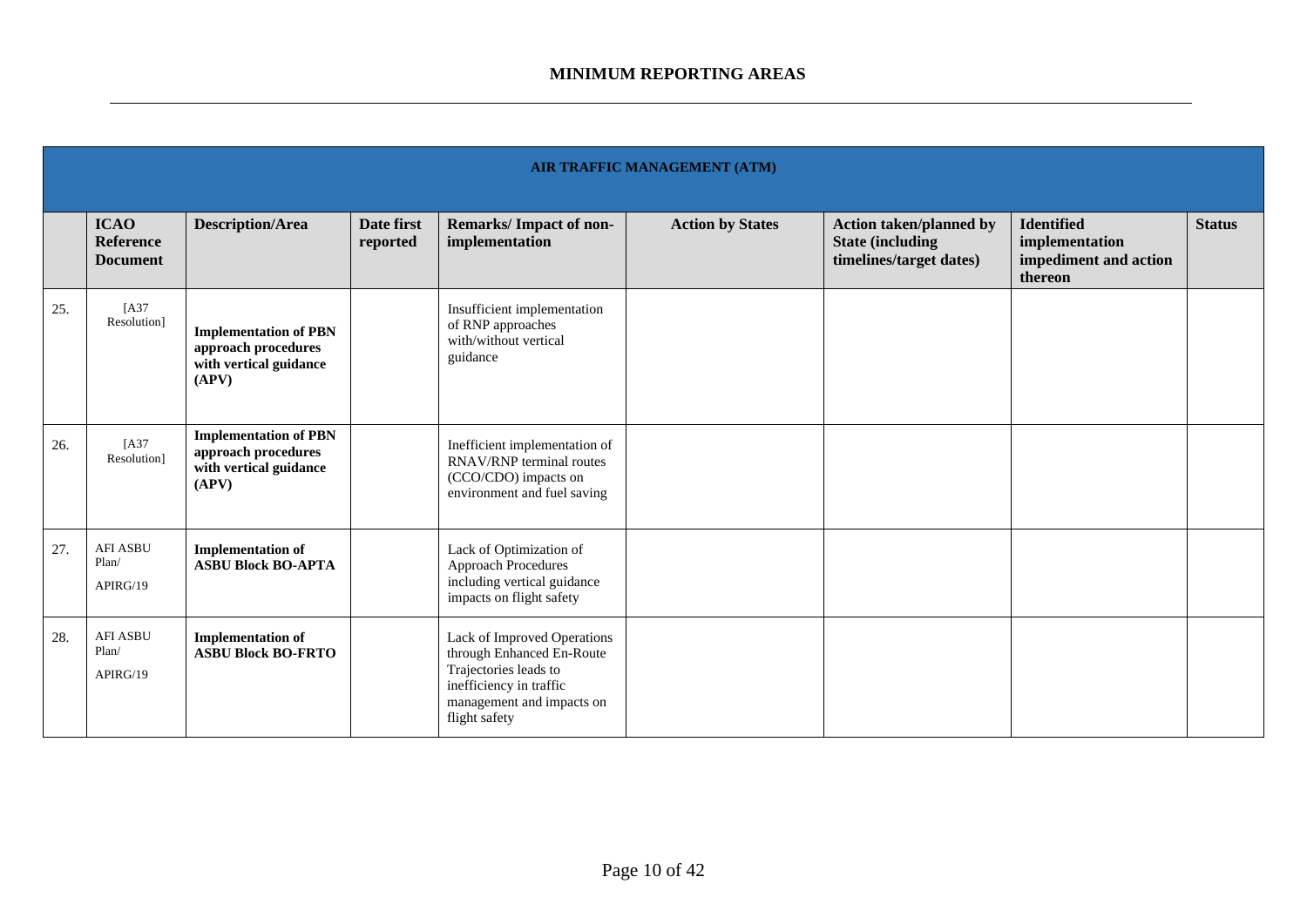|     | <b>AIR TRAFFIC MANAGEMENT (ATM)</b>                |                                                                    |                        |                                                                                                                                                                   |                         |                                                                                       |                                                                         |               |  |  |
|-----|----------------------------------------------------|--------------------------------------------------------------------|------------------------|-------------------------------------------------------------------------------------------------------------------------------------------------------------------|-------------------------|---------------------------------------------------------------------------------------|-------------------------------------------------------------------------|---------------|--|--|
|     |                                                    |                                                                    |                        |                                                                                                                                                                   |                         |                                                                                       |                                                                         |               |  |  |
|     | <b>ICAO</b><br><b>Reference</b><br><b>Document</b> | <b>Description/Area</b>                                            | Date first<br>reported | <b>Remarks/Impact of non-</b><br>implementation                                                                                                                   | <b>Action by States</b> | <b>Action taken/planned by</b><br><b>State (including)</b><br>timelines/target dates) | <b>Identified</b><br>implementation<br>impediment and action<br>thereon | <b>Status</b> |  |  |
| 29. | <b>AFI ASBU</b><br>Plan/<br>APIRG/19               | <b>Implementation of</b><br>ABSU BO- TBO, CDO,<br>and CCO          |                        | Lack of Improved Flexibility<br>and Efficiency in Descent<br>Profiles (CDO) and<br>Continuous Climb Operations<br>(CCO) impacts on<br>environment and fuel saving |                         |                                                                                       |                                                                         |               |  |  |
| 30. | <b>AFI ASBU</b><br>Plan/<br>APIRG/19               | <b>Implementation of</b><br><b>ASBU BO- SNET</b>                   |                        | Lack of Increased<br><b>Effectiveness of Ground-</b><br>Based Safety Nets impacts on<br>flight safety and inefficiency<br>in traffic management                   |                         |                                                                                       |                                                                         |               |  |  |
| 31. | <b>AFI ASBU</b><br>Plan/<br>APIRG/19               | <b>Implementation of</b><br><b>ASBU BO-RSEQ and</b><br><b>WAKE</b> |                        | Lack of efficient<br>AMAN/DMAN may lead to<br>inefficiency in traffic<br>management and cause delays                                                              |                         |                                                                                       |                                                                         |               |  |  |
| 32. | <b>AFI ASBU</b><br>Plan/<br>APIRG/19               | <b>Implementation of</b><br><b>ASBU BO- ASEP</b>                   |                        | Lack of Air Traffic<br>Situational<br>Awareness(ATSA)                                                                                                             |                         |                                                                                       |                                                                         |               |  |  |
| 33. | <b>AFI ASBU</b><br>Plan/<br>APIRG/19               | <b>Implementation of</b><br><b>ASBU BO- OPFL</b>                   |                        | Improved access to Optimum<br>Flight Levels through<br>Climb/Descent Procedures<br>using ADS-B                                                                    |                         |                                                                                       |                                                                         |               |  |  |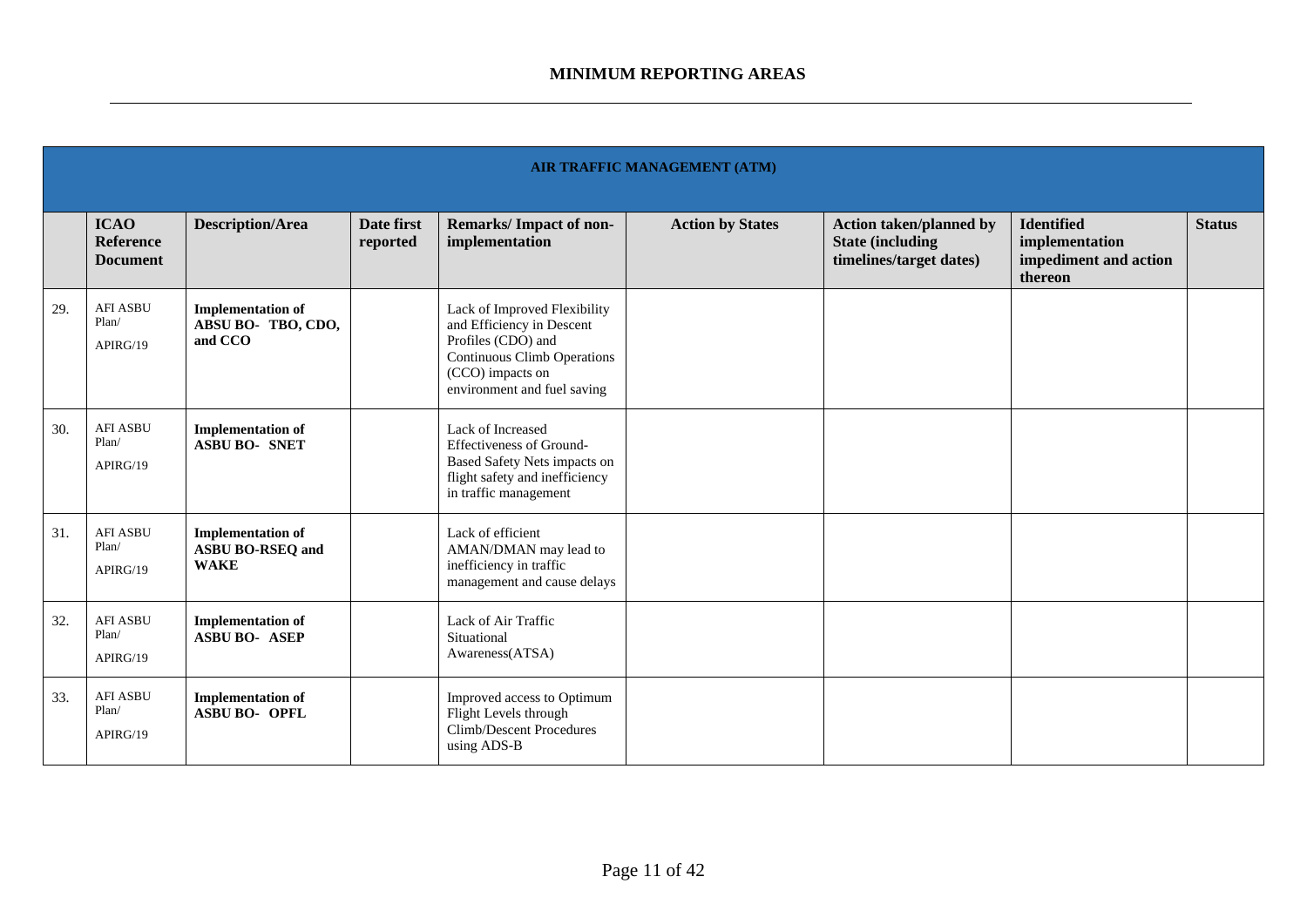|     | <b>AIR TRAFFIC MANAGEMENT (ATM)</b>                       |                                                                                           |                        |                                                                                                                                                                                                                                                               |                         |                                                                                       |                                                                         |               |  |  |
|-----|-----------------------------------------------------------|-------------------------------------------------------------------------------------------|------------------------|---------------------------------------------------------------------------------------------------------------------------------------------------------------------------------------------------------------------------------------------------------------|-------------------------|---------------------------------------------------------------------------------------|-------------------------------------------------------------------------|---------------|--|--|
|     | <b>ICAO</b><br>Reference<br><b>Document</b>               | <b>Description/Area</b>                                                                   | Date first<br>reported | <b>Remarks/Impact of non-</b><br>implementation                                                                                                                                                                                                               | <b>Action by States</b> | <b>Action taken/planned by</b><br><b>State (including)</b><br>timelines/target dates) | <b>Identified</b><br>implementation<br>impediment and action<br>thereon | <b>Status</b> |  |  |
| 34. | <b>AFI ASBU</b><br>Plan/<br>APIRG/19                      | <b>Implementation of</b><br><b>ASBU BO-TBO</b>                                            |                        | Lack of Improved Safety and<br>Efficiency through the initial<br>application of Data Link En-<br>Route may impact on flight<br>safety                                                                                                                         |                         |                                                                                       |                                                                         |               |  |  |
| 35. | ICAO Doc.8168<br><b>PANSOPS</b>                           | <b>Implementation of</b><br><b>PANSOPS</b> oversight<br>office                            |                        | Inefficient implementation of<br>PANSOPS oversight<br>structures within CAAs may<br>lead to poorly designed flight<br>procedures which may impact<br>on flight safety                                                                                         |                         |                                                                                       |                                                                         |               |  |  |
| 36. | <b>IICAO PBCS</b><br>DOC 9869]<br>APIRG 20<br>CONC. 20/09 | <b>PBCS:</b> State database of<br><b>RSP 180/RCP 240</b><br>approval/withdrawal<br>status |                        | Lack of implementation of a<br>state database may lead to<br>exclusion from PBCS<br>implemented airspace, and<br>inefficiency in flight<br>operations.                                                                                                        |                         |                                                                                       |                                                                         |               |  |  |
| 37. | [Annex 11,<br>$2.27.1$ ]                                  | <b>Implementation of</b><br><b>States Safety Plan (SSP)</b>                               |                        | Lack of implementation of a<br>robust and efficient SSP leads<br>to inability to oversight safety<br>levels in the provision of<br>services which will result in<br>inability for state to guarantee<br>acceptable level of safety in<br>the provision of ATS |                         |                                                                                       |                                                                         |               |  |  |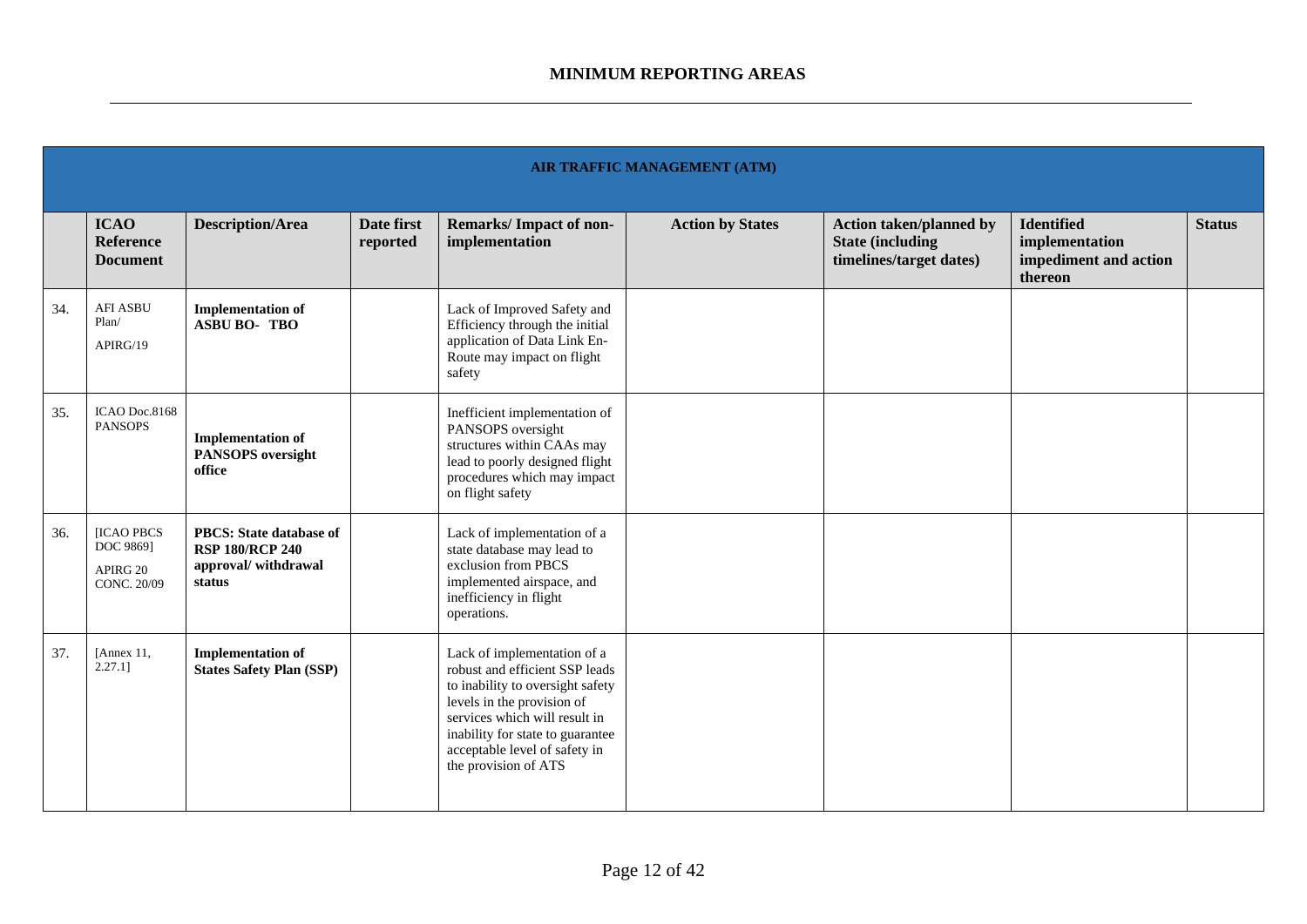|     | AIR TRAFFIC MANAGEMENT (ATM)                                      |                                                                                     |                        |                                                                                                                                                                                      |                         |                                                                                       |                                                                         |               |  |  |
|-----|-------------------------------------------------------------------|-------------------------------------------------------------------------------------|------------------------|--------------------------------------------------------------------------------------------------------------------------------------------------------------------------------------|-------------------------|---------------------------------------------------------------------------------------|-------------------------------------------------------------------------|---------------|--|--|
|     | <b>ICAO</b><br><b>Reference</b><br><b>Document</b>                | <b>Description/Area</b>                                                             | Date first<br>reported | <b>Remarks/Impact of non-</b><br>implementation                                                                                                                                      | <b>Action by States</b> | <b>Action taken/planned by</b><br><b>State (including)</b><br>timelines/target dates) | <b>Identified</b><br>implementation<br>impediment and action<br>thereon | <b>Status</b> |  |  |
| 38. | [Annex 11,<br>$2.27.3$ ]<br>[PANS-ATM,<br>Doc. 4444<br>Chapter 2] | <b>Implementation of</b><br><b>Safety Management</b><br>System (SMS)                |                        | Lack of implementation of a<br>robust and efficient SMS<br>leads to inability to achieve or<br>guarantee acceptable level of<br>safety in the provision of ATS                       |                         |                                                                                       |                                                                         |               |  |  |
|     | <b>LANGUAGE PROFICIENCY [Annex 11, 2.29]</b>                      |                                                                                     |                        |                                                                                                                                                                                      |                         |                                                                                       |                                                                         |               |  |  |
| 39. | [Annex 1<br>Annex 11]<br>$[A37-10]$<br>Resolution]<br>[AFI/7 RAN] | Compliance with the<br><b>English Language</b><br>Proficiency (ELP)<br>requirements |                        | Lack of compliance with ELP<br>requirements can result in<br>miscommunication leading to<br>risk on flight safety                                                                    |                         |                                                                                       |                                                                         |               |  |  |
| 40. | [PANS-ATM<br>Doc. 4444<br>Chapter 12]                             | Phraseology                                                                         |                        | Use of non-standard<br>phraseology in the provision<br>of ATS can result in<br>confusion and<br>misinterpretation of<br>instructions which can impact<br>on safety of air navigation |                         |                                                                                       |                                                                         |               |  |  |
|     | <b>AIRSPACE MANAGEMENT (ASM)</b>                                  |                                                                                     |                        |                                                                                                                                                                                      |                         |                                                                                       |                                                                         |               |  |  |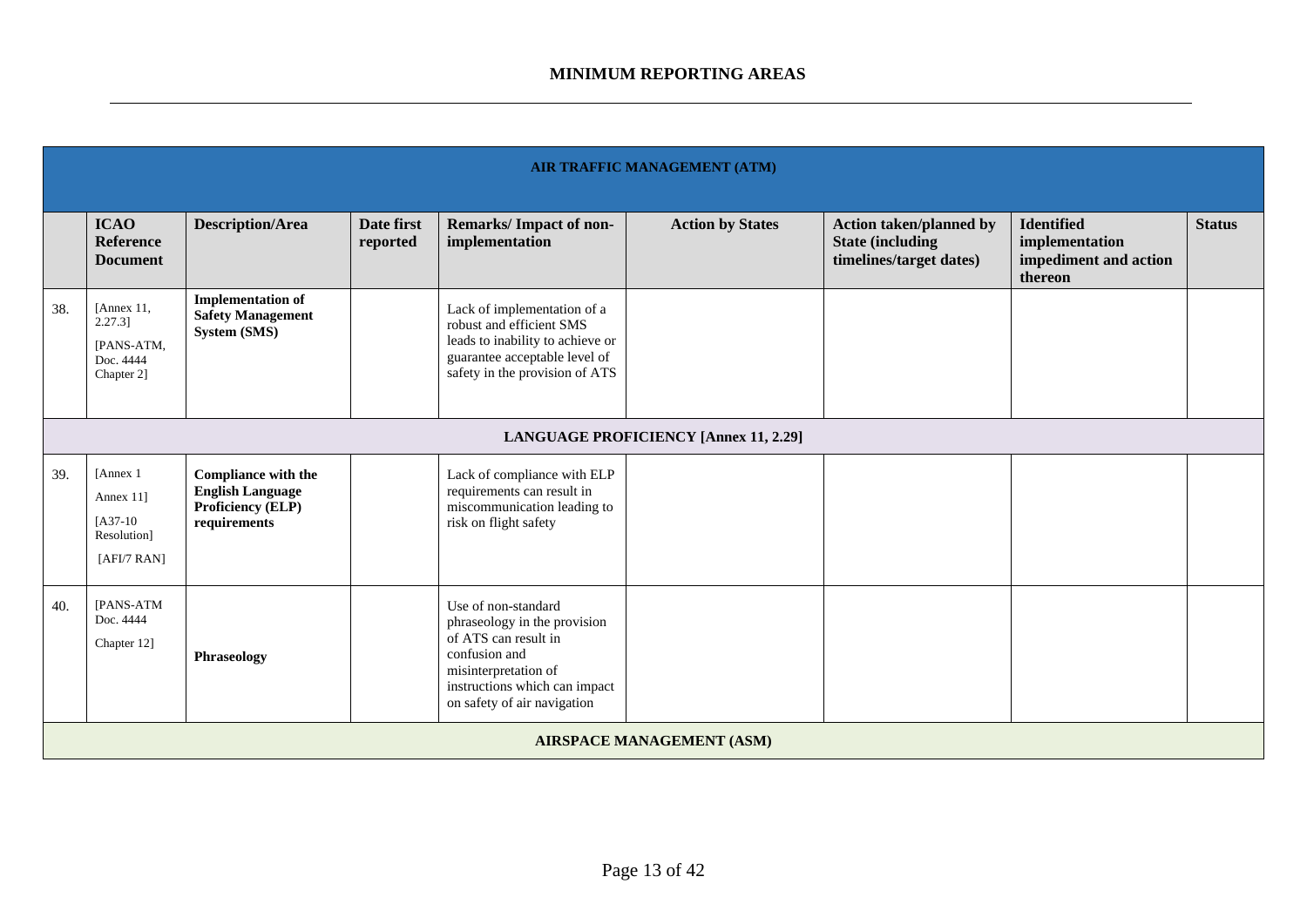|     | <b>AIR TRAFFIC MANAGEMENT (ATM)</b>                                                 |                                                          |                        |                                                                                                                                                                                                                                                                                                                     |                         |                                                                                       |                                                                         |               |  |
|-----|-------------------------------------------------------------------------------------|----------------------------------------------------------|------------------------|---------------------------------------------------------------------------------------------------------------------------------------------------------------------------------------------------------------------------------------------------------------------------------------------------------------------|-------------------------|---------------------------------------------------------------------------------------|-------------------------------------------------------------------------|---------------|--|
|     | <b>ICAO</b><br><b>Reference</b><br><b>Document</b>                                  | <b>Description/Area</b>                                  | Date first<br>reported | <b>Remarks/Impact of non-</b><br>implementation                                                                                                                                                                                                                                                                     | <b>Action by States</b> | <b>Action taken/planned by</b><br><b>State (including)</b><br>timelines/target dates) | <b>Identified</b><br>implementation<br>impediment and action<br>thereon | <b>Status</b> |  |
| 41. | [AFI/7, Rec.<br>5/11<br>GPI-7                                                       | <b>Cooperative Approach</b><br>in Airspace<br>Management |                        | Lack of implementation of a<br>system for cooperative<br>approach to airspace<br>management may lead to<br>inefficiency in airspace<br>management which then<br>impacts on flight safety and<br>flight operations.                                                                                                  |                         |                                                                                       |                                                                         |               |  |
| 42. | [Annex 11]<br>Para 2.12]                                                            | <b>Route Designators</b>                                 |                        | Use of non-standard ATS<br>route designators may lead to<br>confusion/misinterpretation of<br>ATC requirements for<br>position reports that can affect<br>situation awareness and lead<br>to provision of non-standard<br>separation minima by ATC<br>Units.                                                        |                         |                                                                                       |                                                                         |               |  |
| 43. | [PANS-ATM<br>Doc. 4444<br>Chapter 2]<br>[ICAO SL<br>2017_101 Ref:<br>AN 11/45.5-17/ | <b>Five-Letter Naming</b><br>Code (5-LNC)                |                        | Uncoordinated use of $5 -$<br>Letter Naming Code (5-LNC)<br>for waypoints may lead to<br>duplication of waypoints and<br>conflicting waypoints having<br>same name but different<br>coordinates and/or similar<br>pronunciation of waypoints<br>located within close<br>proximity which impacts on<br>flight safety |                         |                                                                                       |                                                                         |               |  |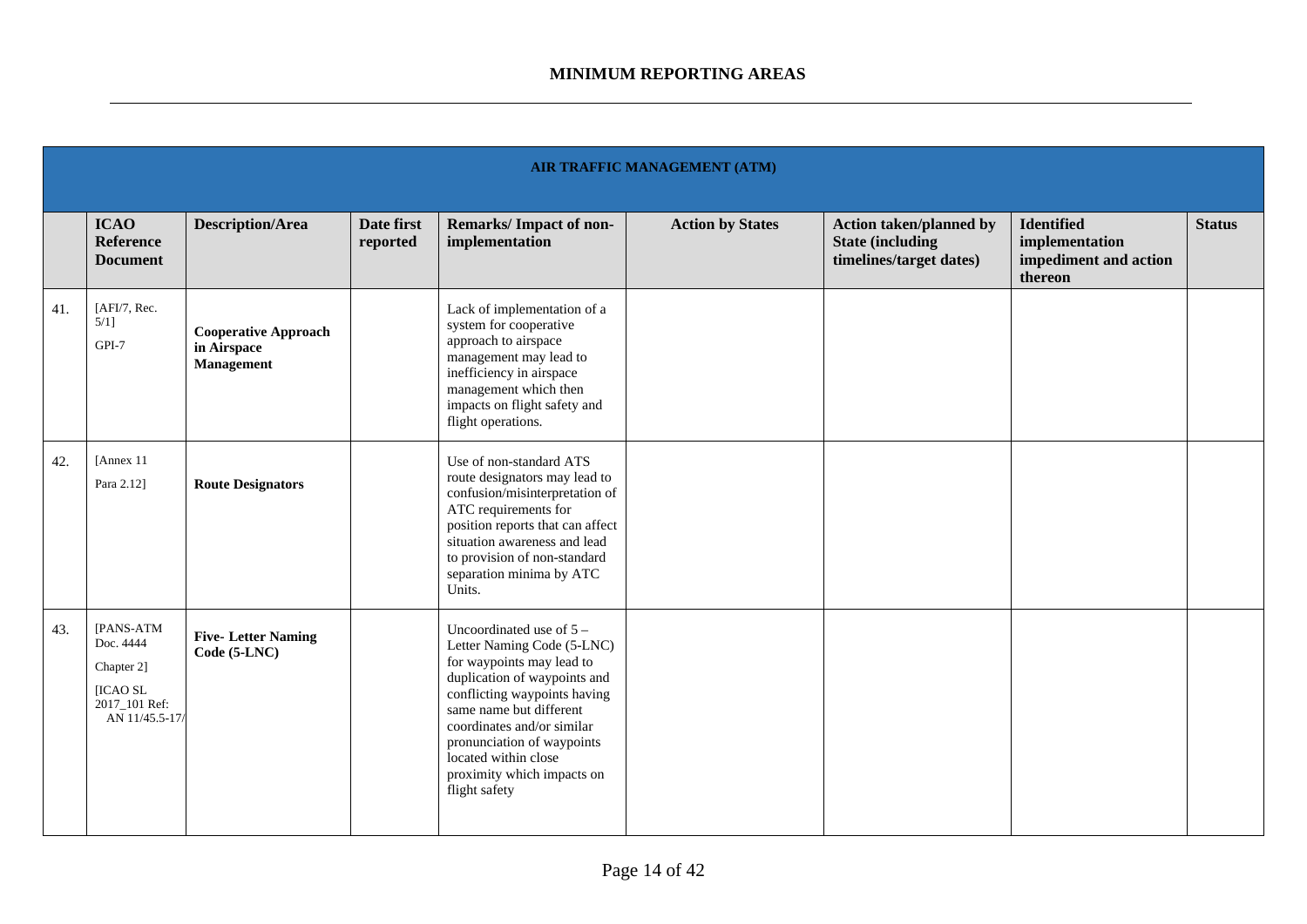|     | <b>AIR TRAFFIC MANAGEMENT (ATM)</b>                                                                                    |                                       |                        |                                                                                                                                                                                                                |                         |                                                                                       |                                                                         |               |  |
|-----|------------------------------------------------------------------------------------------------------------------------|---------------------------------------|------------------------|----------------------------------------------------------------------------------------------------------------------------------------------------------------------------------------------------------------|-------------------------|---------------------------------------------------------------------------------------|-------------------------------------------------------------------------|---------------|--|
|     | <b>ICAO</b><br><b>Reference</b><br><b>Document</b>                                                                     | <b>Description/Area</b>               | Date first<br>reported | Remarks/Impact of non-<br>implementation                                                                                                                                                                       | <b>Action by States</b> | <b>Action taken/planned by</b><br><b>State (including)</b><br>timelines/target dates) | <b>Identified</b><br>implementation<br>impediment and action<br>thereon | <b>Status</b> |  |
| 44. | [AFI/7, Rec.<br>$5/3$ ]<br>[Annex 11]<br>Para 2.17, 2.30]<br><b>[PANS ATM</b><br>Doc. 4444<br>Chap. 10]<br>[Doc.10088] | <b>Civil/Military</b><br>Coordination |                        | Lack of effective<br>civil/military coordination<br>may result in unsafe and<br>inefficient use of airspace                                                                                                    |                         |                                                                                       |                                                                         |               |  |
| 45. | [Annex 11]<br>Para 2.12]<br>AFI eANP VOL<br>П                                                                          | <b>ANP</b> – Route Network            |                        | Non implementation of the<br>approved regional route<br>network results into lack of<br>route continuity across the<br>region leading to inefficiency<br>in airspace management and<br>impact on flight safety |                         |                                                                                       |                                                                         |               |  |
| 46. | [AFI/7, Rec.]<br>$5/2$ ]<br>[Annex $11$ ]<br><b>IPANS ATM</b><br>Doc. Chap.<br>15.6]<br>APIRG 21<br>CONC. 21/05        | <b>Contingency Plan</b>               |                        | Lack of a well-defined<br>National Contingency Plan<br>may lead to uncoordinated<br>and unsafe operation of<br>aircraft during disruption of<br>ATS within affected<br>airspace(s).                            |                         |                                                                                       |                                                                         |               |  |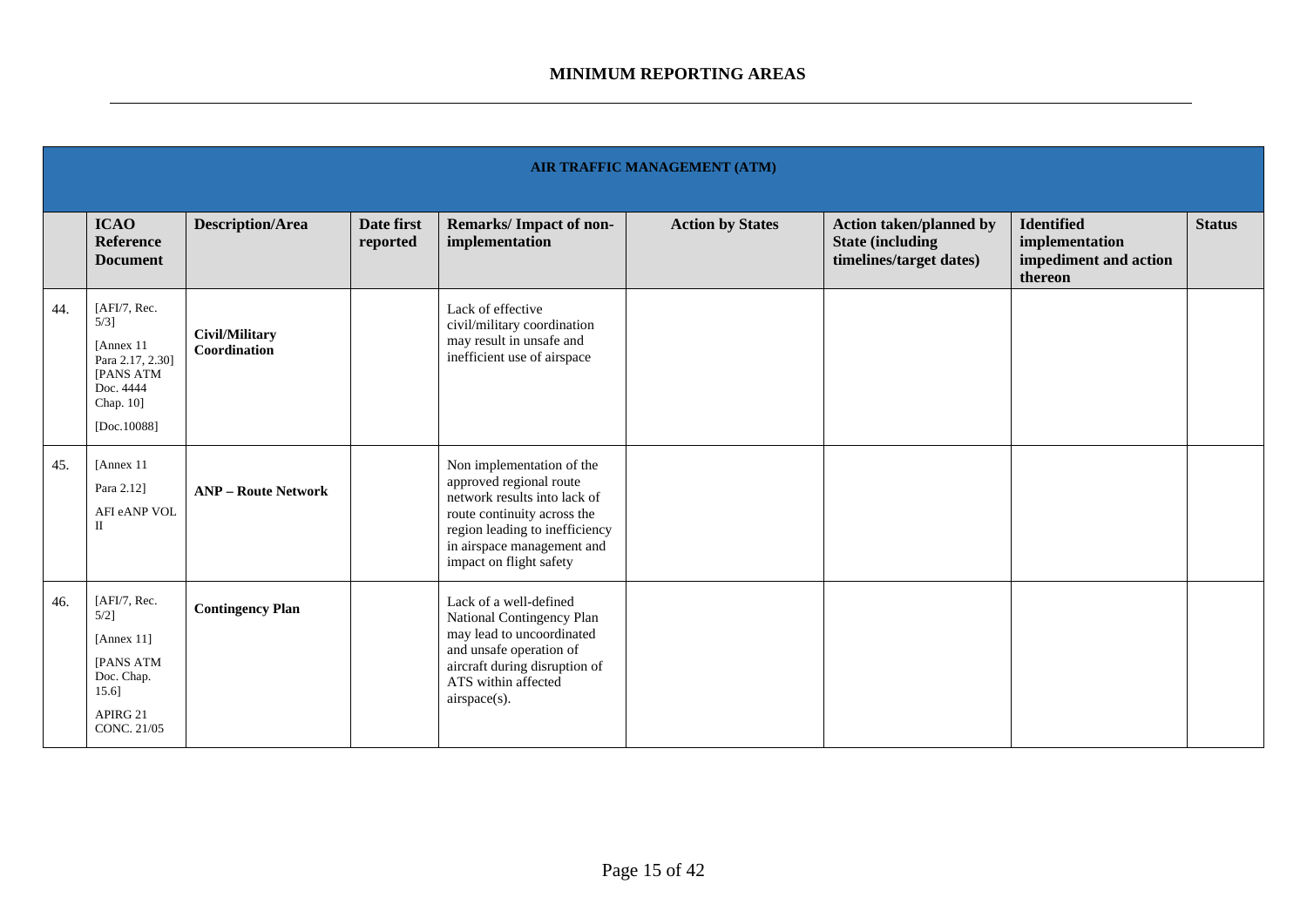|     | <b>AIR TRAFFIC MANAGEMENT (ATM)</b>                                 |                                          |                        |                                                                                                                                                                                                                                                                                                                    |                         |                                                                                       |                                                                         |               |  |
|-----|---------------------------------------------------------------------|------------------------------------------|------------------------|--------------------------------------------------------------------------------------------------------------------------------------------------------------------------------------------------------------------------------------------------------------------------------------------------------------------|-------------------------|---------------------------------------------------------------------------------------|-------------------------------------------------------------------------|---------------|--|
|     |                                                                     |                                          |                        |                                                                                                                                                                                                                                                                                                                    |                         |                                                                                       |                                                                         |               |  |
|     | <b>ICAO</b><br><b>Reference</b><br><b>Document</b>                  | <b>Description/Area</b>                  | Date first<br>reported | <b>Remarks/Impact of non-</b><br>implementation                                                                                                                                                                                                                                                                    | <b>Action by States</b> | <b>Action taken/planned by</b><br><b>State (including)</b><br>timelines/target dates) | <b>Identified</b><br>implementation<br>impediment and action<br>thereon | <b>Status</b> |  |
| 47. | [LIM AFI, Rec.<br>$2/1$ ]<br>APIRG 19<br>Conc. 19/13                | <b>Airspace Sectorization</b>            |                        | Non applicability of uniform<br>division between lower and<br>upper airspace across FIRs<br>and ICAO Regions leads to<br>inefficiency in traffic<br>management and impacts on<br>flight safety                                                                                                                     |                         |                                                                                       |                                                                         |               |  |
| 48. | [AFI/7, Rec.<br>$5/5$ ]<br>Chicago<br>Convention -<br>Article 3 bis | <b>Interception of Civil</b><br>Aircraft |                        | Non publication of<br>interception procedures in<br>AIP/ or lack of clear<br>procedures for handling civil<br>aircraft under interception<br>may lead to misunderstanding<br>of instructions during<br>interception which would<br>endanger the aircraft under<br>interception and the lives of<br>those on board. |                         |                                                                                       |                                                                         |               |  |
| 49. | [AFI/7, Rec.<br>$5/4$ ]<br>Chicago<br>Convention -<br>Article 3 bis | <b>Interception of Civil</b><br>Aircraft |                        | Non Ratification of Article 3<br>bis of the Convention on<br>International Civil Aviation.<br>Lack of adequate procedures<br>to handle aircraft under<br>interception leading to risk to<br>flight safety                                                                                                          |                         |                                                                                       |                                                                         |               |  |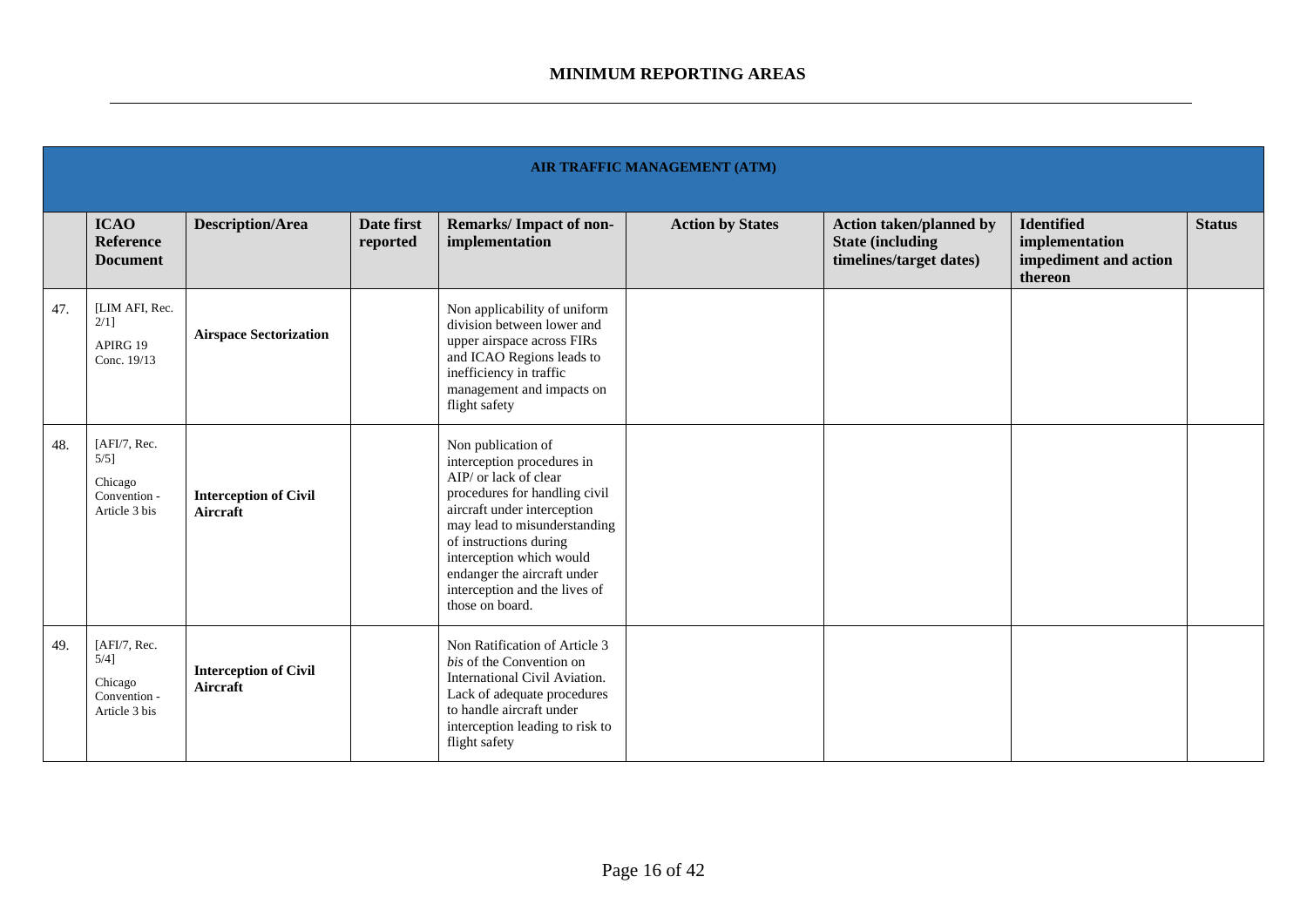|     | <b>AIR TRAFFIC MANAGEMENT (ATM)</b>                                                            |                             |                        |                                                                                                                                                                                                                             |                                   |                                                                                      |                                                                         |               |  |  |
|-----|------------------------------------------------------------------------------------------------|-----------------------------|------------------------|-----------------------------------------------------------------------------------------------------------------------------------------------------------------------------------------------------------------------------|-----------------------------------|--------------------------------------------------------------------------------------|-------------------------------------------------------------------------|---------------|--|--|
|     | <b>ICAO</b><br><b>Reference</b><br><b>Document</b>                                             | <b>Description/Area</b>     | Date first<br>reported | Remarks/Impact of non-<br>implementation                                                                                                                                                                                    | <b>Action by States</b>           | <b>Action taken/planned by</b><br><b>State (including</b><br>timelines/target dates) | <b>Identified</b><br>implementation<br>impediment and action<br>thereon | <b>Status</b> |  |  |
| 50. | [AFI/7, Rec.<br>$5/10$ ]<br>[Annex $11$ ]<br>[Doc 9426]                                        | <b>SIDs and STARs</b>       |                        | Non implementation of<br><b>Standard Instrument</b><br>Departures (SIDs) and<br><b>Standard Arrival Routes</b><br>(STARs) leads to inefficiency<br>in traffic management and<br>impacts in flight efficiency<br>and safety. |                                   |                                                                                      |                                                                         |               |  |  |
|     |                                                                                                |                             |                        |                                                                                                                                                                                                                             | <b>AIR TRAFFIC SERVICES (ATS)</b> |                                                                                      |                                                                         |               |  |  |
| 51. | [Annex 11]<br>Chapter 3,4&5]<br>[APIRG 19]<br>Conc. 19/13]<br>[PANS ATM<br>Doc.4444<br>Chap.4] | <b>Provision of ATS</b>     |                        | Lack of the provision for air<br>traffic services where required<br>leads to inefficiency in traffic<br>management and impacts on<br>flight safety                                                                          |                                   |                                                                                      |                                                                         |               |  |  |
| 52. | [Annex 11]<br>Para 2.3]<br>[AFI/7 Rec.<br>$5/21$ ]<br>[APIRG 19]<br>Conc. 19/13]               | <b>Area Control Service</b> |                        | Lack of the provision of area<br>control service where required<br>leads to inefficiency in<br>enroute traffic management<br>and impacts on flight safety                                                                   |                                   |                                                                                      |                                                                         |               |  |  |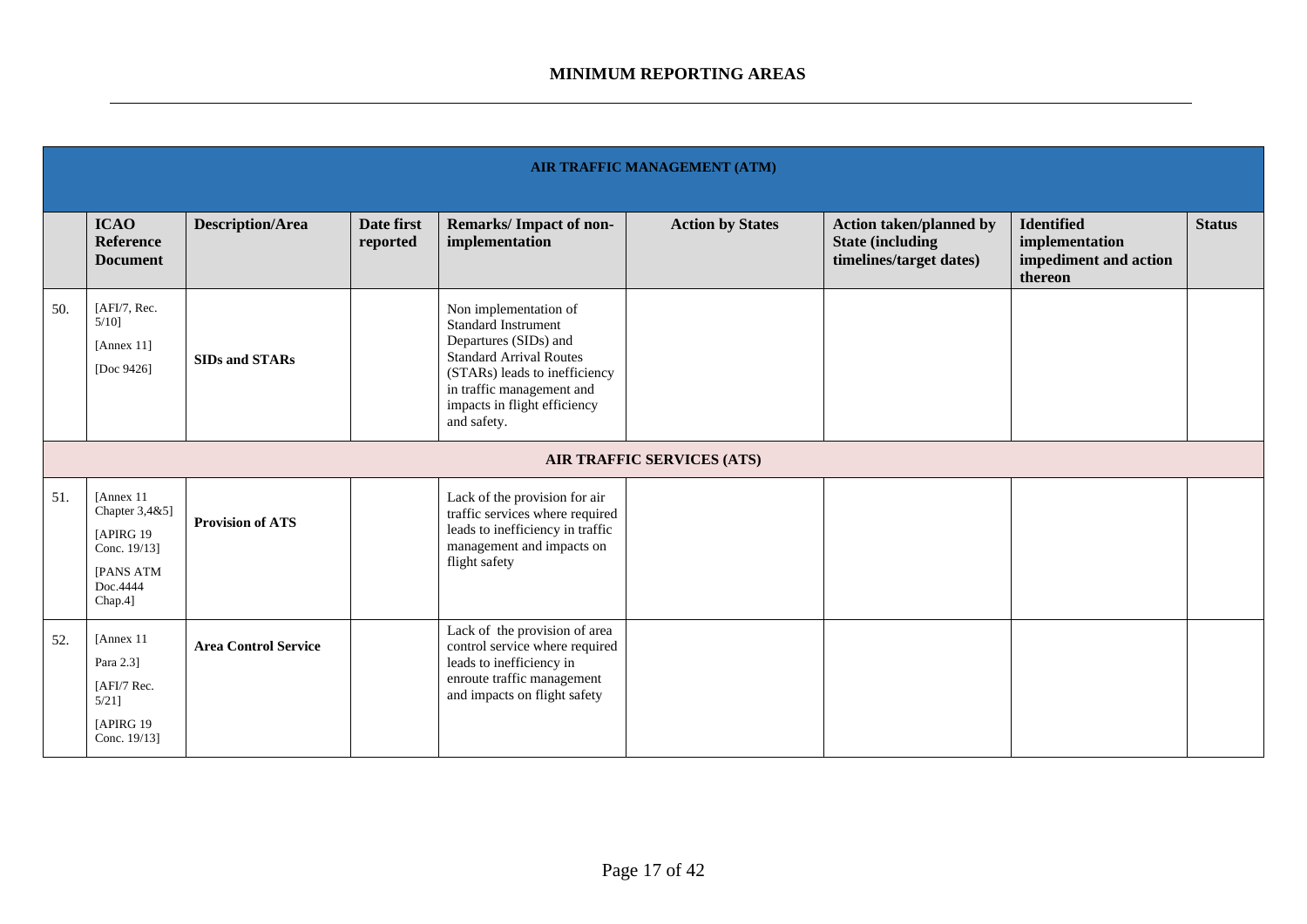|     | <b>AIR TRAFFIC MANAGEMENT (ATM)</b>                   |                                               |                        |                                                                                                                                                                                                                       |                         |                                                                                      |                                                                         |               |  |  |
|-----|-------------------------------------------------------|-----------------------------------------------|------------------------|-----------------------------------------------------------------------------------------------------------------------------------------------------------------------------------------------------------------------|-------------------------|--------------------------------------------------------------------------------------|-------------------------------------------------------------------------|---------------|--|--|
|     |                                                       |                                               |                        |                                                                                                                                                                                                                       |                         |                                                                                      |                                                                         |               |  |  |
|     | <b>ICAO</b><br><b>Reference</b><br><b>Document</b>    | <b>Description/Area</b>                       | Date first<br>reported | Remarks/Impact of non-<br>implementation                                                                                                                                                                              | <b>Action by States</b> | <b>Action taken/planned by</b><br><b>State (including</b><br>timelines/target dates) | <b>Identified</b><br>implementation<br>impediment and action<br>thereon | <b>Status</b> |  |  |
| 53. | [AFI/7 RAN<br>Rec 14/7]<br>[Annex 1]                  | <b>ATS Personnel</b><br>Competency            |                        | Provision of ATS by non-<br>competent personnel will lead<br>to unsafe provision of ATS<br>which impacts on flight safety                                                                                             |                         |                                                                                      |                                                                         |               |  |  |
| 54. | <b>IPANS ATM</b><br>Doc. 4444<br>Chapter 10]          | <b>Letters of Agreements</b><br>or Procedures |                        | Lack of coordinated and<br>signed letters of agreements<br>between ATS and other ATS<br>units (ATSU) may lead to<br>lack of uniformity in<br>application of ICAO<br>standards which would<br>impact on flight safety. |                         |                                                                                      |                                                                         |               |  |  |
| 55. | [AFI/7, Rec.<br>$5/6$ ]<br>[APIRG 23]<br>Conc. 23/08] | Civil/Military<br>Coordination                |                        | Lack of coordinated and<br>signed letters of agreements<br>between ATS and the Military<br>may lead to lack of<br>uniformity in application of<br>ICAO standards which would<br>impact on flight safety.              |                         |                                                                                      |                                                                         |               |  |  |
| 56. | <b>IPANS-ATM</b><br>Doc. 4444<br>Chapter 4]           | <b>ATC Procedures</b>                         |                        | Implementation of inadequate<br>ATC procedures leads to<br>inconsistent and unsafe<br>provision of ATS which<br>impacts on flight safety                                                                              |                         |                                                                                      |                                                                         |               |  |  |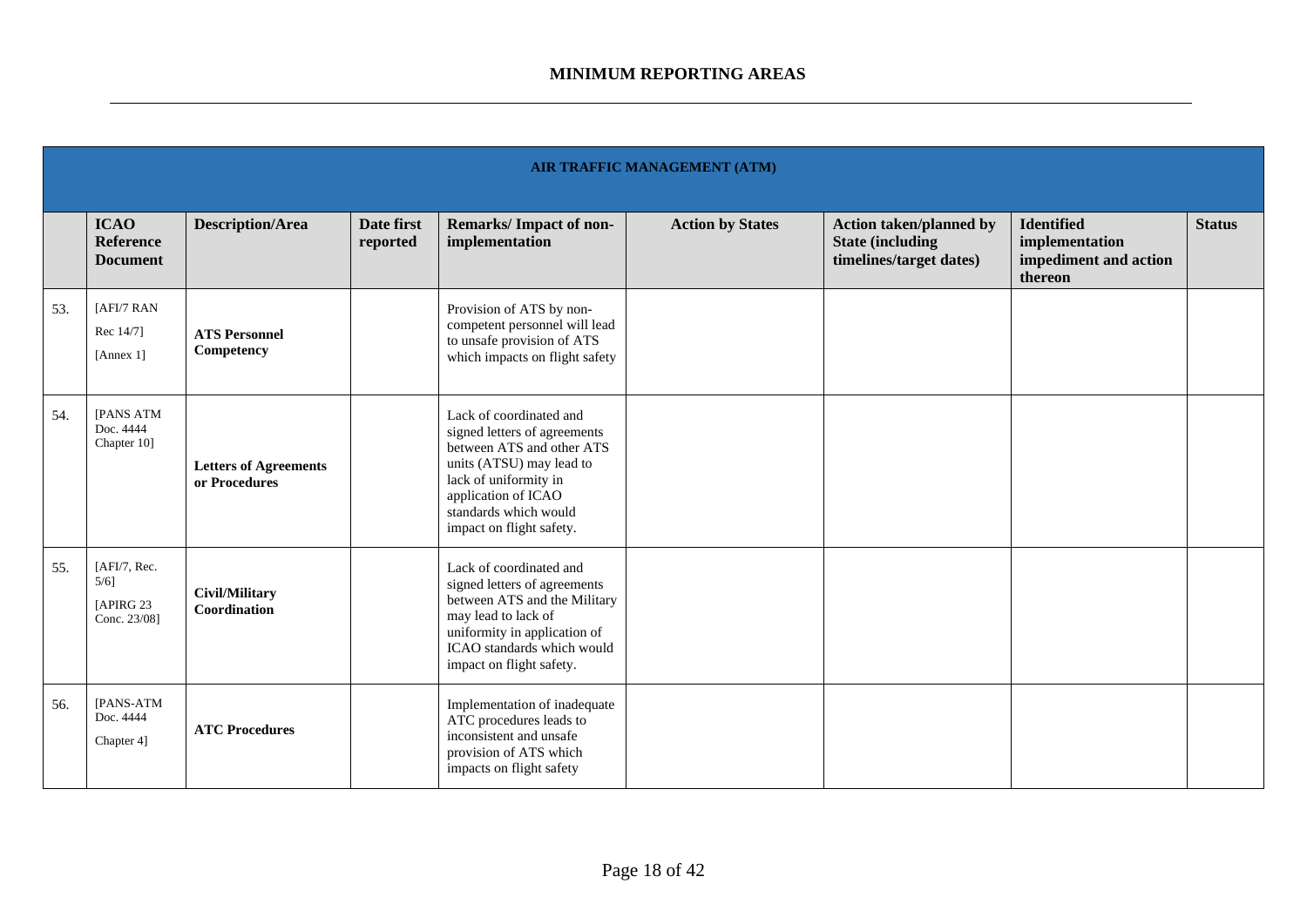|     |                                                                                                        |                                      |                        |                                                                                                                                                                                                                                                                                          | <b>AIR TRAFFIC MANAGEMENT (ATM)</b> |                                                                                       |                                                                         |               |
|-----|--------------------------------------------------------------------------------------------------------|--------------------------------------|------------------------|------------------------------------------------------------------------------------------------------------------------------------------------------------------------------------------------------------------------------------------------------------------------------------------|-------------------------------------|---------------------------------------------------------------------------------------|-------------------------------------------------------------------------|---------------|
|     | <b>ICAO</b><br><b>Reference</b><br><b>Document</b>                                                     | <b>Description/Area</b>              | Date first<br>reported | <b>Remarks/Impact of non-</b><br>implementation                                                                                                                                                                                                                                          | <b>Action by States</b>             | <b>Action taken/planned by</b><br><b>State (including)</b><br>timelines/target dates) | <b>Identified</b><br>implementation<br>impediment and action<br>thereon | <b>Status</b> |
| 57. | [AFI/7, Rec.<br>$5/22$ ]<br><b>IPANS ATM</b><br>Doc.4444<br>Chap.4.4, Chap.<br>16.4 and<br>Appendix 2] | <b>Flight Planning</b>               |                        | Use of non-standard format in<br>for the repetitive flight<br>planning may lead to<br>inconsistency of flight data<br>and increase the numbers of<br>missing flight plans and<br>possible overload on the<br>ATM system. This impacts on<br>operational flight safety and<br>efficiency. |                                     |                                                                                       |                                                                         |               |
| 58. | [AFI/7, Rec.<br>$5/26$ ]<br><b>[PANS ATM</b><br>Doc.4444 Chap.<br>16.3 and<br>Appendix 4]              | <b>ATS</b> Incident<br>Investigation |                        | Lack of an effective system<br>for reporting and<br>investigation of ATS<br>incidents leads to an<br>ineffective Safety<br>Management System (SMS)<br>which leads to continuous<br>occurrence of similar<br>incidents leading to high<br>probability of aircraft accident                |                                     |                                                                                       |                                                                         |               |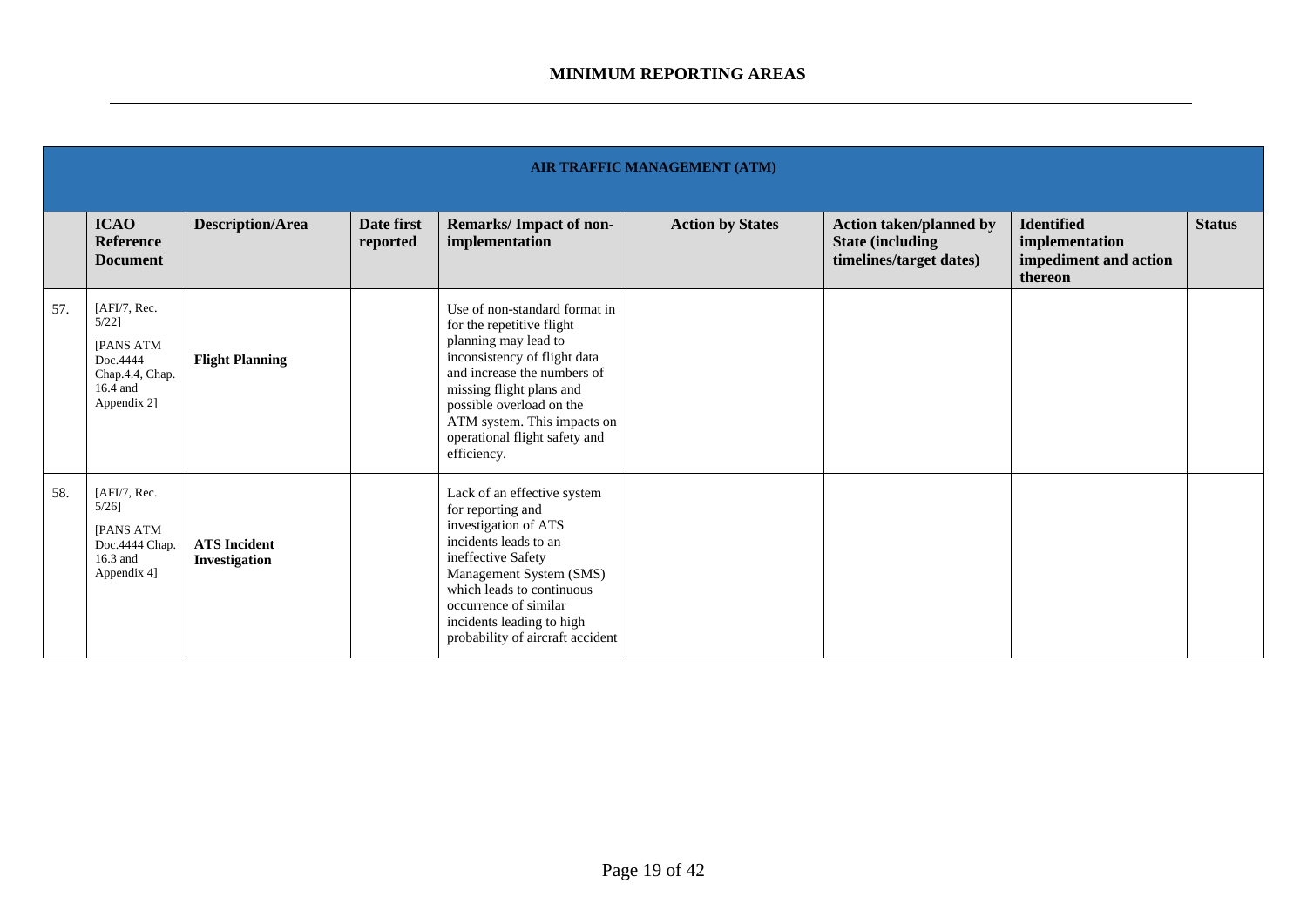|     |                                                                                                                           |                                                      |                        |                                                                                                                                                                            | <b>AIR TRAFFIC MANAGEMENT (ATM)</b> |                                                                                      |                                                                         |               |
|-----|---------------------------------------------------------------------------------------------------------------------------|------------------------------------------------------|------------------------|----------------------------------------------------------------------------------------------------------------------------------------------------------------------------|-------------------------------------|--------------------------------------------------------------------------------------|-------------------------------------------------------------------------|---------------|
|     | <b>ICAO</b><br><b>Reference</b><br><b>Document</b>                                                                        | <b>Description/Area</b>                              | Date first<br>reported | Remarks/Impact of non-<br>implementation                                                                                                                                   | <b>Action by States</b>             | <b>Action taken/planned by</b><br><b>State (including</b><br>timelines/target dates) | <b>Identified</b><br>implementation<br>impediment and action<br>thereon | <b>Status</b> |
| 59. | [PANS-ATM<br>Doc. 4444<br>Chap. 16.5]<br>[ICAO Cir.<br>331]<br><b>[APIRG</b><br>Conc.17/43]<br>[APIRG 20]<br>Conc. 20/19] | <b>Strategic Lateral Offset</b><br>Procedures (SLOP) |                        | Lack of implementation of<br>SLOP increases the potential<br>to aircraft collision                                                                                         |                                     |                                                                                      |                                                                         |               |
| 60. | [PANS-ATM<br>Doc. 4444]<br>[Doc 7030]                                                                                     | <b>Flight Level Allocation</b><br>Scheme (FLAS)      |                        | Application of undue Flight<br>Level restriction in the RVSM<br>airspace leads to Non-<br>efficient use of RVSM<br>airspace and impacts on flight<br>efficiency and safety |                                     |                                                                                      |                                                                         |               |
| 61. | [ $AFI/6$ , Rec.<br>$7/11$ ]<br>[PANS-ATM<br>Doc. 4444<br>Chap. 12]                                                       | Radiotelephony<br><b>Procedures</b>                  |                        | Lack of applicability of<br>standard radiotelephony<br>phraseologies and procedures<br>can create confusion and<br>impact on safety of air<br>navigation                   |                                     |                                                                                      |                                                                         |               |
| 62. | [PANS-ATM<br>Doc. 4444<br>Chapter 5]                                                                                      | <b>Separation Standards</b>                          |                        | Use of non-standard<br>separations minima increases<br>potential for air traffic<br>incidents including accidents                                                          |                                     |                                                                                      |                                                                         |               |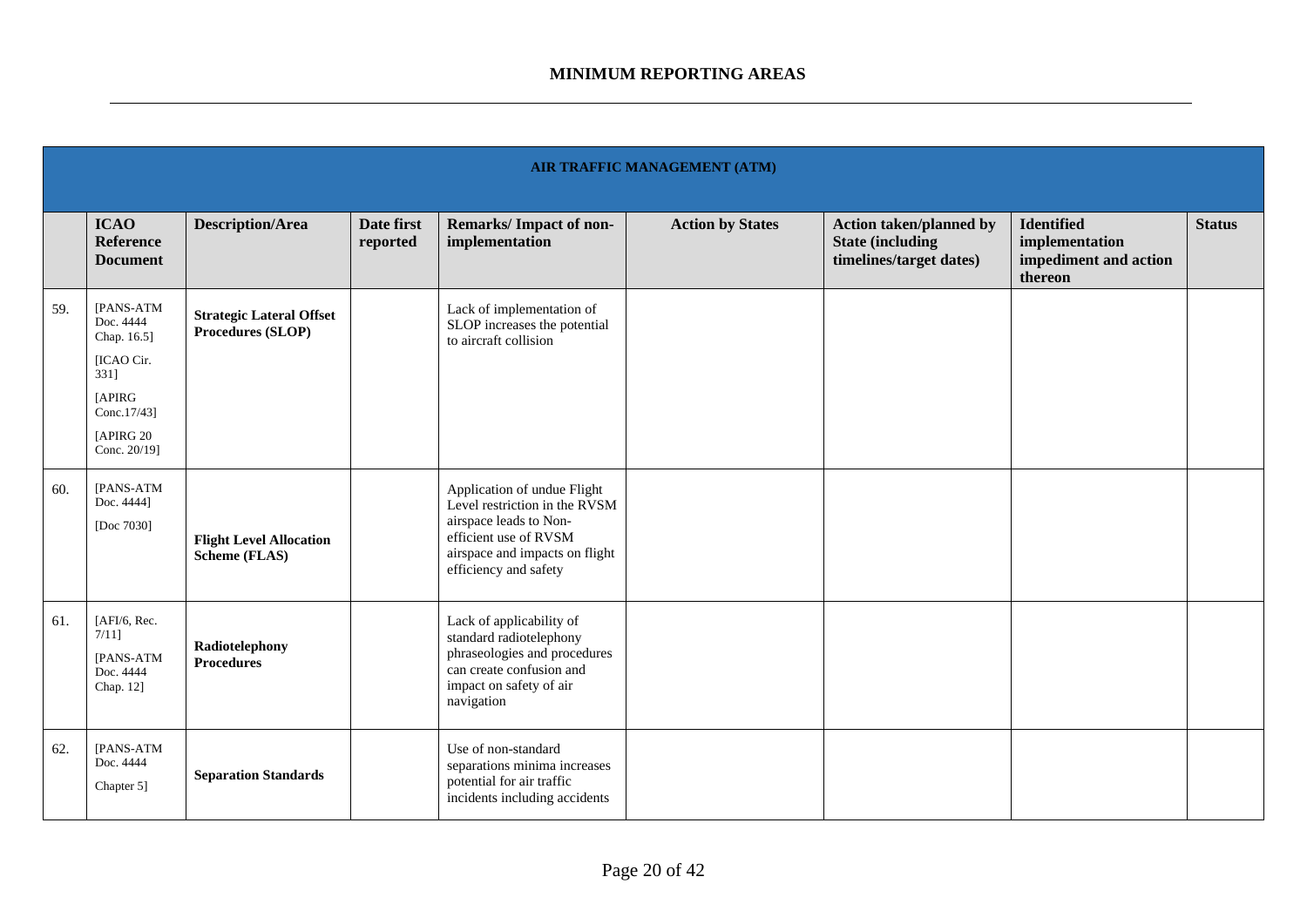|     | <b>AIR TRAFFIC MANAGEMENT (ATM)</b>                                                                |                                                      |                        |                                                                                                                                                                                                                                           |                         |                                                                                       |                                                                         |               |  |
|-----|----------------------------------------------------------------------------------------------------|------------------------------------------------------|------------------------|-------------------------------------------------------------------------------------------------------------------------------------------------------------------------------------------------------------------------------------------|-------------------------|---------------------------------------------------------------------------------------|-------------------------------------------------------------------------|---------------|--|
|     | <b>ICAO</b><br><b>Reference</b><br><b>Document</b>                                                 | <b>Description/Area</b>                              | Date first<br>reported | Remarks/Impact of non-<br>implementation                                                                                                                                                                                                  | <b>Action by States</b> | <b>Action taken/planned by</b><br><b>State (including)</b><br>timelines/target dates) | <b>Identified</b><br>implementation<br>impediment and action<br>thereon | <b>Status</b> |  |
| 63. | [Annex 11]<br>Chapter 7]<br><b>IPANS ATM</b><br>Doc 4444 Chap.<br>4.12]                            | <b>Provision of Met</b><br><b>Information To ATS</b> |                        | Lack of provision of timely<br>and accurate MET<br>information to pilots can<br>affect operational decisions<br>and safety of operations                                                                                                  |                         |                                                                                       |                                                                         |               |  |
|     | REDUCED VERTICAL SEPARATION MINIMA (RVSM)                                                          |                                                      |                        |                                                                                                                                                                                                                                           |                         |                                                                                       |                                                                         |               |  |
| 64. | <b>[SP AFI/RAN</b><br>Rec. 5/21]<br>[APIRG 23]<br><b>CONC 23/031</b>                               | <b>RVSM</b> Data                                     |                        | Lack of submission of<br>monthly RVSM data to<br>ARMA leads to lack of data<br>used to calculate Critical Risk<br>Assessment (CRA) which<br>impacts on flight safety                                                                      |                         |                                                                                       |                                                                         |               |  |
| 65. | [Doc 9574]<br>[Annex 11]<br>Para 3.3.5.1]<br>[SP AFI/RAN<br>Rec 5/21]<br>[APIRG 23<br>CONC. 23/03] | <b>Large Height Deviation</b>                        |                        | Non-reporting of LHD leads<br>to unsafe trends and inability<br>to detect hotspots. It also<br>leads to lack of information<br>used to calculate the total<br>Target Level of safety (TLS)<br>in the annual collision risk<br>assessment. |                         |                                                                                       |                                                                         |               |  |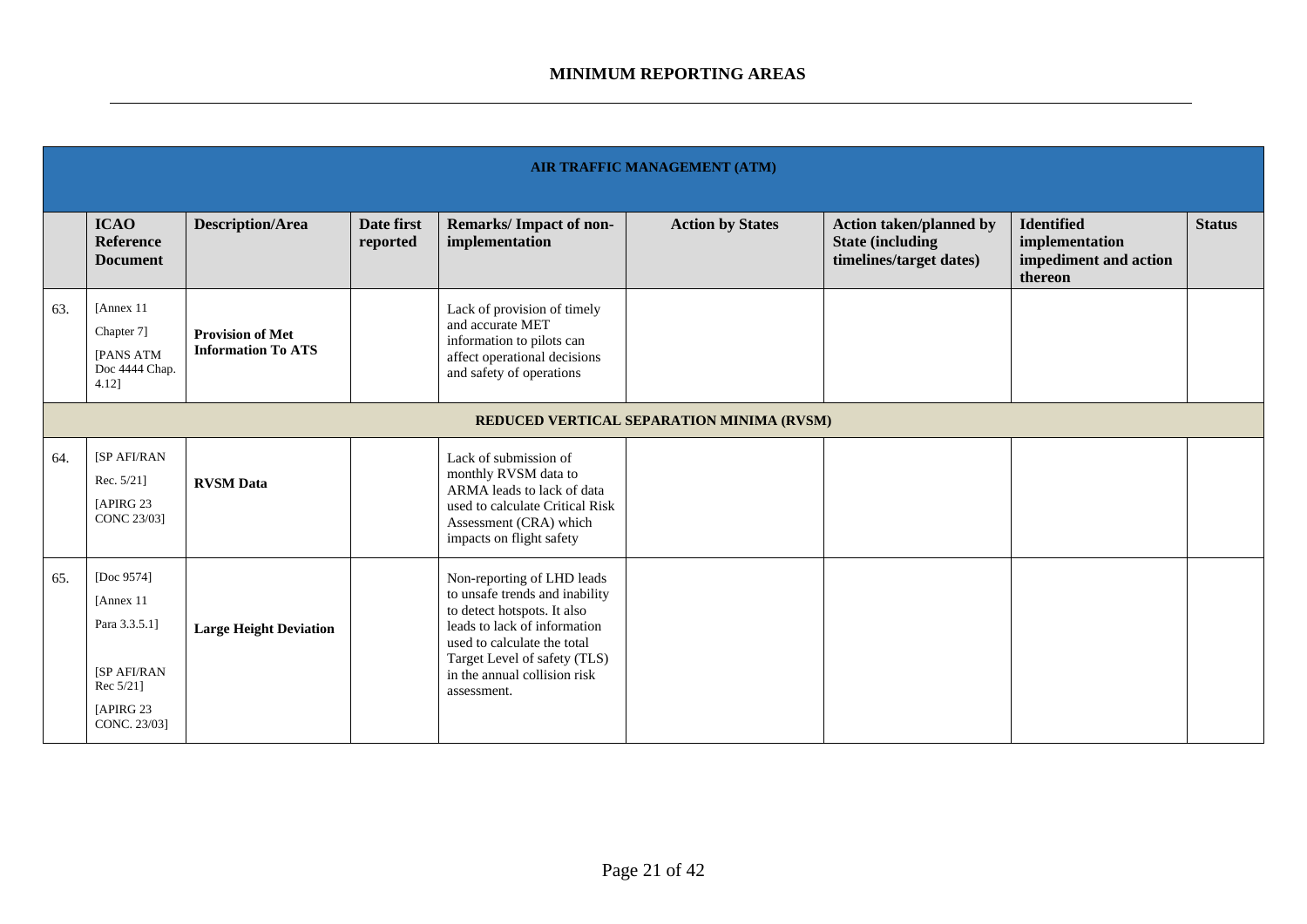|     | <b>AIR TRAFFIC MANAGEMENT (ATM)</b>                                                                     |                                                                 |                        |                                                                                                                                                                       |                                         |                                                                                      |                                                                         |               |  |  |
|-----|---------------------------------------------------------------------------------------------------------|-----------------------------------------------------------------|------------------------|-----------------------------------------------------------------------------------------------------------------------------------------------------------------------|-----------------------------------------|--------------------------------------------------------------------------------------|-------------------------------------------------------------------------|---------------|--|--|
|     | <b>ICAO</b><br><b>Reference</b><br><b>Document</b>                                                      | <b>Description/Area</b>                                         | Date first<br>reported | Remarks/Impact of non-<br>implementation                                                                                                                              | <b>Action by States</b>                 | <b>Action taken/planned by</b><br><b>State (including</b><br>timelines/target dates) | <b>Identified</b><br>implementation<br>impediment and action<br>thereon | <b>Status</b> |  |  |
| 66. | [Doc.4444]<br>Chap. 4.4.1.4<br>$(b)$ ]<br>[Annex $6$ ]<br>[APIRG 22 $&$<br>RASG AFI/5<br>Conc. 23/1/04] | <b>RVSM Approvals and</b><br>Monitoring/                        |                        | Lack of updated information<br>on RVSM approved aircraft<br>leading to risk to flight<br>operations in the RVSM<br>airspace                                           |                                         |                                                                                      |                                                                         |               |  |  |
| 67. | [Annex 6]                                                                                               | <b>Long Term Height</b><br>Monitoring (LTHM)/                   | 2006                   | Non-adherence to<br>requirements for LTHM may<br>leads to restrictions for<br>operations in global RVSM<br>airspace which impacts on<br>flight efficiency and safety. |                                         |                                                                                      |                                                                         |               |  |  |
|     |                                                                                                         |                                                                 |                        |                                                                                                                                                                       | <b>FLIGHT INFORMATION SERVICE (FIS)</b> |                                                                                      |                                                                         |               |  |  |
| 68. | [AFI/6, Rec.]<br>$6/12$ ]                                                                               | <b>Aerodrome Flight</b><br><b>Information Service</b><br>(AFIS) |                        | Lack of AFIS can lead to<br>inefficient management of<br>aerodrome traffic and may<br>impact on safety of air<br>navigation                                           |                                         |                                                                                      |                                                                         |               |  |  |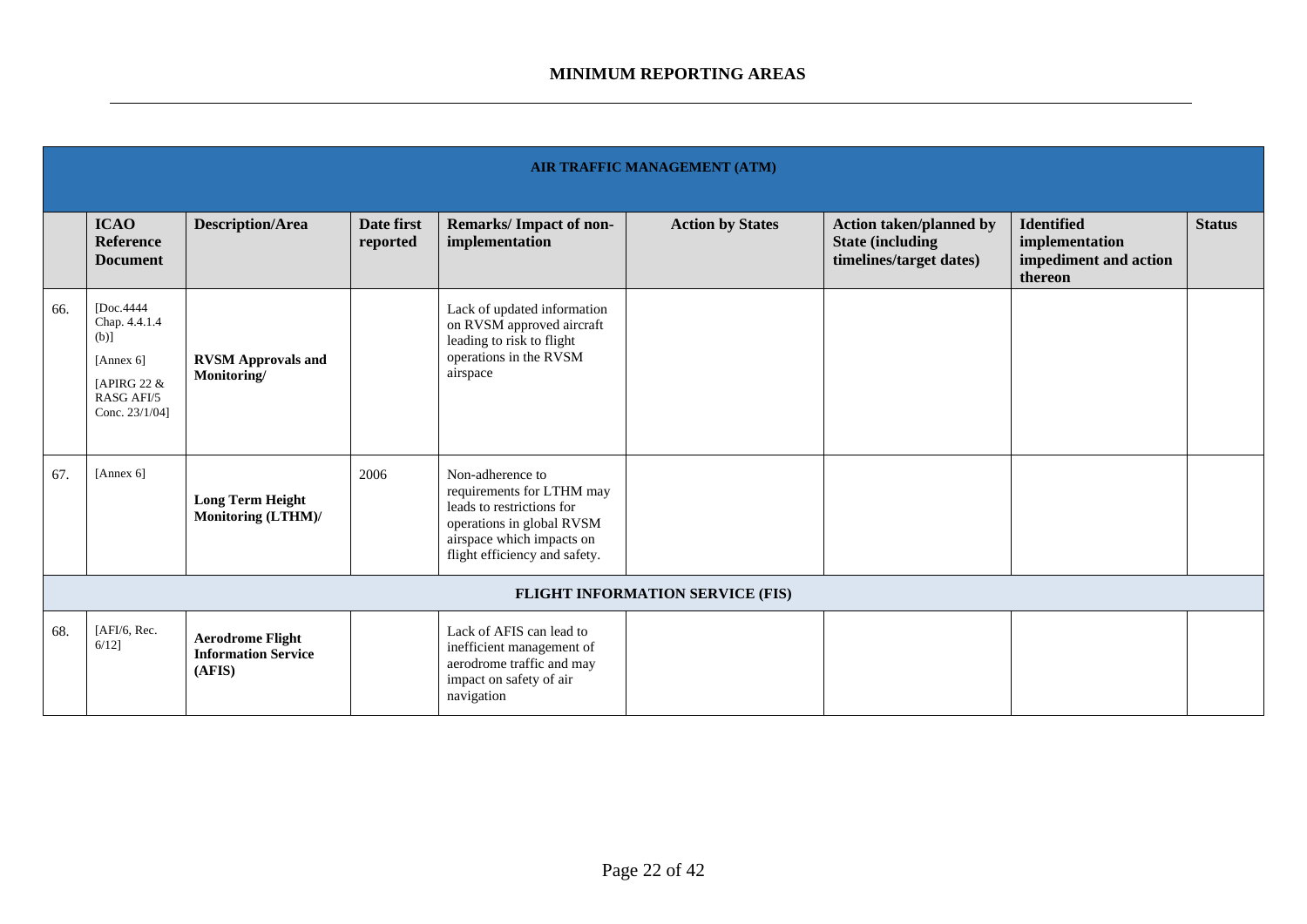|     |                                                    |                                                     |                        |                                                                                                                                                                                                                           | <b>AIR TRAFFIC MANAGEMENT (ATM)</b>                            |                                                                                      |                                                                         |               |
|-----|----------------------------------------------------|-----------------------------------------------------|------------------------|---------------------------------------------------------------------------------------------------------------------------------------------------------------------------------------------------------------------------|----------------------------------------------------------------|--------------------------------------------------------------------------------------|-------------------------------------------------------------------------|---------------|
|     | <b>ICAO</b><br><b>Reference</b><br><b>Document</b> | <b>Description/Area</b>                             | Date first<br>reported | <b>Remarks/Impact of non-</b><br>implementation                                                                                                                                                                           | <b>Action by States</b>                                        | <b>Action taken/planned by</b><br><b>State (including</b><br>timelines/target dates) | <b>Identified</b><br>implementation<br>impediment and action<br>thereon | <b>Status</b> |
| 69. | [AFI/7, Rec.<br>$5/12$ ]                           | <b>VHF</b> radio coverage                           |                        | Non availability of two-way<br>communication between ATS<br>units and aircraft leads to<br>inefficient management of<br>traffic and impacts on flight<br>safety                                                           |                                                                |                                                                                      |                                                                         |               |
| 70. | [ $AFI/6$ , Rec.<br>$6/15$ ]                       | <b>Air Traffic Advisory</b><br><b>Service (ADS)</b> |                        | Lack of ADS can impact on<br>safety of air navigation                                                                                                                                                                     |                                                                |                                                                                      |                                                                         |               |
|     |                                                    |                                                     |                        |                                                                                                                                                                                                                           | ATS REQUIREMENTS FOR AERONAUTICAL FIXED SERVICE COMMUNICATIONS |                                                                                      |                                                                         |               |
| 71. | [LIM AFI, Rec.<br>$10/36$ ]                        | <b>ATS</b> direct speech<br>circuits                |                        | Lack of timely coordination<br>of traffic information leading<br>to inefficient of air traffic<br>management                                                                                                              |                                                                |                                                                                      |                                                                         |               |
| 72. | [AFI/7, Rec.<br>$5/24$ ]                           | <b>Communications</b>                               |                        | Lack of routine or outdated<br>communication systems may<br>lead to lack of<br>interoperability/integration<br>that leads to poor/lack of<br>timely coordination of traffic<br>and inefficiency in traffic<br>management. |                                                                |                                                                                      |                                                                         |               |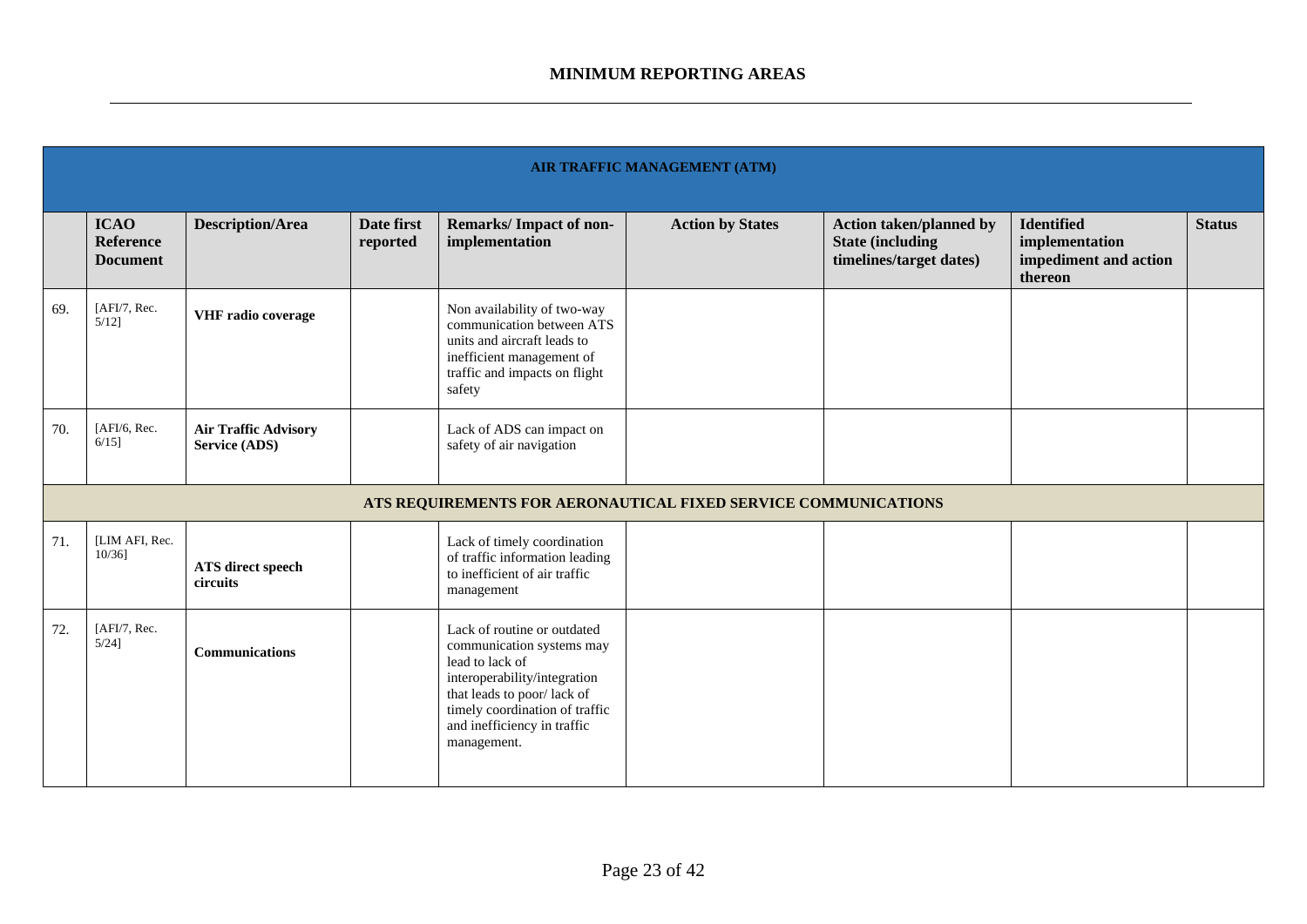|     | <b>AIR TRAFFIC MANAGEMENT (ATM)</b>                                                 |                         |                        |                                                                                                                                                                                            |                         |                                                                                       |                                                                         |               |  |  |
|-----|-------------------------------------------------------------------------------------|-------------------------|------------------------|--------------------------------------------------------------------------------------------------------------------------------------------------------------------------------------------|-------------------------|---------------------------------------------------------------------------------------|-------------------------------------------------------------------------|---------------|--|--|
|     | <b>ICAO</b><br><b>Reference</b><br><b>Document</b>                                  | <b>Description/Area</b> | Date first<br>reported | <b>Remarks/Impact of non-</b><br>implementation                                                                                                                                            | <b>Action by States</b> | <b>Action taken/planned by</b><br><b>State (including)</b><br>timelines/target dates) | <b>Identified</b><br>implementation<br>impediment and action<br>thereon | <b>Status</b> |  |  |
| 73. | [AFI/7, Rec.<br>$5/14$ ]                                                            | <b>VOLMET</b>           |                        | Non Provision of HF and<br>VHF for VOLMET<br>broadcasts. Inadequate<br>exchange of VOLMET<br>information between ATSU<br>and Aircraft can lead to risk<br>to flight safety.                |                         |                                                                                       |                                                                         |               |  |  |
|     | <b>SEARCH &amp; RESCUE (SAR)</b>                                                    |                         |                        |                                                                                                                                                                                            |                         |                                                                                       |                                                                         |               |  |  |
| 74. | [Annex $12$ ,<br>Chapter 3]<br>[AFI/7 Rec.<br>$6/3$ ]<br>[APIRG 23]<br>Conc. 23/07] | <b>SAR Agreements</b>   |                        | Lack of SAR agreements<br>between neighbouring States /<br>RCCs can be detrimental to<br>safety of persons in distress<br>where searches overlap<br>national boundaries.                   |                         |                                                                                       |                                                                         |               |  |  |
| 75. | [Annex 12,<br>Section 4.3]                                                          | <b>SAR Units</b>        |                        | Lack of adequately equipped<br>and trained search and rescue<br>units and adequate survival<br>and medical supplies can<br>seriously affect the conduct<br>and outcome of SAR<br>operation |                         |                                                                                       |                                                                         |               |  |  |
| 76. | [AFI/7 Rec.<br>$6/5$ ]                                                              | <b>SAR Training</b>     |                        | Lack of formal and refresher<br>training for SAR personnel<br>can hinder the effectiveness<br>of SAR operation                                                                             |                         |                                                                                       |                                                                         |               |  |  |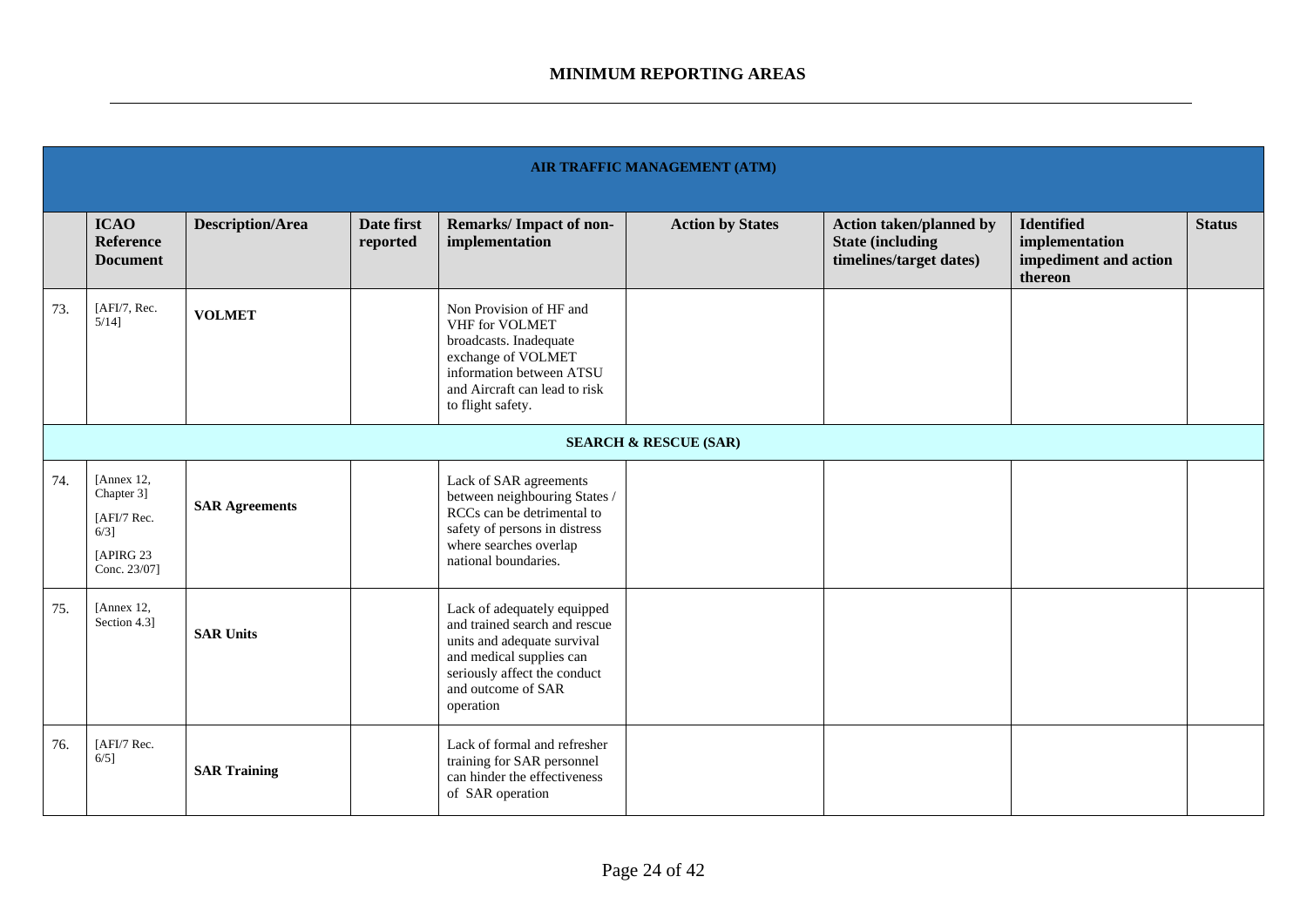|     | AIR TRAFFIC MANAGEMENT (ATM)                                                   |                                                      |                        |                                                                                                                                                                                                                       |                         |                                                                                       |                                                                         |               |  |  |  |
|-----|--------------------------------------------------------------------------------|------------------------------------------------------|------------------------|-----------------------------------------------------------------------------------------------------------------------------------------------------------------------------------------------------------------------|-------------------------|---------------------------------------------------------------------------------------|-------------------------------------------------------------------------|---------------|--|--|--|
|     | <b>ICAO</b><br>Reference<br><b>Document</b>                                    | <b>Description/Area</b>                              | Date first<br>reported | Remarks/Impact of non-<br>implementation                                                                                                                                                                              | <b>Action by States</b> | <b>Action taken/planned by</b><br><b>State (including)</b><br>timelines/target dates) | <b>Identified</b><br>implementation<br>impediment and action<br>thereon | <b>Status</b> |  |  |  |
| 77. | [Annex $12$ ,<br>Section 4.4]                                                  | <b>Search and Rescue</b><br><b>Exercises (SAREX)</b> |                        | Lack of regular training of<br>search and rescue personnel<br>and conduct of regular search<br>and rescue exercises can<br>prevent achievement of<br>maximum efficiency in search<br>and rescue operation.            |                         |                                                                                       |                                                                         |               |  |  |  |
| 78. | [AFI/7 Rec.<br>$6/1$ ]<br>[AFI/7 Rec.<br>$6/2$ ]<br>[APIRG 23]<br>Conc. 23/07] | <b>Satellite Aided SAR</b>                           |                        | Lack of implementation of<br>procedures to receive satellite<br>aided SAR will result in<br>difficulty in detection,<br>identification and location of<br>activated 406 MHz ELTs and<br>loss of valuable time for SAR |                         |                                                                                       |                                                                         |               |  |  |  |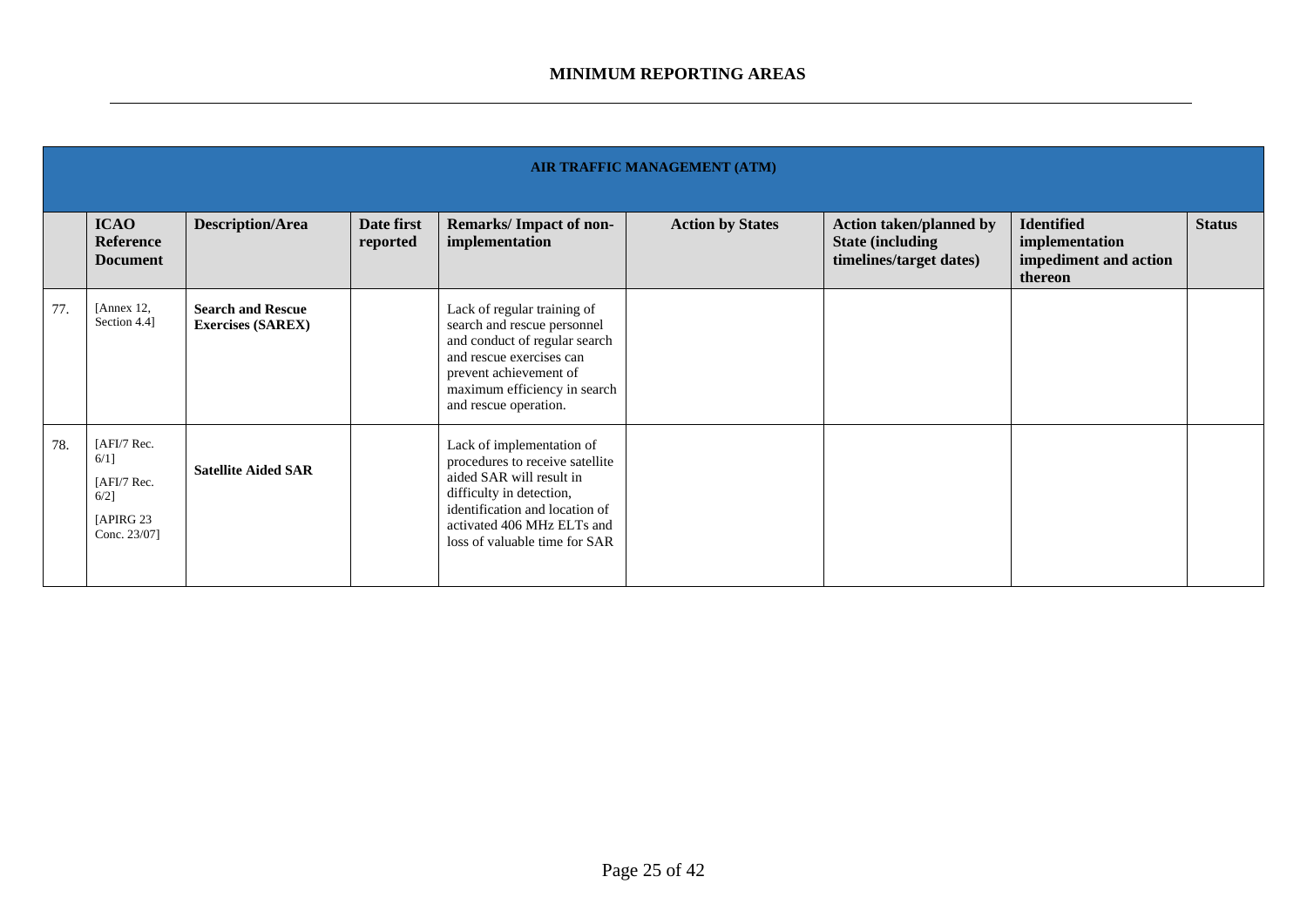|     | <b>COMMUNICATION NAVIGATION AND SURVEILLANCE (CNS)</b>                 |                                                                  |                        |                                                                                                   |                         |                                                                                      |                                                                         |               |  |  |  |
|-----|------------------------------------------------------------------------|------------------------------------------------------------------|------------------------|---------------------------------------------------------------------------------------------------|-------------------------|--------------------------------------------------------------------------------------|-------------------------------------------------------------------------|---------------|--|--|--|
|     | <b>ICAO Reference</b><br><b>Document</b>                               | <b>Description</b>                                               | Date first<br>reported | <b>Remarks/Impact of</b><br>non-implementation                                                    | <b>Action by States</b> | <b>Action taken/planned by</b><br><b>State (including</b><br>timelines/target dates) | <b>Identified</b><br>implementation<br>impediment and action<br>thereon | <b>Status</b> |  |  |  |
|     | <b>COMMUNICATION</b>                                                   |                                                                  |                        |                                                                                                   |                         |                                                                                      |                                                                         |               |  |  |  |
| 79. | [AFI/7, Rec. 5/24]<br>Annex 10 Vol.2 &3                                | <b>Improvement</b> of<br>communications                          |                        | Unreliable communication<br>systems                                                               |                         |                                                                                      |                                                                         |               |  |  |  |
| 80. | <b>ILIM AFI, Rec.</b><br>$10/36$ ]<br>Annex 10 Vol 2<br>Chap.4 Para4.2 | <b>Implementation of</b><br>ATS direct speech<br>circuits        |                        | Unavailable ground /ground<br>voice communication                                                 |                         |                                                                                      |                                                                         |               |  |  |  |
| 81. | <b>[APIRG</b><br>Conc. 19/25]                                          | <b>Implementation of</b><br><b>VoIP</b>                          |                        | Unavailable ground /ground<br>voice communication<br>switching system                             |                         |                                                                                      |                                                                         |               |  |  |  |
| 82. | [APIRG<br>Conc. 21/26]                                                 | <b>Implementation of</b><br><b>AIDC</b>                          |                        | Unavailable automated data<br>ground/ground coordination<br>communication between<br><b>ATSUs</b> |                         |                                                                                      |                                                                         |               |  |  |  |
| 83. | [AFI/7, Rec. 9/7]<br>Annex 10 Vol 2                                    | <b>Aeronautical fixed</b><br>telecommunication<br>network (AFTN) |                        | Unavailable alphanumeric<br>ground/ground messages<br>communication between<br><b>ATSUs</b>       |                         |                                                                                      |                                                                         |               |  |  |  |
| 84. | [AFI/7, Rec. 9/5]<br>Annex 10 Vol 2                                    | <b>AFTN COM centre</b><br>management                             |                        | Potential loss of<br>alphanumeric messages<br>communication                                       |                         |                                                                                      |                                                                         |               |  |  |  |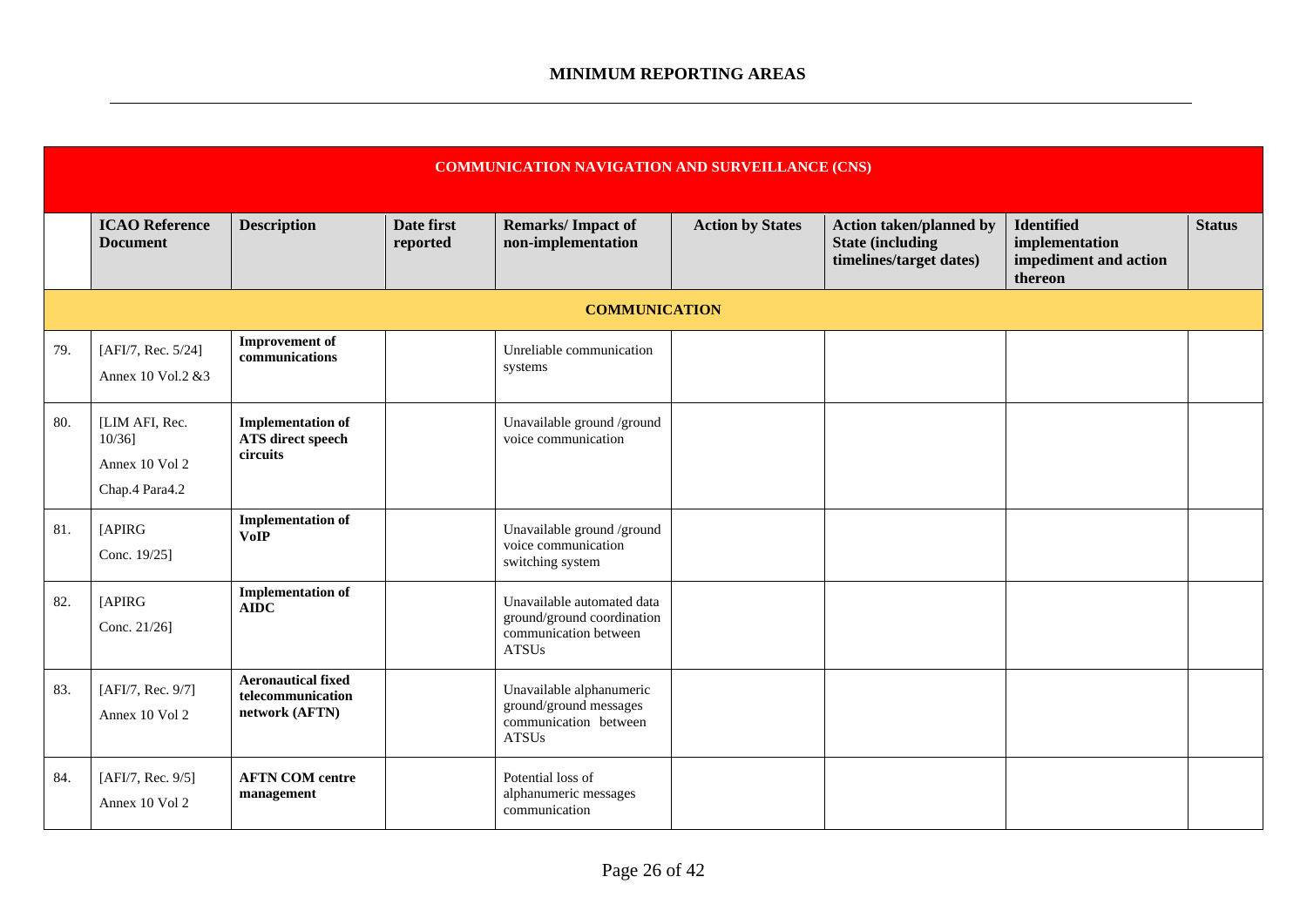|     | <b>COMMUNICATION NAVIGATION AND SURVEILLANCE (CNS)</b> |                                                        |                        |                                                                                                                                       |                         |                                                                                      |                                                                         |               |  |
|-----|--------------------------------------------------------|--------------------------------------------------------|------------------------|---------------------------------------------------------------------------------------------------------------------------------------|-------------------------|--------------------------------------------------------------------------------------|-------------------------------------------------------------------------|---------------|--|
|     | <b>ICAO Reference</b><br><b>Document</b>               | <b>Description</b>                                     | Date first<br>reported | <b>Remarks/Impact of</b><br>non-implementation                                                                                        | <b>Action by States</b> | <b>Action taken/planned by</b><br><b>State (including</b><br>timelines/target dates) | <b>Identified</b><br>implementation<br>impediment and action<br>thereon | <b>Status</b> |  |
| 85. | [AFI/7, Rec. 9/4]<br>Annex 10 Vol 2                    | <b>AFTN</b><br>circuits/performance                    |                        | Potential loss of<br>performance of<br>alphanumeric messages<br>communication                                                         |                         |                                                                                      |                                                                         |               |  |
| 86. | [AFI/7, Rec. 9/3]<br>Annex 10 Vol 2                    | <b>AFTN</b> efficiency                                 |                        | Potential loss of efficiency<br>of alphanumeric messages<br>communication                                                             |                         |                                                                                      |                                                                         |               |  |
| 87. | [APIRG<br>Conc. 20/22]                                 | <b>AMHS</b><br>circuits/performance                    |                        | Potential loss of<br>performance of digital<br>messages communication                                                                 |                         |                                                                                      |                                                                         |               |  |
| 88. | [AFI/6, Rec. 12/26]                                    | <b>AFS</b> personnel<br>training                       |                        | Lack of technical &<br>operational personnel<br>capacity to handle technical<br>task related to a proper<br>operation of AFS circuits |                         |                                                                                      |                                                                         |               |  |
| 89. | [LIM AFI, Rec. 7/13]                                   | Liaison visits by<br>communication centre<br>personnel |                        | Lack of assistance and<br>guidance to technical<br>personnel in the conduct of<br>proper functioning and<br>operation of AFS circuits |                         |                                                                                      |                                                                         |               |  |
| 90. | [AFI/7, Rec. 9/10]                                     | <b>Satellite broadcast</b>                             |                        | Unavailability of regional<br>wide area satellite<br>broadcasted communication                                                        |                         |                                                                                      |                                                                         |               |  |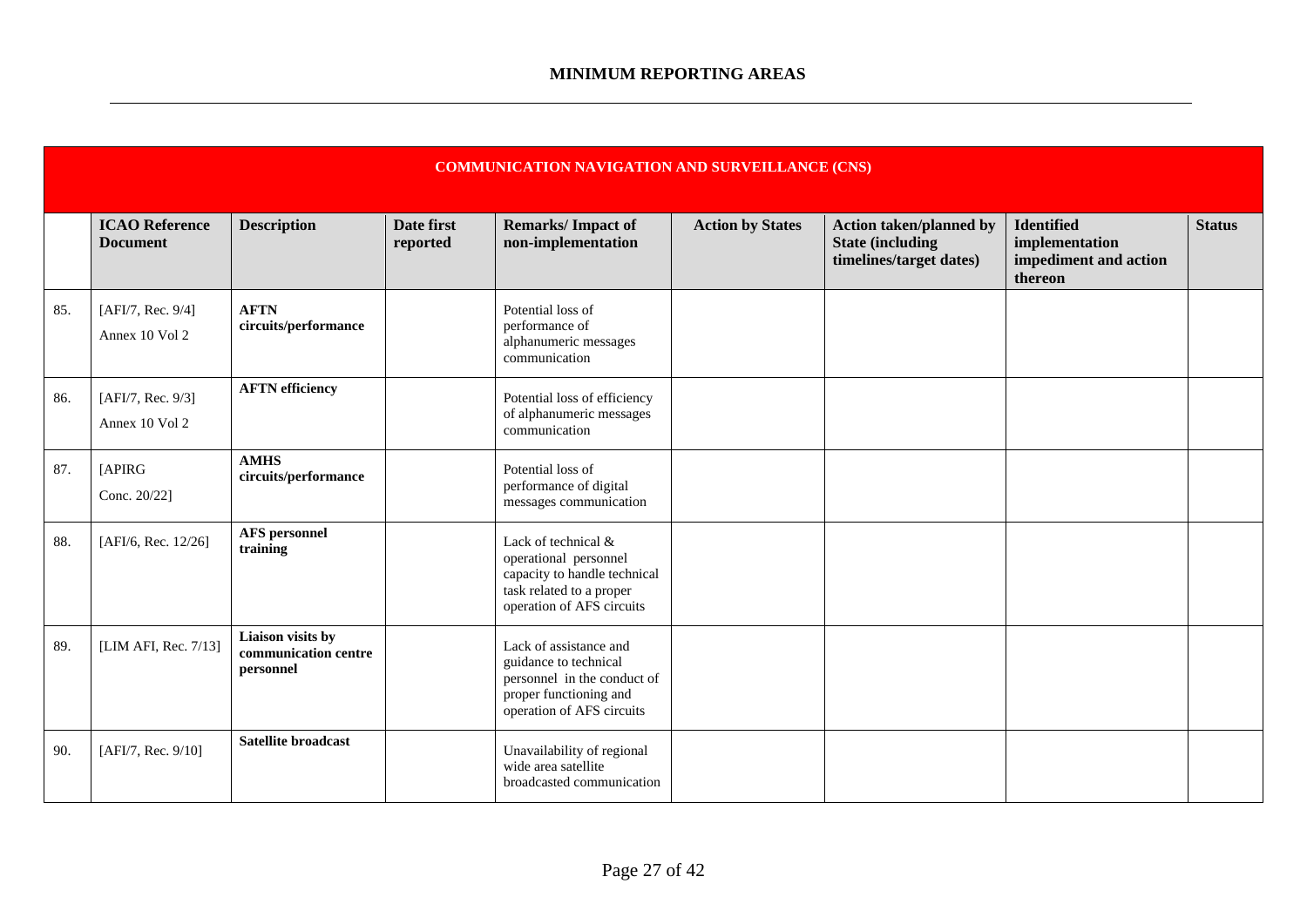|     | <b>COMMUNICATION NAVIGATION AND SURVEILLANCE (CNS)</b> |                                                                                                                        |                        |                                                              |                         |                                                                                      |                                                                         |               |  |  |
|-----|--------------------------------------------------------|------------------------------------------------------------------------------------------------------------------------|------------------------|--------------------------------------------------------------|-------------------------|--------------------------------------------------------------------------------------|-------------------------------------------------------------------------|---------------|--|--|
|     | <b>ICAO Reference</b><br><b>Document</b>               | <b>Description</b>                                                                                                     | Date first<br>reported | <b>Remarks/Impact of</b><br>non-implementation               | <b>Action by States</b> | <b>Action taken/planned by</b><br><b>State (including</b><br>timelines/target dates) | <b>Identified</b><br>implementation<br>impediment and action<br>thereon | <b>Status</b> |  |  |
| 91. | [AFI/7, Rec. 5/12]<br>Annex 10 Vol 2                   | <b>Implementation of</b><br>VHF radio coverage                                                                         |                        | Poor reliable duplex<br>Air/ground voice<br>communication    |                         |                                                                                      |                                                                         |               |  |  |
| 92. | [AFI/6, Rec. 13/4]                                     | <b>Provision of SELCAL</b>                                                                                             |                        | Poor reliable duplex<br>Air/ground voice<br>communication    |                         |                                                                                      |                                                                         |               |  |  |
| 93. | [Annex $11$ ,<br>Chapter 6]                            | <b>Lack of essential</b><br>communication<br>facilities to support the<br>provisions of ATS<br>(internal and external) |                        | Unavailable ground /ground<br>voice communication            |                         |                                                                                      |                                                                         |               |  |  |
| 94. | [AFI/6, Rec. 13/3]                                     | Improved use of the<br>aeronautical mobile<br>service (HF)                                                             |                        | Poor reliable duplex<br>Air/ground voice<br>communication    |                         |                                                                                      |                                                                         |               |  |  |
| 95. | [AFI/7, Rec. $5/14$ ]                                  | <b>HF</b> and VHF<br><b>VOLMET</b> broadcasts                                                                          |                        | Poor reliable duplex<br>Air/ground voice<br>communication    |                         |                                                                                      |                                                                         |               |  |  |
| 96. | [APIRG Conc.17/25]                                     | <b>Implementation of</b><br>controller-pilot data<br>link communications<br>(CPDLC)                                    |                        | Poor reliable duplex<br>Air/ground datalink<br>communication |                         |                                                                                      |                                                                         |               |  |  |
| 97. | [APIRG Conc.17/26]                                     | <b>Implementation of</b><br><b>Required Performance</b><br>Communication<br>(RCP)                                      |                        | Inefficient duplex<br>air/ground datalink<br>communication   |                         |                                                                                      |                                                                         |               |  |  |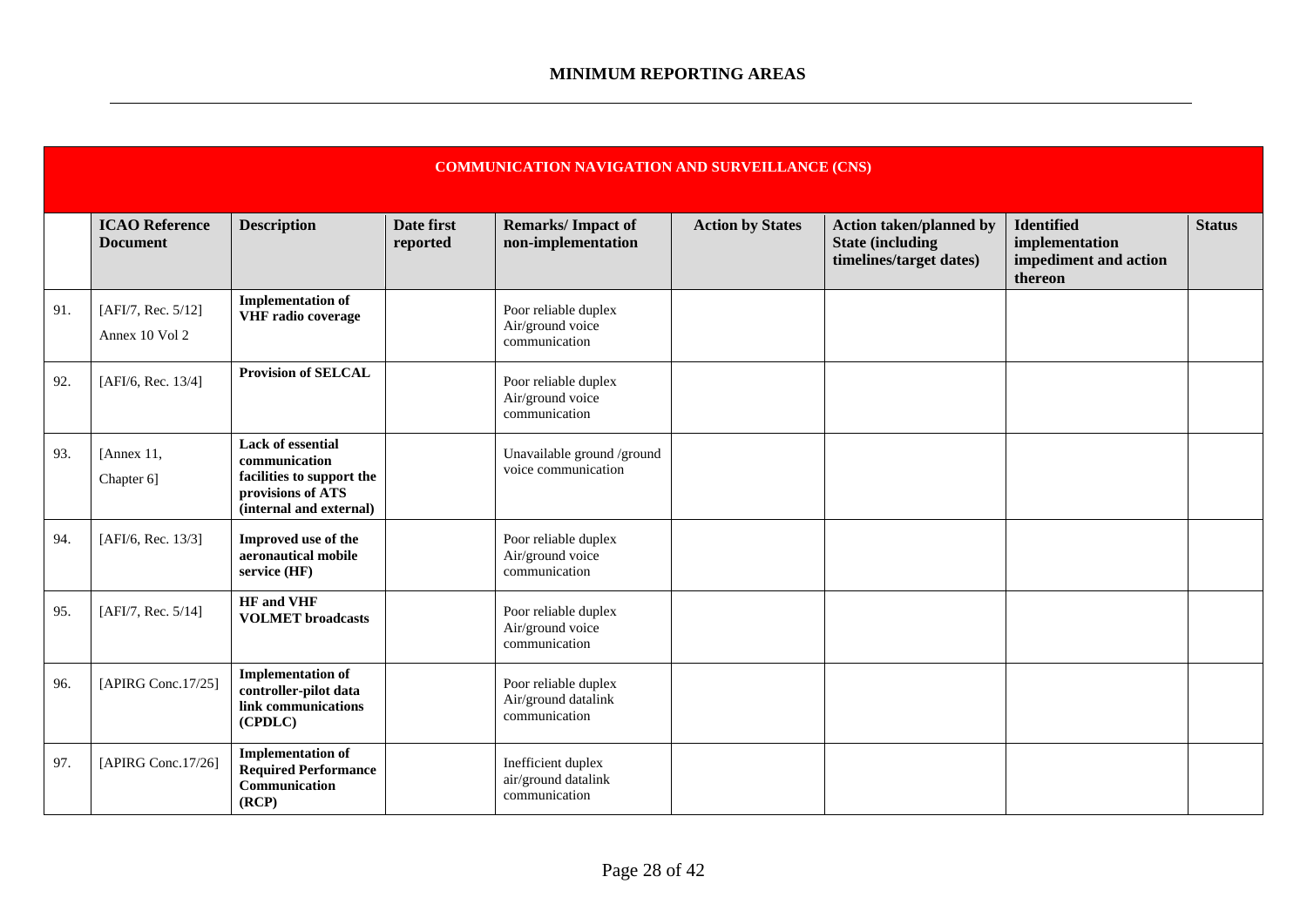|      | <b>COMMUNICATION NAVIGATION AND SURVEILLANCE (CNS)</b> |                                                                                  |                        |                                                                                                                                              |                         |                                                                                       |                                                                         |               |  |  |
|------|--------------------------------------------------------|----------------------------------------------------------------------------------|------------------------|----------------------------------------------------------------------------------------------------------------------------------------------|-------------------------|---------------------------------------------------------------------------------------|-------------------------------------------------------------------------|---------------|--|--|
|      | <b>ICAO Reference</b><br><b>Document</b>               | <b>Description</b>                                                               | Date first<br>reported | <b>Remarks/Impact of</b><br>non-implementation                                                                                               | <b>Action by States</b> | <b>Action taken/planned by</b><br><b>State (including)</b><br>timelines/target dates) | <b>Identified</b><br>implementation<br>impediment and action<br>thereon | <b>Status</b> |  |  |
| 98.  | [AFI/6, Rec. 13/12,<br>FASID Table ATS 2]              | <b>HF VOLMET</b><br>broadcasts                                                   |                        | Unavailability of MET<br>information broadcast<br>system                                                                                     |                         |                                                                                       |                                                                         |               |  |  |
|      | <b>NAVIGATION (FASID Table CNS 3)</b>                  |                                                                                  |                        |                                                                                                                                              |                         |                                                                                       |                                                                         |               |  |  |
| 99.  | [Doc. 9718 Vol II]                                     | <b>Planning principles</b><br>for radio navigation<br>aids                       |                        | Potential lack of ARNS                                                                                                                       |                         |                                                                                       |                                                                         |               |  |  |
| 100. | [AFI/6, Rec. 14/1]                                     | <b>Testing of radio</b><br>navigation aids                                       |                        | Potential inaccurate signal<br>radiated by radio<br>navigation aids                                                                          |                         |                                                                                       |                                                                         |               |  |  |
| 101. | [AFI/6, Rec. 14/3]                                     | <b>Reliability of</b><br>operation of radio<br>navigation aids                   |                        | Potential unreliable signal<br>radiated by radio<br>navigation aids                                                                          |                         |                                                                                       |                                                                         |               |  |  |
|      |                                                        |                                                                                  |                        | <b>SURVEILLANCE (FASID Tables CNS 4A and 4B)</b>                                                                                             |                         |                                                                                       |                                                                         |               |  |  |
| 102  | [AFI/7, Conc. 11/2]                                    | <b>Application of</b><br>procedures for 24-bit<br>aircraft address<br>assignment |                        | Potential risks of<br>dysfunction of SSR Mode S<br>service due to non-<br>harmonized procedures for<br>24-bit aircraft address<br>assignment |                         |                                                                                       |                                                                         |               |  |  |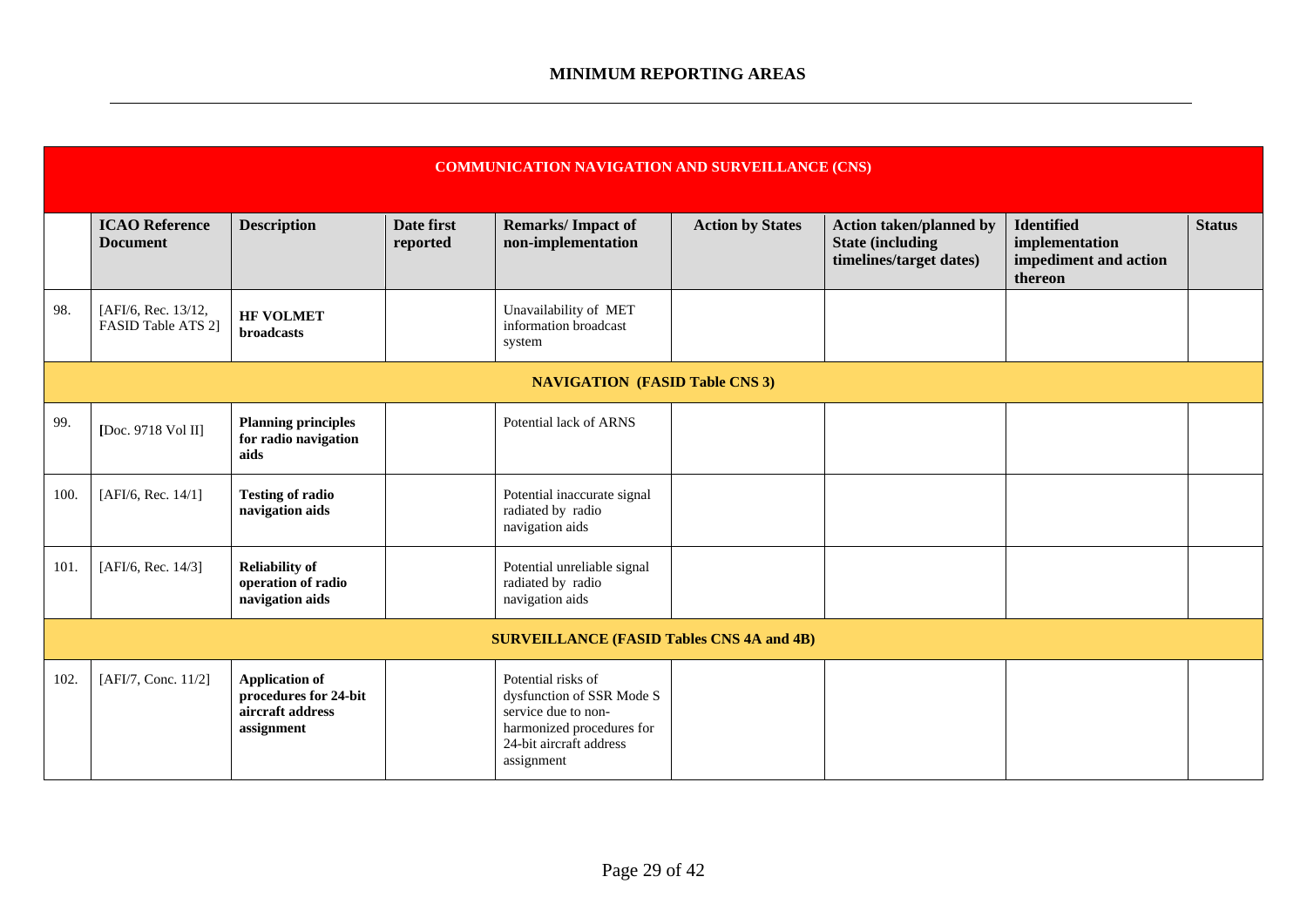|      | <b>COMMUNICATION NAVIGATION AND SURVEILLANCE (CNS)</b> |                                                                                                                    |                        |                                                                                                                        |                         |                                                                                      |                                                                         |               |  |
|------|--------------------------------------------------------|--------------------------------------------------------------------------------------------------------------------|------------------------|------------------------------------------------------------------------------------------------------------------------|-------------------------|--------------------------------------------------------------------------------------|-------------------------------------------------------------------------|---------------|--|
|      | <b>ICAO Reference</b><br><b>Document</b>               | <b>Description</b>                                                                                                 | Date first<br>reported | <b>Remarks/Impact of</b><br>non-implementation                                                                         | <b>Action by States</b> | <b>Action taken/planned by</b><br><b>State (including</b><br>timelines/target dates) | <b>Identified</b><br>implementation<br>impediment and action<br>thereon | <b>Status</b> |  |
| 103. | [PANS-ATM<br>Chapter 8]                                | <b>Lack of essential</b><br>surveillance facilities<br>to support the<br>provisions of ATS                         |                        | Lack of surveillance service<br>provision to support ATS<br>delivery                                                   |                         |                                                                                      |                                                                         |               |  |
| 104. | [APIRG Conc.17/31]                                     | <b>Implementation of</b><br>automatic dependent<br>surveillance (ADS-C)                                            |                        | Lack of surveillance service<br>provision to support ATS<br>delivery in the oceanic and<br>continental remote airspace |                         |                                                                                      |                                                                         |               |  |
| 105. | [APIRG Conc. 20/09<br>APIRG Conc.21/09]                | Implementation<br><b>Required Surveillance</b><br><b>Performance RSP</b>                                           |                        | Inefficient duplex<br>air/ground datalink<br>surveillance service                                                      |                         |                                                                                      |                                                                         |               |  |
| 106. | [APIRG Conc. 21/33<br>APIRG Conc. 22/40]               | <b>Implementation of</b><br>automatic dependent<br>surveillance (ADS-B)                                            |                        | Lack of surveillance service<br>provision to support ATS<br>delivery                                                   |                         |                                                                                      |                                                                         |               |  |
|      |                                                        |                                                                                                                    |                        | <b>SPECTRUM</b>                                                                                                        |                         |                                                                                      |                                                                         |               |  |
| 107. | [LIM AFI, Rec. 9/3]                                    | <b>Frequency utilization</b><br>lists LF/MF, 108 MHz<br>to 117.975 MHz and<br>960 MHz to 1 215<br><b>MHz</b> bands |                        | Potential risks of harmful<br>interferences                                                                            |                         |                                                                                      |                                                                         |               |  |
| 108. | [Doc 9718]                                             | Geographical<br>separation criteria for<br>VHF air-ground<br>communications                                        |                        | Potential risks of harmful<br>interferences                                                                            |                         |                                                                                      |                                                                         |               |  |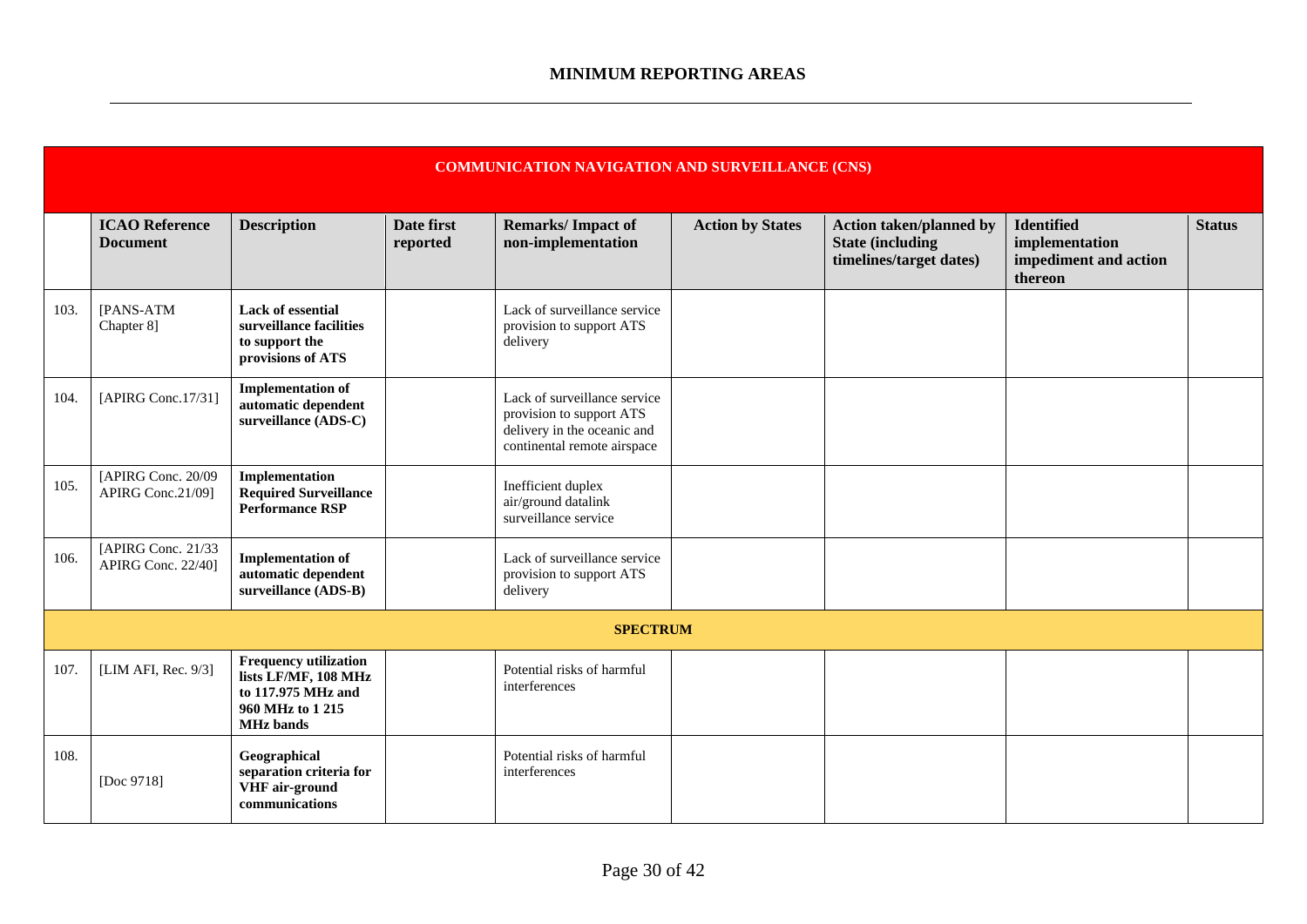|      | <b>COMMUNICATION NAVIGATION AND SURVEILLANCE (CNS)</b> |                                                                                                                         |                        |                                                               |                         |                                                                                       |                                                              |               |  |  |
|------|--------------------------------------------------------|-------------------------------------------------------------------------------------------------------------------------|------------------------|---------------------------------------------------------------|-------------------------|---------------------------------------------------------------------------------------|--------------------------------------------------------------|---------------|--|--|
|      | <b>ICAO Reference</b><br><b>Document</b>               | <b>Description</b>                                                                                                      | Date first<br>reported | <b>Remarks/Impact of</b><br>non-implementation                | <b>Action by States</b> | <b>Action taken/planned by</b><br><b>State (including)</b><br>timelines/target dates) | <b>Identified</b><br>implementation<br>impediment and action | <b>Status</b> |  |  |
|      |                                                        |                                                                                                                         |                        |                                                               |                         |                                                                                       | thereon                                                      |               |  |  |
| 109  | [APIRG Conc. 13/18]                                    | <b>Frequency stability</b><br>and effective adjacent<br>channel rejection<br>characteristic in the<br><b>VHF</b> mobile |                        | Potential risks of harmful<br>interferences                   |                         |                                                                                       |                                                              |               |  |  |
| 110. | [LIM AFI, Rec. 8/5]                                    | <b>Elimination of</b><br>interference on AMS<br>frequencies                                                             |                        | Lack or poor quality of<br>air/ground duplex<br>communication |                         |                                                                                       |                                                              |               |  |  |
| 111. | [LIM AFI, Rec. 8/6]                                    | <b>Measures to reduce</b><br>harmful interference<br>from carrier systems                                               |                        | Lack or poor quality of<br>air/ground duplex<br>communication |                         |                                                                                       |                                                              |               |  |  |
| 112. | [Doc 9718 Vol 2]                                       | <b>VHF</b> frequency<br>utilization list                                                                                |                        | Lack or poor quality of<br>air/ground duplex<br>communication |                         |                                                                                       |                                                              |               |  |  |
| 113. | [AFI/6, Rec. 13/13]                                    | <b>Notification of</b><br>frequency assignments                                                                         |                        | Non updated regional and<br>global COM Lists                  |                         |                                                                                       |                                                              |               |  |  |
| 114. | [AFI/6, Rec. 13/14]                                    | <b>VHF</b> channels for<br>aerodrome and<br>approach control                                                            |                        | Risk of VHF channels<br>congestion in the aerodrome           |                         |                                                                                       |                                                              |               |  |  |
| 115. | [AFI/6, Rec. 14/4]                                     | <b>Notification of</b><br>frequency assignments<br>to radio navigation<br>aids                                          |                        | Non updated regional and<br>global COM Lists                  |                         |                                                                                       |                                                              |               |  |  |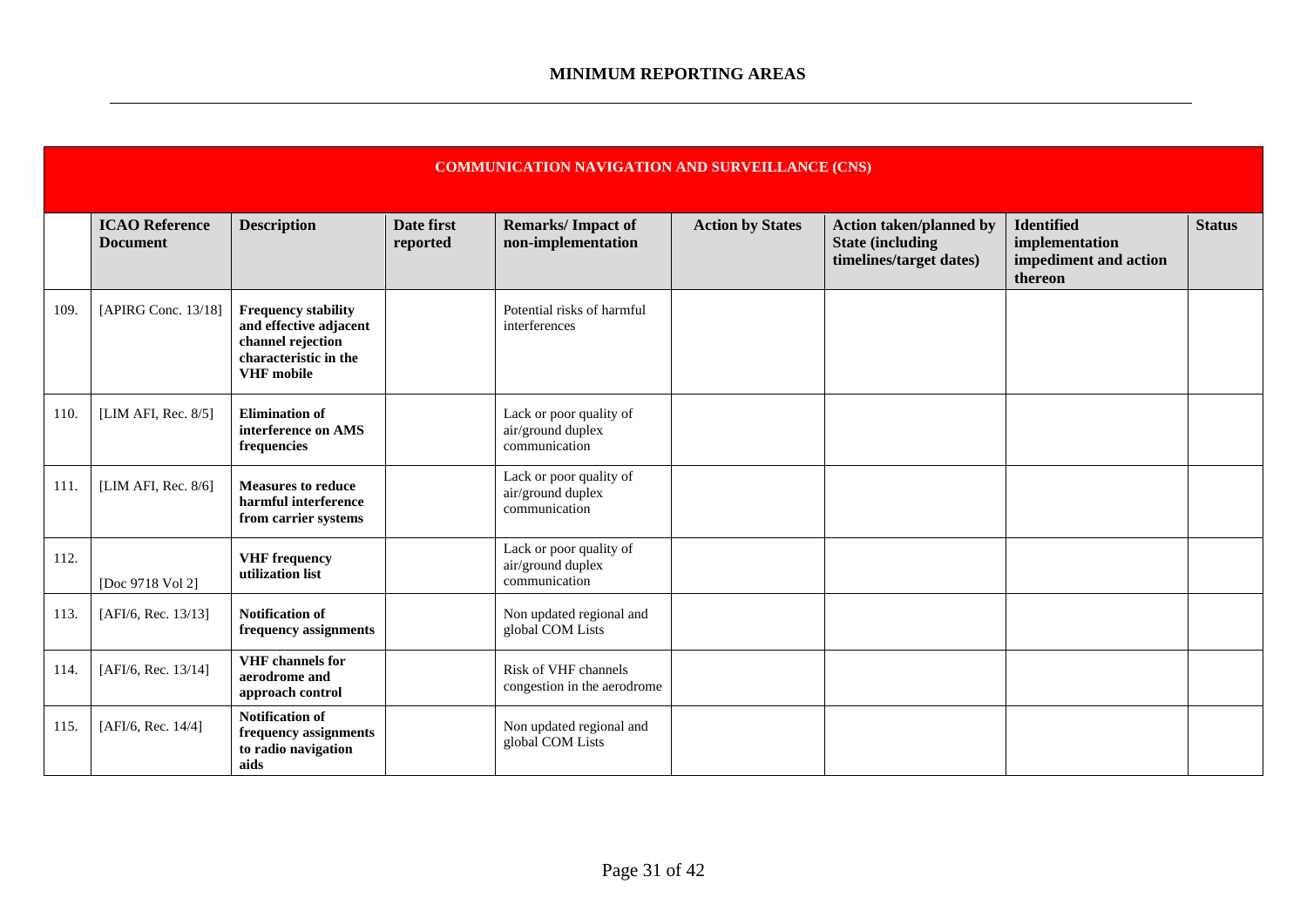|      | <b>COMMUNICATION NAVIGATION AND SURVEILLANCE (CNS)</b> |                                                                                                                                      |                        |                                                                      |                         |                                                                                       |                                                                         |               |  |  |  |
|------|--------------------------------------------------------|--------------------------------------------------------------------------------------------------------------------------------------|------------------------|----------------------------------------------------------------------|-------------------------|---------------------------------------------------------------------------------------|-------------------------------------------------------------------------|---------------|--|--|--|
|      | <b>ICAO Reference</b><br><b>Document</b>               | <b>Description</b>                                                                                                                   | Date first<br>reported | <b>Remarks/Impact of</b><br>non-implementation                       | <b>Action by States</b> | <b>Action taken/planned by</b><br><b>State (including)</b><br>timelines/target dates) | <b>Identified</b><br>implementation<br>impediment and action<br>thereon | <b>Status</b> |  |  |  |
| 116. | [AFI/7, Rec. 10/2]                                     | Geographical<br>separation criteria for<br>VOR and/or<br><b>VOR/DME</b><br>installations in the AFI<br>region                        |                        | Risks of harmful<br>interferences amongst<br>VHF/UHF Nav'Aids        |                         |                                                                                       |                                                                         |               |  |  |  |
| 117. | [AFI/7, Rec. 10/3]                                     | Geographical<br>separation criteria for<br>ILS installations in the<br><b>AFI</b> region                                             |                        | Risks of harmful<br>interferences amongst<br>VHF/UHF landing systems |                         |                                                                                       |                                                                         |               |  |  |  |
| 118  | [APIRG Conc. 20/30]                                    | <b>VSAT</b> station<br>frequency not<br>registered in the ITU<br><b>Master International</b><br><b>Frequency Register</b><br>(IMIFR) |                        | Lack of protection and risk<br>of harmful interferences              |                         |                                                                                       |                                                                         |               |  |  |  |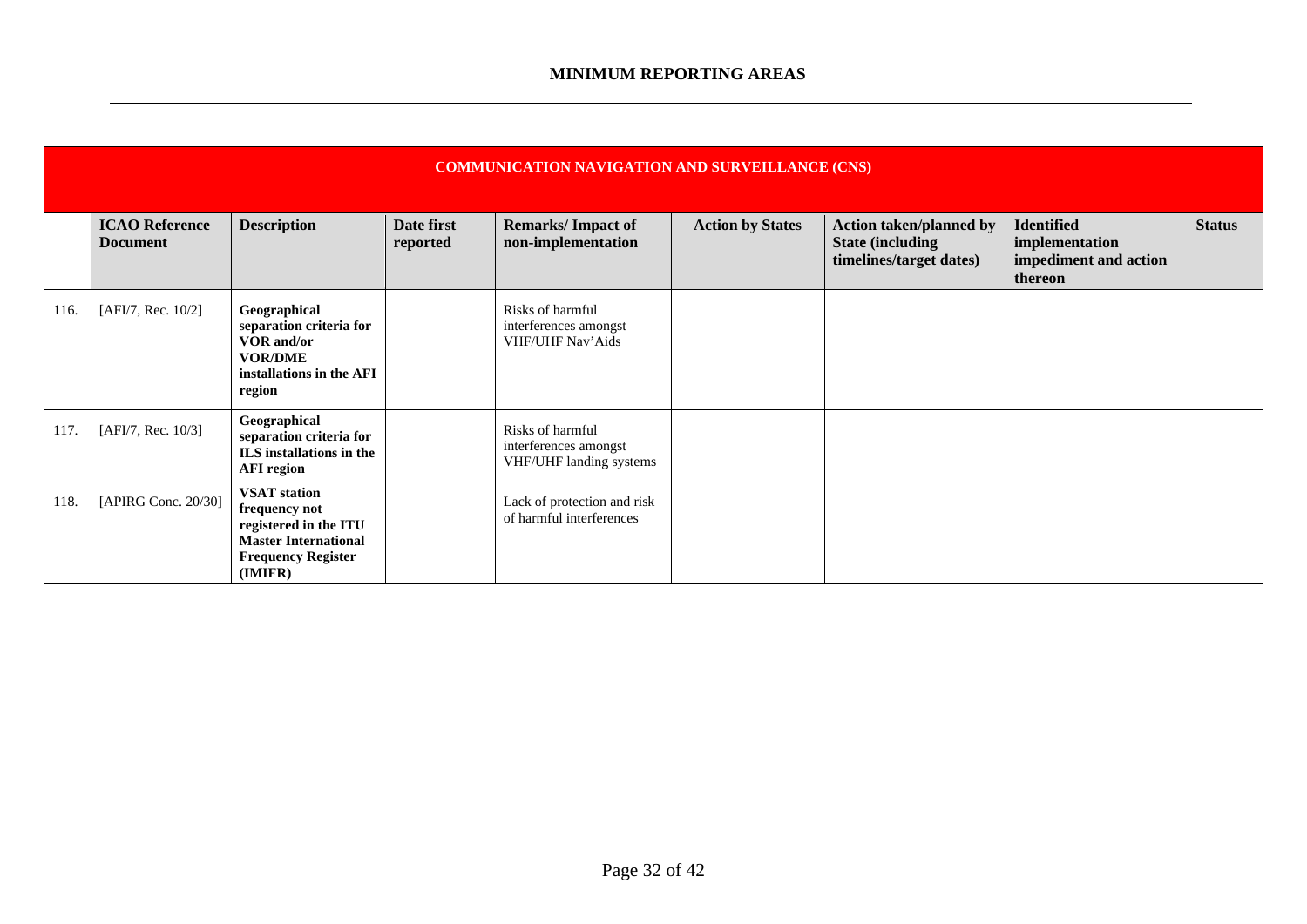|      | AERONAUTICAL INFORMATION MANAGEMENT (AIM)                                                                                                                              |                      |                                  |                                                                                                                                                                                                                                                                                                                                                                 |                           |                                                                                       |                                                                         |               |  |  |  |
|------|------------------------------------------------------------------------------------------------------------------------------------------------------------------------|----------------------|----------------------------------|-----------------------------------------------------------------------------------------------------------------------------------------------------------------------------------------------------------------------------------------------------------------------------------------------------------------------------------------------------------------|---------------------------|---------------------------------------------------------------------------------------|-------------------------------------------------------------------------|---------------|--|--|--|
|      | <b>ICAO</b><br><b>Reference</b><br><b>Document</b>                                                                                                                     | <b>Description</b>   | <b>Date</b><br>first<br>reported | Remarks/Impact of non-<br>implementation                                                                                                                                                                                                                                                                                                                        | <b>Action by States</b>   | <b>Action taken/planned by</b><br><b>State (including)</b><br>timelines/target dates) | <b>Identified</b><br>implementation<br>impediment and action<br>thereon | <b>Status</b> |  |  |  |
|      | <b>INTERNATIONAL NOTAM OFFICE</b>                                                                                                                                      |                      |                                  |                                                                                                                                                                                                                                                                                                                                                                 |                           |                                                                                       |                                                                         |               |  |  |  |
| 119. | Annex 15:<br>chapter 6<br>PANS-AIM:<br>chapter 6,<br>appendices<br>3,4,5,7                                                                                             | <b>NOTAM</b> service |                                  | In order to meet the operational<br>needs of the users, it is<br>essential to provide information<br>that is timely and fit for<br>purpose.<br>Lack of timely issuance of<br>relevant NOTAM about status<br>and condition of air navigation<br>services infrastructure can<br>affect the safely and efficient<br>conduct flight operations.                     |                           |                                                                                       |                                                                         |               |  |  |  |
|      |                                                                                                                                                                        |                      |                                  |                                                                                                                                                                                                                                                                                                                                                                 | <b>CARTOGRAPHY OFFICE</b> |                                                                                       |                                                                         |               |  |  |  |
| 120. | Annex 15:<br>chapter 5<br>Annex 4: all<br>chapters<br>PANS-AIM:<br>chapter 5,<br>appendix 2<br>PANS-OPS:<br>part I, chapter<br>9 and all<br>"promulgation"<br>chapters | Cartography service  |                                  | Annex 4 requires each<br>Contracting State to ensure the<br>availability of the required<br>charts either by producing the<br>charts itself, or by arranging for<br>production by another<br>Contracting State or by an<br>agency.<br>Non-provision of up to date<br>aeronautical charts that fit<br>operational need can impact on<br>safety of air navigation |                           |                                                                                       |                                                                         |               |  |  |  |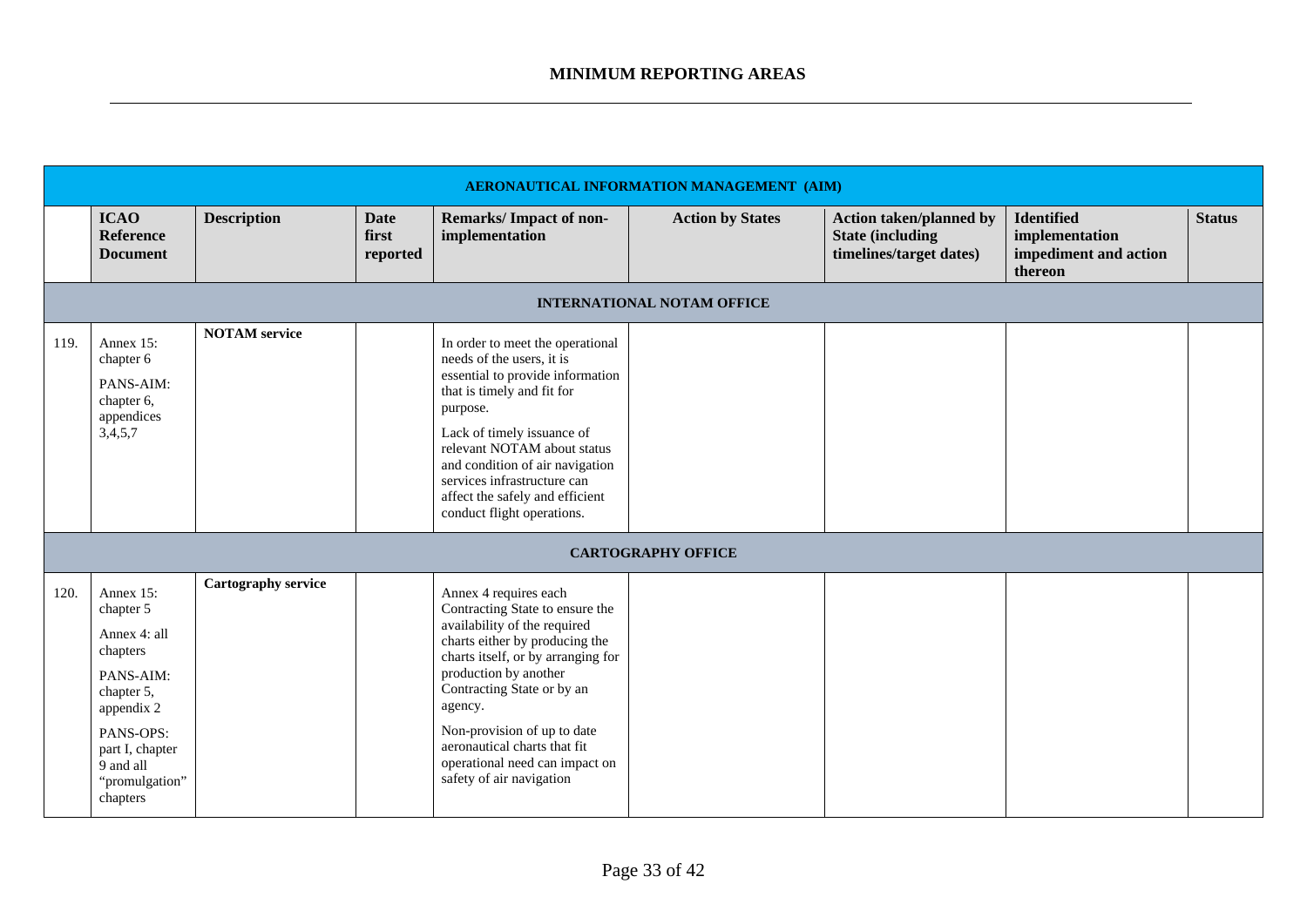|      | AERONAUTICAL INFORMATION MANAGEMENT (AIM)                                                              |                                                                         |                                  |                                                                                                                                                                                                                                                                                                                                                 |                                     |                                                                                       |                                                                         |               |  |  |  |  |
|------|--------------------------------------------------------------------------------------------------------|-------------------------------------------------------------------------|----------------------------------|-------------------------------------------------------------------------------------------------------------------------------------------------------------------------------------------------------------------------------------------------------------------------------------------------------------------------------------------------|-------------------------------------|---------------------------------------------------------------------------------------|-------------------------------------------------------------------------|---------------|--|--|--|--|
|      | <b>ICAO</b><br><b>Reference</b><br><b>Document</b>                                                     | <b>Description</b>                                                      | <b>Date</b><br>first<br>reported | <b>Remarks/Impact of non-</b><br>implementation                                                                                                                                                                                                                                                                                                 | <b>Action by States</b>             | <b>Action taken/planned by</b><br><b>State (including)</b><br>timelines/target dates) | <b>Identified</b><br>implementation<br>impediment and action<br>thereon | <b>Status</b> |  |  |  |  |
|      | <b>PUBLICATION OFFICE</b>                                                                              |                                                                         |                                  |                                                                                                                                                                                                                                                                                                                                                 |                                     |                                                                                       |                                                                         |               |  |  |  |  |
| 121  | Annex 15:<br>chapter 5<br>PANS-AIM:<br>chapter 5,<br>appendix 2<br>PANS-OPS:<br>part III, section<br>5 | <b>Aeronautical</b><br><b>Information</b><br><b>Publication service</b> |                                  | The AIP constitutes the basic<br>source for aeronautical<br>information of permanent and<br>long duration nature.<br>Non-provision of an AIP that is<br>standard formatted, of quality-<br>assured and regularly updated<br>can jeopardize the safety of air<br>navigation.                                                                     |                                     |                                                                                       |                                                                         |               |  |  |  |  |
|      |                                                                                                        |                                                                         |                                  |                                                                                                                                                                                                                                                                                                                                                 | <b>AERODROME/HELIPORT AIS UNITS</b> |                                                                                       |                                                                         |               |  |  |  |  |
| 122. | Annex 15:<br>chapter 5<br>PANS-AIM:<br>chapter 5                                                       | Pre-flight briefing<br>service                                          |                                  | For any aerodrome used for<br>international air operations,<br>aeronautical information of<br>operational significance<br>relative to the route stages<br>originating at the aerodrome<br>shall be provided to flight<br>operations personnel.<br>Lack of pre-flight information<br>can affect flight planning and<br>safety of air navigation. |                                     |                                                                                       |                                                                         |               |  |  |  |  |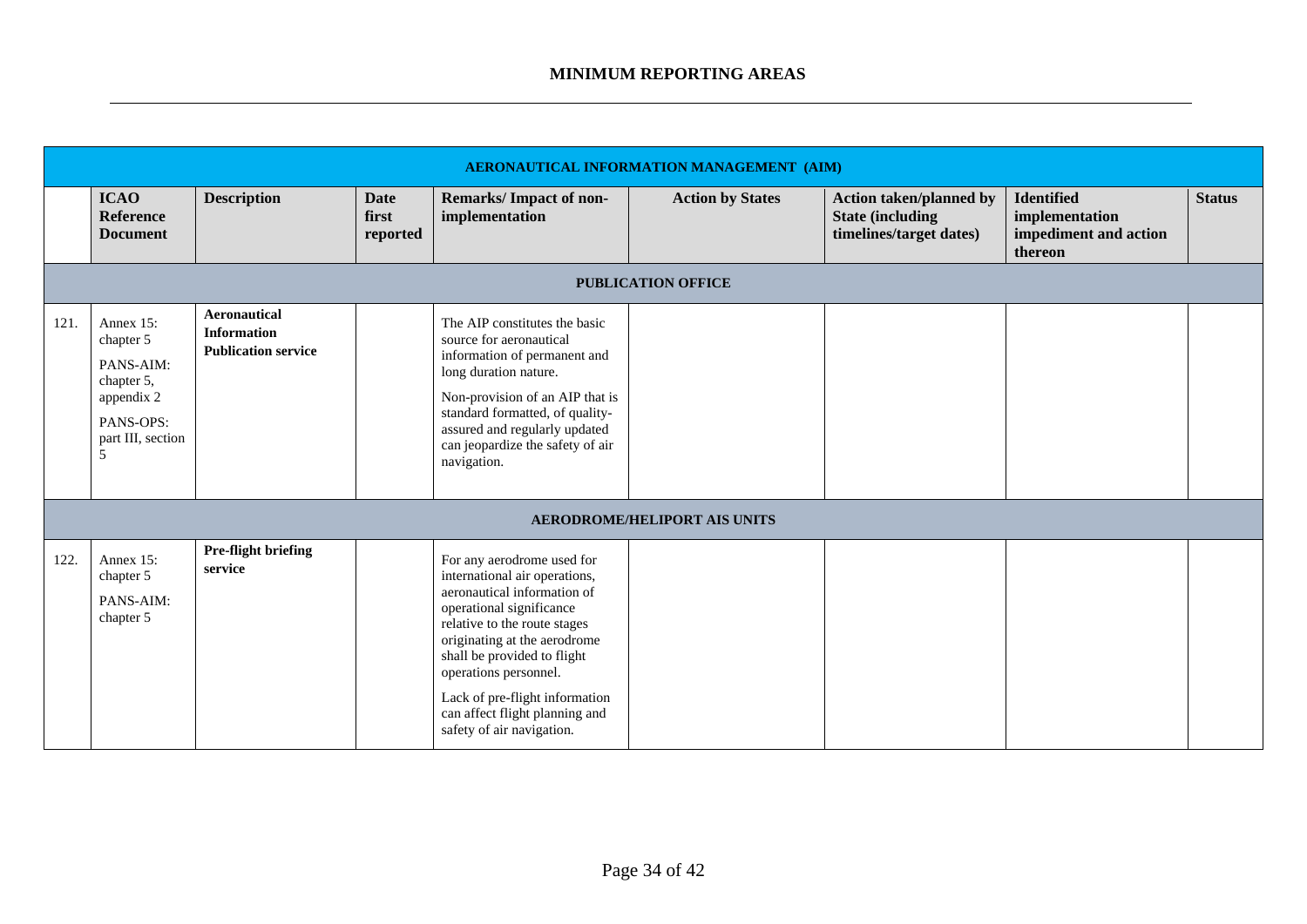|      | AERONAUTICAL INFORMATION MANAGEMENT (AIM)   |                                           |                                  |                                                                                                                                                                                                                                                                                                                                                                                                                               |                         |                                                                                       |                                                                         |               |  |  |  |
|------|---------------------------------------------|-------------------------------------------|----------------------------------|-------------------------------------------------------------------------------------------------------------------------------------------------------------------------------------------------------------------------------------------------------------------------------------------------------------------------------------------------------------------------------------------------------------------------------|-------------------------|---------------------------------------------------------------------------------------|-------------------------------------------------------------------------|---------------|--|--|--|
|      | <b>ICAO</b><br>Reference<br><b>Document</b> | <b>Description</b>                        | <b>Date</b><br>first<br>reported | <b>Remarks/Impact of non-</b><br>implementation                                                                                                                                                                                                                                                                                                                                                                               | <b>Action by States</b> | <b>Action taken/planned by</b><br><b>State (including)</b><br>timelines/target dates) | <b>Identified</b><br>implementation<br>impediment and action<br>thereon | <b>Status</b> |  |  |  |
| 123. | Annex 15:<br>chapter 5                      | <b>Post-flight information</b><br>service |                                  | Information concerning the<br>state and operation of air<br>navigation facilities or services,<br>or information relative to the<br>presence of wildlife hazards<br>reported by flight crews is<br>essential for the safety of other<br>flights.<br>Non-implementation of an<br>effective post-flight<br>information service will fail to<br>update AIS with operational<br>significant information noted<br>by flight crews. |                         |                                                                                       |                                                                         |               |  |  |  |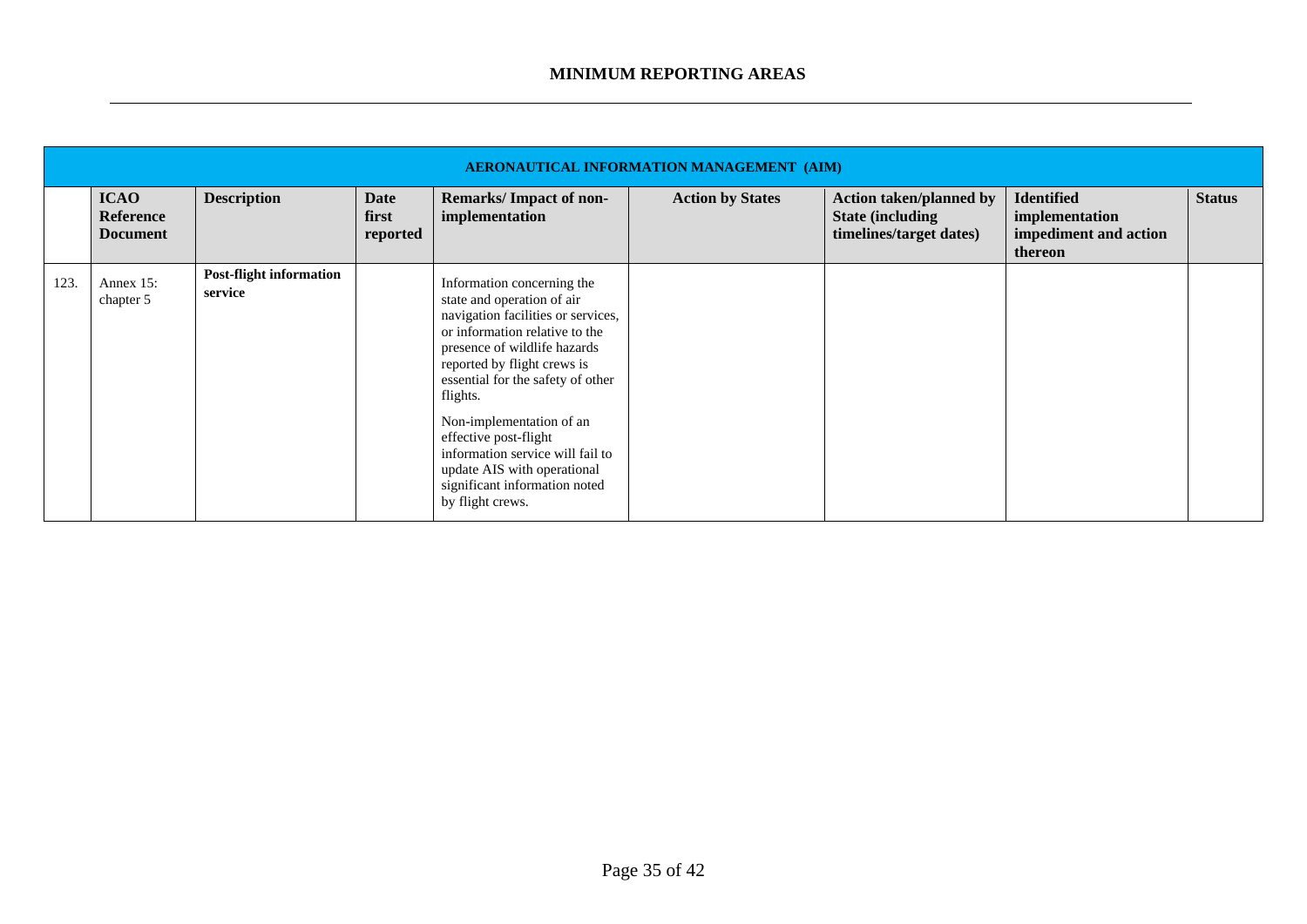|      | <b>AERONAUTICAL METEOROLOGY (MET)</b>                                                                                            |                                          |                                  |                                                                                                                                                                                                                                                                                                                                                                                                                                                                                                                                                                              |                         |                                                                                       |                                                                         |               |  |  |  |
|------|----------------------------------------------------------------------------------------------------------------------------------|------------------------------------------|----------------------------------|------------------------------------------------------------------------------------------------------------------------------------------------------------------------------------------------------------------------------------------------------------------------------------------------------------------------------------------------------------------------------------------------------------------------------------------------------------------------------------------------------------------------------------------------------------------------------|-------------------------|---------------------------------------------------------------------------------------|-------------------------------------------------------------------------|---------------|--|--|--|
|      | <b>ICAO</b><br><b>Reference</b><br><b>Document</b>                                                                               | <b>Description</b>                       | <b>Date</b><br>first<br>reported | <b>Remarks</b><br>Impact of non-<br>implementation                                                                                                                                                                                                                                                                                                                                                                                                                                                                                                                           | <b>Action by States</b> | <b>Action taken/planned by</b><br><b>State (including)</b><br>timelines/target dates) | <b>Identified</b><br>implementation<br>impediment and action<br>thereon | <b>Status</b> |  |  |  |
| 124. | Annex 3,<br>Chapter 9,<br>App. 8                                                                                                 | <b>Fight briefing services</b>           |                                  | Deficiencies in providing<br>Aeronautical users with the<br>latest available information on<br>existing and/or expected<br>meteorological conditions<br>along the route to be flown, at<br>the aerodrome of intended<br>landing, alternate aerodromes<br>and other aerodromes as<br>relevant, may lead to safety<br>issues for aircrafts                                                                                                                                                                                                                                     |                         |                                                                                       |                                                                         |               |  |  |  |
| 125. | Annex 3,<br>Chapter 3, 4;<br>App. 2,3<br>AFI eANP<br>Volume II Part<br>V, Table II-2,<br>3; §2.2, §2.3,<br>§2.8, §2.11,<br>§2.12 | Met. observations and<br>report services |                                  | Lack of local routine and local<br>special reports (disseminated at<br>the aerodrome of origin) may<br>deprive aircrafts arriving<br>/departing of information on<br>hazardous weather conditions<br>at the airport, which constitutes<br>a safety risk.<br>Lack of routine and special<br>reports (disseminated beyond<br>the aerodrome of origin in<br>appropriate format) may affect<br>the effectiveness of the flight<br>planning and may affect<br>efficiency and safety of<br>aircrafts in-flight in case of<br>failure of VOLMET broadcast<br>and D-VOLMET services. |                         |                                                                                       |                                                                         |               |  |  |  |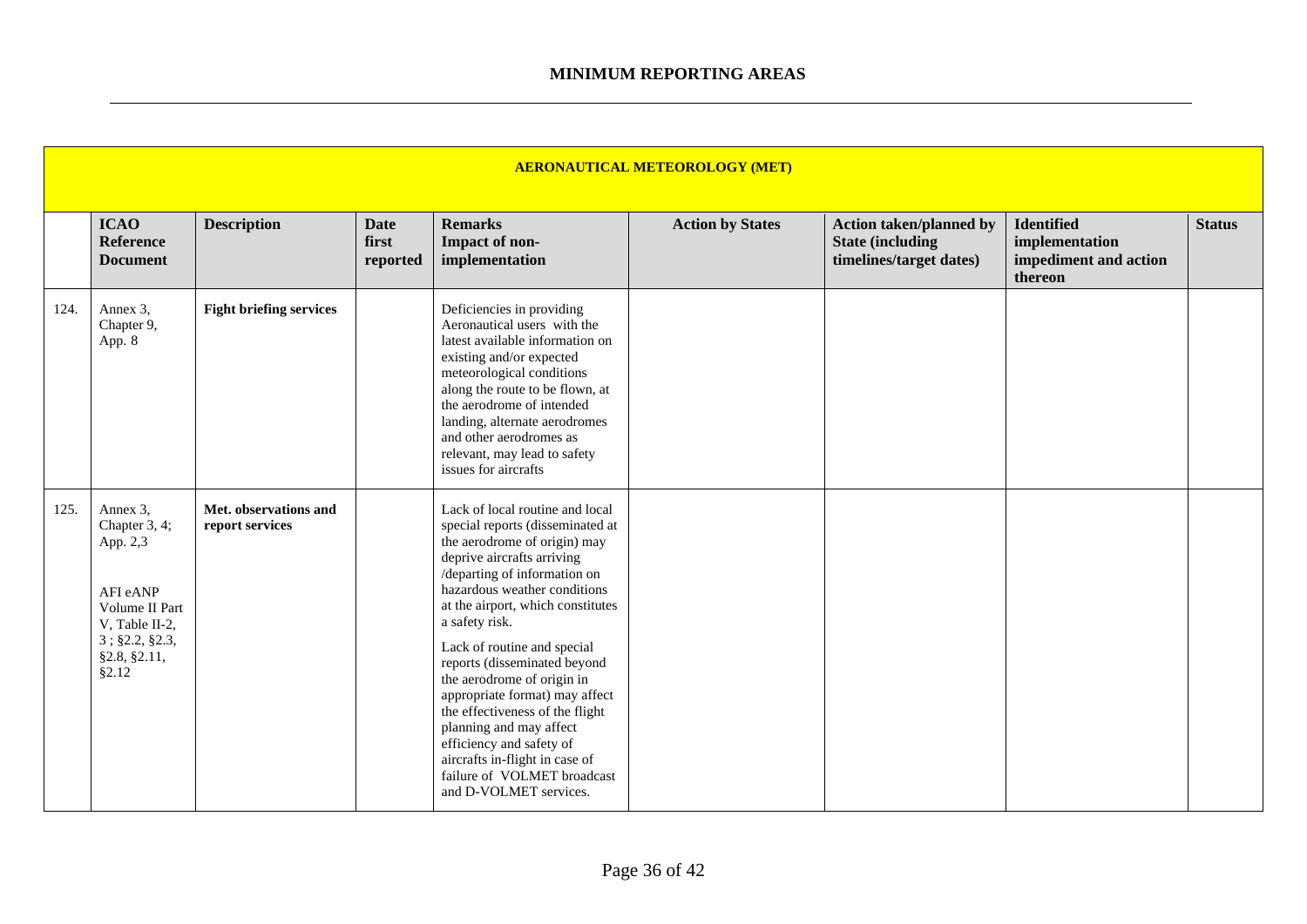|      | <b>AERONAUTICAL METEOROLOGY (MET)</b>                                                                                  |                                                     |                                  |                                                                                                                                                                                                                                                                                                                                                                                                                                                                                                               |                         |                                                                                      |                                                                         |               |
|------|------------------------------------------------------------------------------------------------------------------------|-----------------------------------------------------|----------------------------------|---------------------------------------------------------------------------------------------------------------------------------------------------------------------------------------------------------------------------------------------------------------------------------------------------------------------------------------------------------------------------------------------------------------------------------------------------------------------------------------------------------------|-------------------------|--------------------------------------------------------------------------------------|-------------------------------------------------------------------------|---------------|
|      | <b>ICAO</b><br><b>Reference</b><br><b>Document</b>                                                                     | <b>Description</b>                                  | <b>Date</b><br>first<br>reported | <b>Remarks</b><br>Impact of non-<br>implementation                                                                                                                                                                                                                                                                                                                                                                                                                                                            | <b>Action by States</b> | <b>Action taken/planned by</b><br><b>State (including</b><br>timelines/target dates) | <b>Identified</b><br>implementation<br>impediment and action<br>thereon | <b>Status</b> |
| 126. | Annex 3,<br>Chapter 3, 6;<br>App. 2,5<br>AFI eANP<br>Volume II Part<br>V Table II-2,<br>$§2.4 - §2.8,$<br>\$3.5, \$3.6 | <b>Aeronautical</b><br>meteorological forecast      |                                  | The failure of provision of<br>aeronautical meteorological<br>forecasts, or the provision of<br>aeronautical meteorological<br>forecasts not complying with<br>ICAO related SARPs may<br>affect flights operations<br>including descent phase,<br>landing and take-off.                                                                                                                                                                                                                                       |                         |                                                                                      |                                                                         |               |
| 127. | Annex 3,<br>Chapter 7;<br>App. 6<br><b>AFI eANP Part</b><br>V Table II-1,<br>Tableau II-2                              | Aeronautical<br>meteorological<br>warnings services |                                  | The lack of provision<br>information on hazardous<br>weather phenomena at the<br>aerodrome in the form of<br>aeronautical meteorological<br>warnings (AD WRNG, WS<br>WRNG and Alerts) may lead to<br>safety issues for aircrafts for:<br>Aircrafts on the ground,<br>$\bullet$<br>parked aircraft, and the<br>aerodrome facilities and<br>services<br>Aircrafts on the approach<br>$\bullet$<br>path or take-off path or<br>during circling approach :<br>my experience WS in the<br>approach/take-off paths. |                         |                                                                                      |                                                                         |               |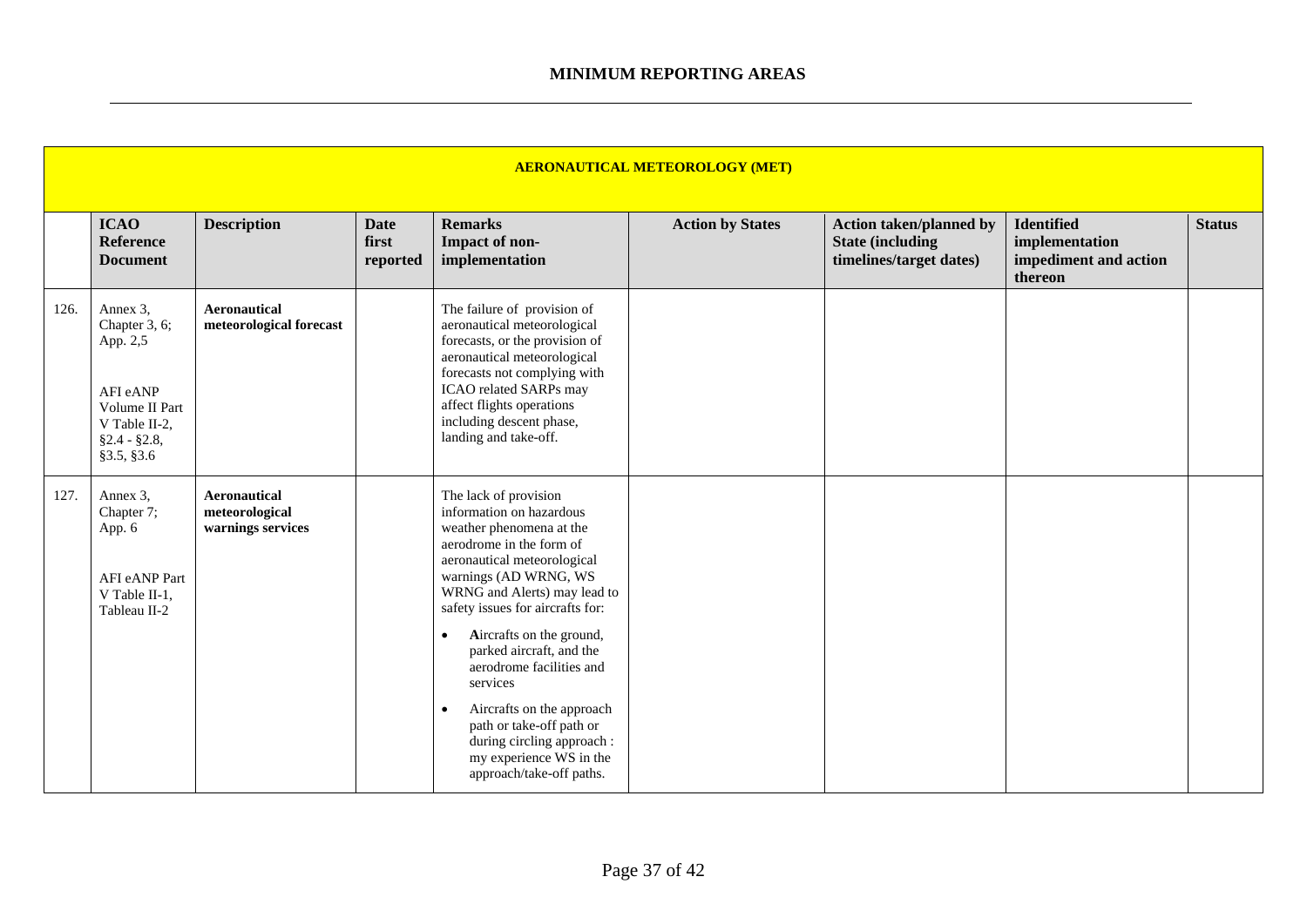|      | <b>AERONAUTICAL METEOROLOGY (MET)</b>                                                                |                                                        |                                  |                                                                                                                                                                                                                                                                         |                         |                                                                                       |                                                                         |               |  |
|------|------------------------------------------------------------------------------------------------------|--------------------------------------------------------|----------------------------------|-------------------------------------------------------------------------------------------------------------------------------------------------------------------------------------------------------------------------------------------------------------------------|-------------------------|---------------------------------------------------------------------------------------|-------------------------------------------------------------------------|---------------|--|
|      | <b>ICAO</b><br><b>Reference</b><br><b>Document</b>                                                   | <b>Description</b>                                     | <b>Date</b><br>first<br>reported | <b>Remarks</b><br>Impact of non-<br>implementation                                                                                                                                                                                                                      | <b>Action by States</b> | <b>Action taken/planned by</b><br><b>State (including)</b><br>timelines/target dates) | <b>Identified</b><br>implementation<br>impediment and action<br>thereon | <b>Status</b> |  |
| 128. | Annex 3,<br>Chapter 8;<br>App. 7                                                                     | Aeronautical<br>climatological<br>information services |                                  | The lack of climatological<br>information may cause some<br>issues for flight planning<br>specially when real time<br>information is missing.<br>the absence of climatological<br>information may represent<br>concerns for aeronautical users<br>including AGA, etc.   |                         |                                                                                       |                                                                         |               |  |
| 129. | Annex 3,<br>Chapter 3,7;<br>App.6<br>AFI eANP<br>Volume II Part<br>V Table II-1;<br>§2.8, §2.9, §3.5 | <b>SIGMET</b> services                                 |                                  | The lack of provision of<br>SIGMET information in<br>accordance with ICAO<br>MET related SARPs will<br>keep in-flight aircrafts out<br>of information on en-route<br>hazardous weather<br>phenomena which may<br>adversely affect the safety<br>of high levels flights. |                         |                                                                                       |                                                                         |               |  |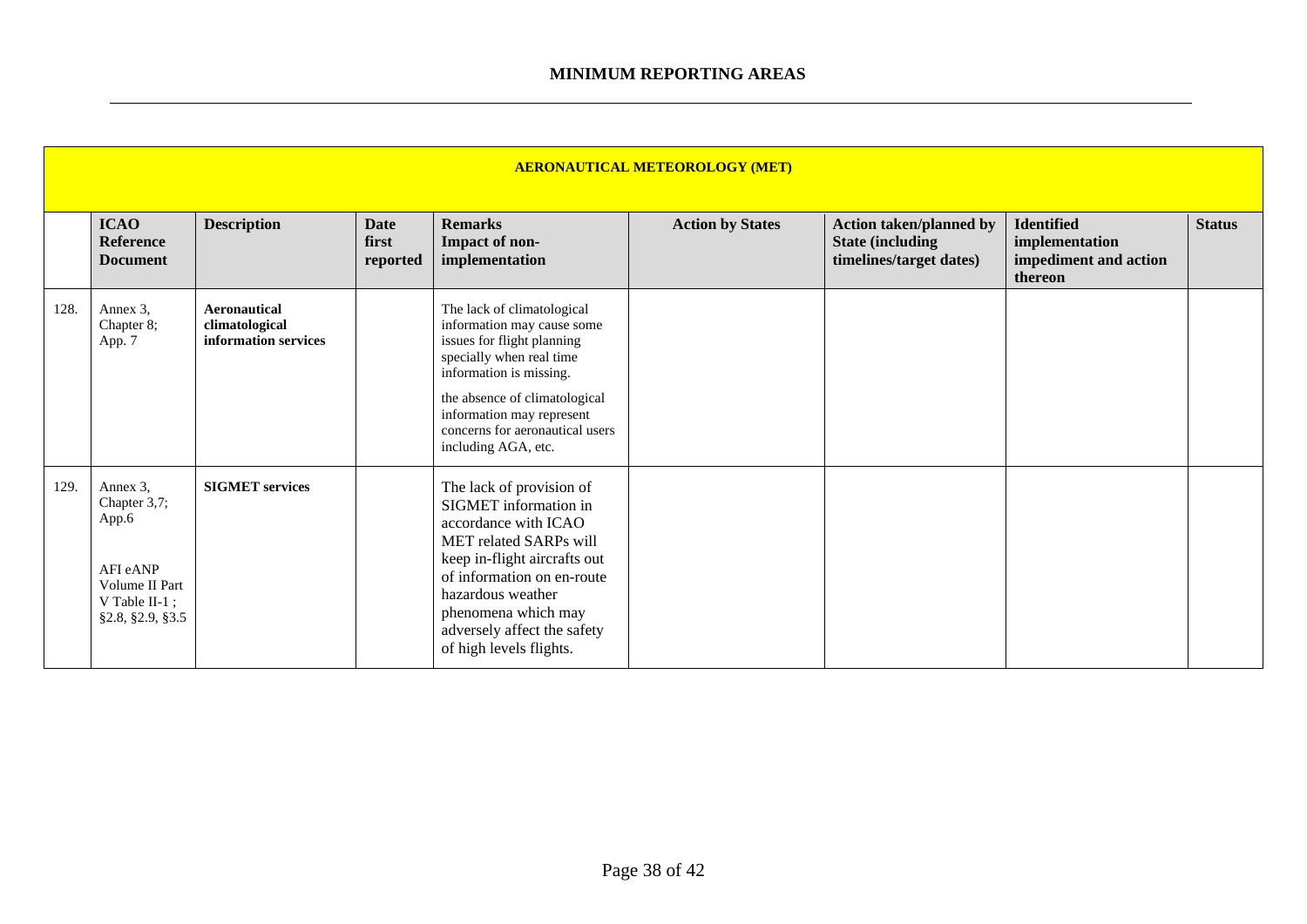|      |                                                    |                                              |                                  |                                                                                                                                                                                                                                                                               | <b>AERONAUTICAL METEOROLOGY (MET)</b> |                                                                                      |                                                                         |               |
|------|----------------------------------------------------|----------------------------------------------|----------------------------------|-------------------------------------------------------------------------------------------------------------------------------------------------------------------------------------------------------------------------------------------------------------------------------|---------------------------------------|--------------------------------------------------------------------------------------|-------------------------------------------------------------------------|---------------|
|      | <b>ICAO</b><br><b>Reference</b><br><b>Document</b> | <b>Description</b>                           | <b>Date</b><br>first<br>reported | <b>Remarks</b><br>Impact of non-<br>implementation                                                                                                                                                                                                                            | <b>Action by States</b>               | <b>Action taken/planned by</b><br><b>State (including</b><br>timelines/target dates) | <b>Identified</b><br>implementation<br>impediment and action<br>thereon | <b>Status</b> |
| 130. | Annex 3;<br>Chapter 3,7;<br>App.6                  | <b>AIRMET</b> services<br>(where applicable) |                                  | The failure in providing<br>airspace users operating in the<br>low layers with the information<br>on en-route hazardous<br>phenomena (including the<br>development of those<br>phenomena in time and space),<br>may cause safety issues to low-<br>level flights              |                                       |                                                                                      |                                                                         |               |
| 131. | Annex 3;<br>Chapter 6,<br>App. 5                   | <b>GAMET</b> services                        |                                  | The lack of area forecasts<br>covering the layer between the<br>ground and flight level 100 (or<br>up to flight level 150 in<br>mountainous areas, or higher,<br>where necessary) may<br>adversely cause safety issues to<br>aircrafts operating at the low<br>levels.        |                                       |                                                                                      |                                                                         |               |
| 132. | Annex 3;<br>Chapter 5;<br>App. 4,6                 | <b>AIREP</b>                                 |                                  | The lack of the air-report<br>/special air-report may deprive<br>aircrafts of relevant information<br>on weather phenomena (Icing,<br>TURB, WS, Volcanic eruption,<br>Volcanic ash), which may<br>adversely affect the safety of<br>other aircrafts in the areas<br>affected. |                                       |                                                                                      |                                                                         |               |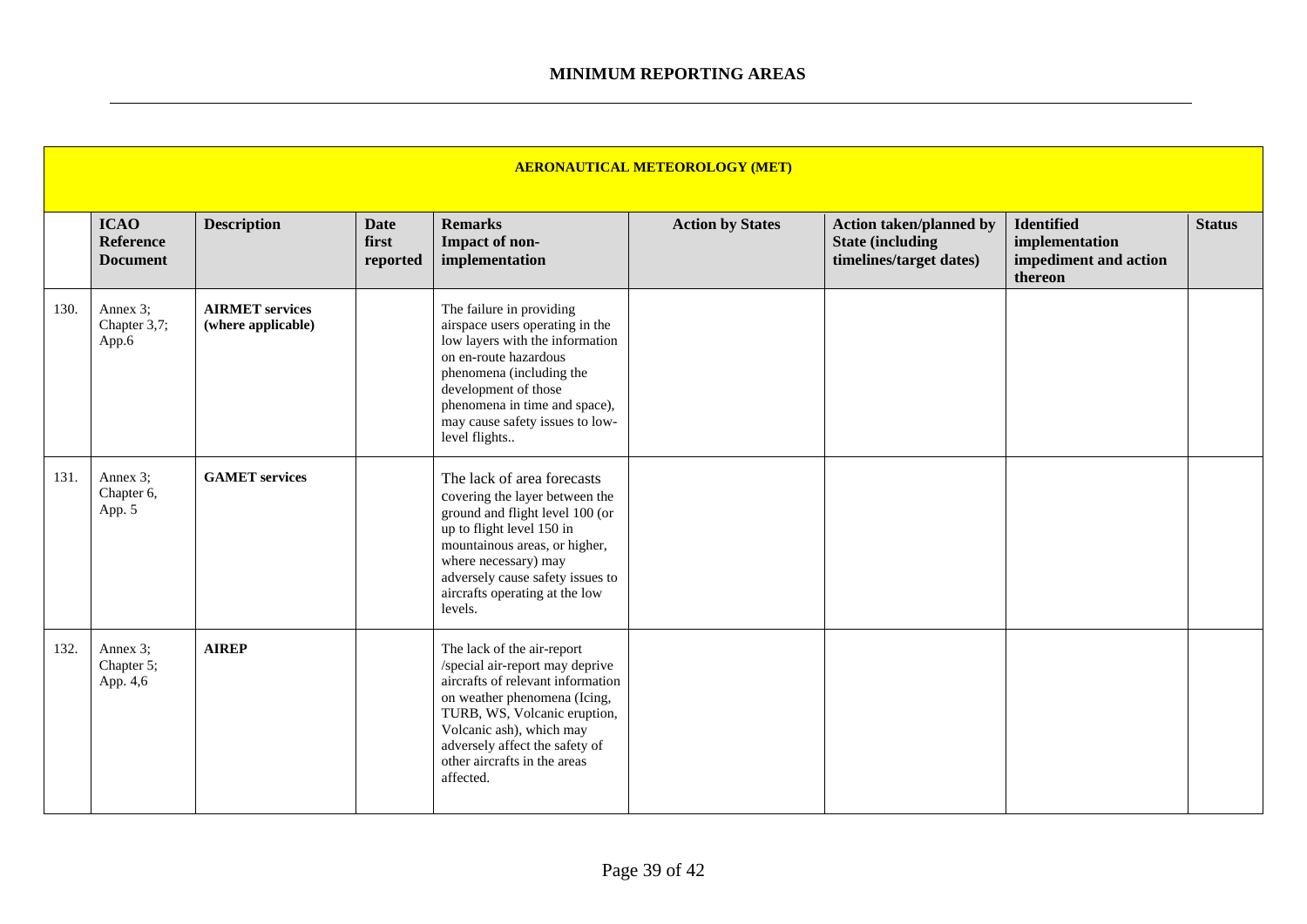|      | <b>AERONAUTICAL METEOROLOGY (MET)</b>                                                                                                                              |                      |                                  |                                                                                                                                                                                                                                                                                                                                                                                                                                              |                         |                                                                                      |                                                                         |               |  |
|------|--------------------------------------------------------------------------------------------------------------------------------------------------------------------|----------------------|----------------------------------|----------------------------------------------------------------------------------------------------------------------------------------------------------------------------------------------------------------------------------------------------------------------------------------------------------------------------------------------------------------------------------------------------------------------------------------------|-------------------------|--------------------------------------------------------------------------------------|-------------------------------------------------------------------------|---------------|--|
|      |                                                                                                                                                                    |                      |                                  |                                                                                                                                                                                                                                                                                                                                                                                                                                              |                         |                                                                                      |                                                                         |               |  |
|      | <b>ICAO</b><br><b>Reference</b><br><b>Document</b>                                                                                                                 | <b>Description</b>   | <b>Date</b><br>first<br>reported | <b>Remarks</b><br>Impact of non-<br>implementation                                                                                                                                                                                                                                                                                                                                                                                           | <b>Action by States</b> | <b>Action taken/planned by</b><br><b>State (including</b><br>timelines/target dates) | <b>Identified</b><br>implementation<br>impediment and action<br>thereon | <b>Status</b> |  |
| 133. | Annex 3,<br>Chapter 3;<br>App.2<br>AFI eANP<br>Volume I Part<br>V §2.1, §2.1                                                                                       | <b>WAFS</b> services |                                  | In the Africa-Indian Ocean<br>Region, WAFS products in<br>digital form should be<br>disseminated to AFI States by<br>WAFC London using the<br>Secure SADIS FTP service<br>and/or WIFS. The lack of the<br>development of capacities by<br>the State to receive and<br>disseminate WAFS services in<br>accordance with the related<br>ICAO SARPs will mainly<br>cause safety issues for en-route<br>aircrafts operating at the high<br>levels |                         |                                                                                      |                                                                         |               |  |
| 134. | Annex 3,<br>Chapter 3;<br>App.2<br>AFI eANP<br>Volume I Part<br>$V$ §2.3, §2.4;<br>Table AFI Met<br>$I-1$<br>AFI eANP<br>Volume II Part<br>V Table FAI<br>MET II-1 | <b>IAVW</b> services |                                  | The failure of providing as<br>required by ICAO SARPs and<br>Air Navigation Plan, relevant<br>information on volcanic ash in<br>case of volcanic eruption, will<br>cause serious safety issues for<br>aircrafts operating in the<br>affected areas.                                                                                                                                                                                          |                         |                                                                                      |                                                                         |               |  |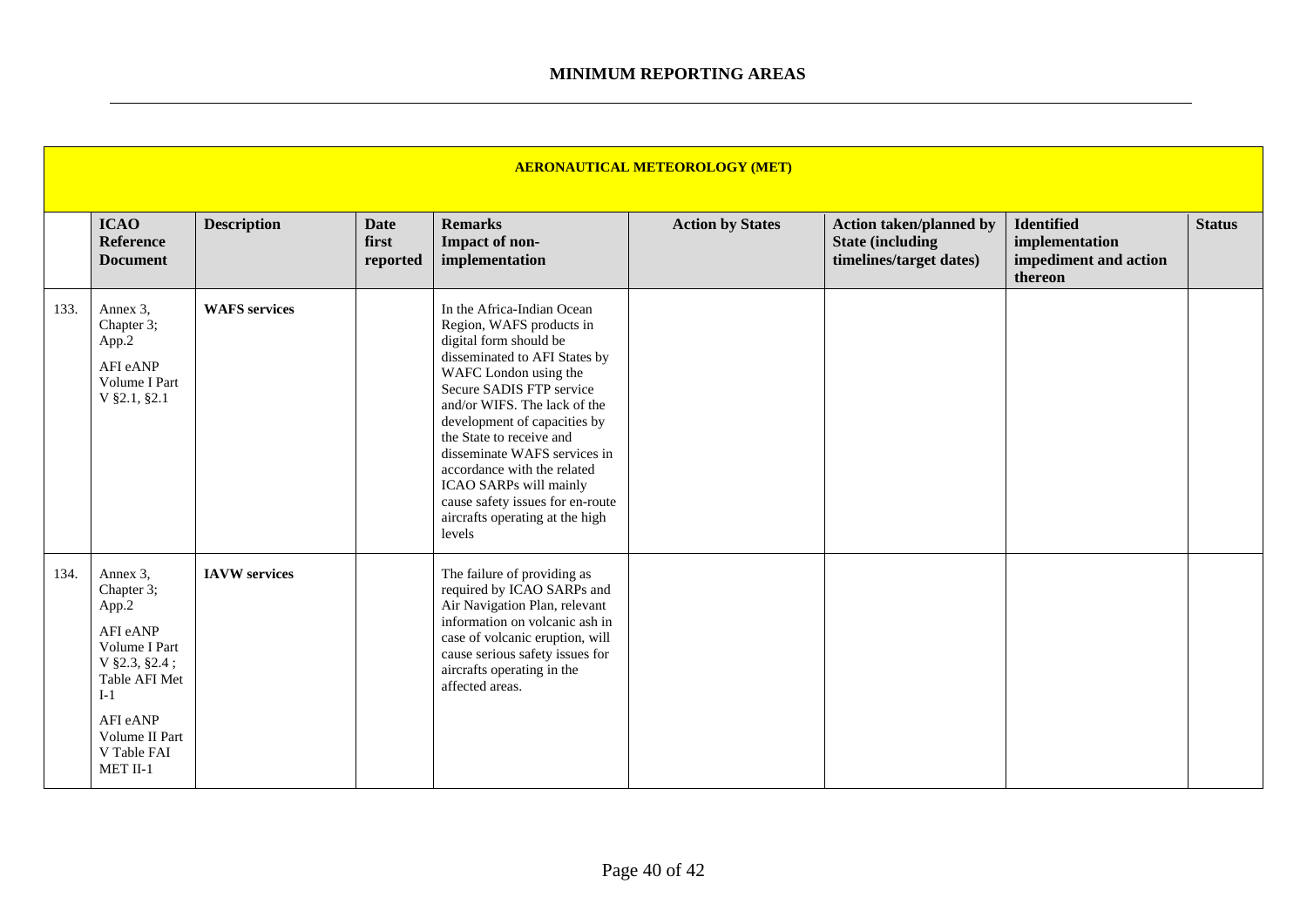|      | <b>AERONAUTICAL METEOROLOGY (MET)</b>                                                                                               |                                       |                                  |                                                                                                                                                                                                                                                                                                                                             |                         |                                                                                       |                                                                         |               |  |
|------|-------------------------------------------------------------------------------------------------------------------------------------|---------------------------------------|----------------------------------|---------------------------------------------------------------------------------------------------------------------------------------------------------------------------------------------------------------------------------------------------------------------------------------------------------------------------------------------|-------------------------|---------------------------------------------------------------------------------------|-------------------------------------------------------------------------|---------------|--|
|      | <b>ICAO</b><br><b>Reference</b><br><b>Document</b>                                                                                  | <b>Description</b>                    | <b>Date</b><br>first<br>reported | <b>Remarks</b><br>Impact of non-<br>implementation                                                                                                                                                                                                                                                                                          | <b>Action by States</b> | <b>Action taken/planned by</b><br><b>State (including)</b><br>timelines/target dates) | <b>Identified</b><br>implementation<br>impediment and action<br>thereon | <b>Status</b> |  |
| 135. | Annex 3,<br>Chapter 3;<br>App.2<br>AFI eANP<br>Volume I Part<br>V $\S$ 2.5<br>AFI eANP<br>Volume II Part<br>V Table FAI<br>MET II-1 | <b>TCAC</b> services                  |                                  | Failure by the AFI MWOs to<br>develop capabilities to receive<br>and deal with TC advisories<br>issued by TCAC La reunion in<br>accordance with ICAO related<br>SARPs will cause safety issues<br>to airspace users operating in<br>the affected areas.                                                                                     |                         |                                                                                       |                                                                         |               |  |
| 136. | Annex 3<br>Chapter 3<br>$§3.8$ ; App. 2                                                                                             | Space weather advisory<br>information |                                  | Failure to provide airspace<br>users with relevant information<br>on space weather in conformity<br>with ICAO SARPs, may result<br>in safety risks that can affect<br>airborne HF communications<br>systems, Communications via<br>satellite (propagation,<br>absorption), GNSS-based<br>navigation and surveillance<br>(degradation) GNSS. |                         |                                                                                       |                                                                         |               |  |